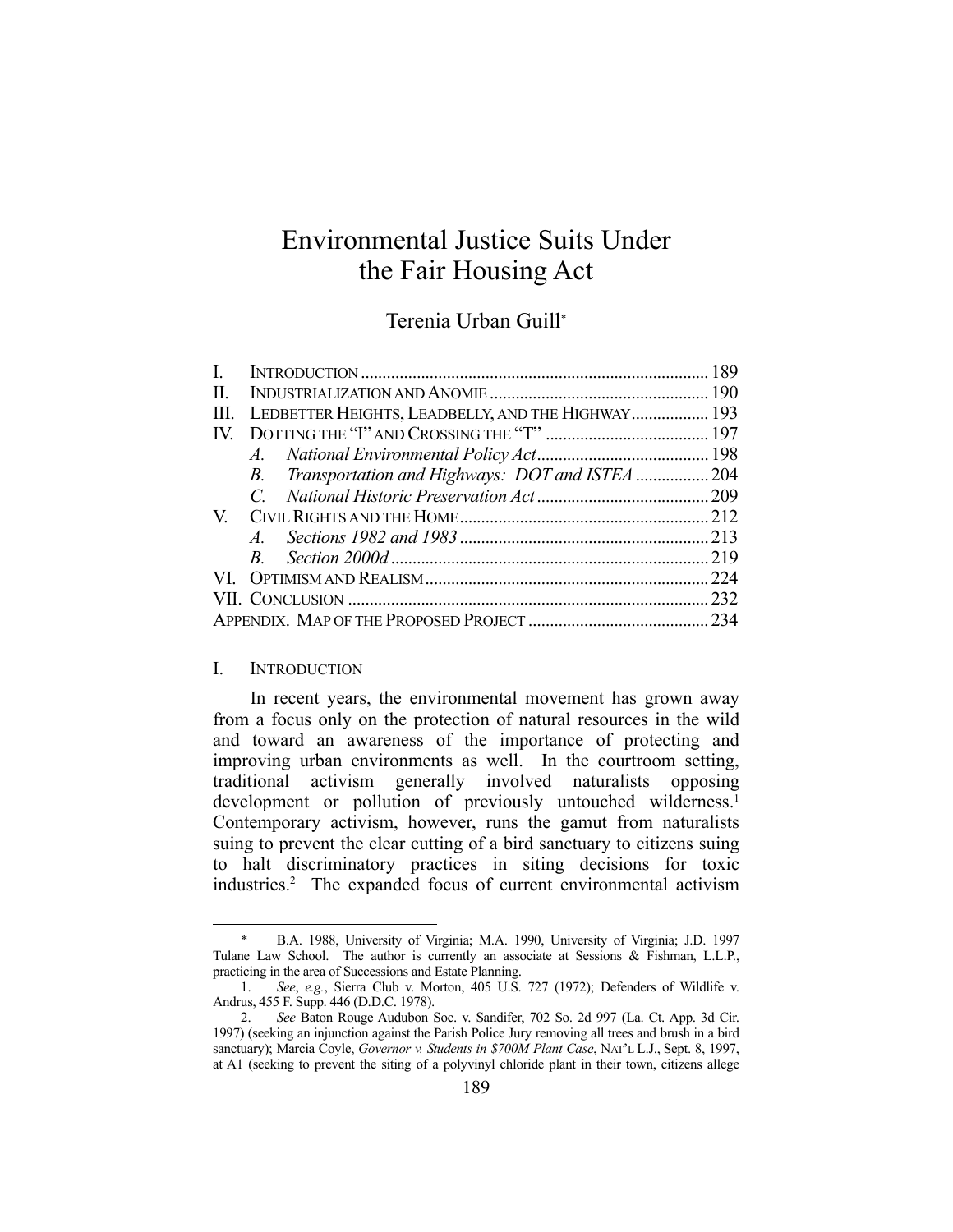may be viewed as a union of the environmental movement and the civil rights movement; a union that holds promise both for environmental and civic justice activists.

 The environmental and civic justice movements have substantially different origins. However, despite different focuses historically, the cross-pollination of the two movements not only revitalizes each with new ideas and activists, but also provides each with new tools with which to fight for their goals. This Article seeks to illuminate one area in which the cross-pollination of the environmental and urban justice movements may prove helpful. Specifically, the article examines the potential usefulness of the Fair Housing Act as a tool against degradation of the urban and natural environment by industrial development. Attention has recently focused on the Fair Housing Act as a possible weapon in the environmental protection arsenal, and a realistic assessment of its strengths and weaknesses is necessary before attorneys urge their clients to hang their hats and limited resources on Fair Housing Act claims.

 The Article begins, in Part II, with a brief examination of the roots of the environmental and urban justice movements and the eventual melding of the two. Part III introduces a community in northern Louisiana which is faced with a highway development plan that poses both rural and urban threats and that raises further issues of racial and economic injustice. Part IV examines several statutes which have traditionally been used to contest similar development projects and the drawbacks that citizens face in suits brought under these statutes. Part V examines racial justice statutes and their use in opposing proposed development. Part VI then analyzes the Fair Housing Act as a potential tool for otherwise-disenfranchised citizens seeking to protect their environment from careless and harmful development projects.

## II. INDUSTRIALIZATION AND ANOMIE

 Towards the end of the nineteenth century, increasing concerns about industrialization and its effects on health and communities led to the formation of numerous conservation and civic reform movements.3 Americans worried that mechanization and urbanization

violations of Clean Water Act, Clean Air Act, and Presidential Directives on Environmental Justice).

 <sup>3.</sup> *See* Daniel Joseph Singal, *Towards a Definition of Modernism*, 39 AM. Q. 7, 10 (1987); *see also* John Higham, *The Reorientation of American Culture in the 1890s*, *in* THE ORIGINS OF MODERN CONSCIOUSNESS (John Weiss ed., Wayne State Univ. Press 1965) (noting that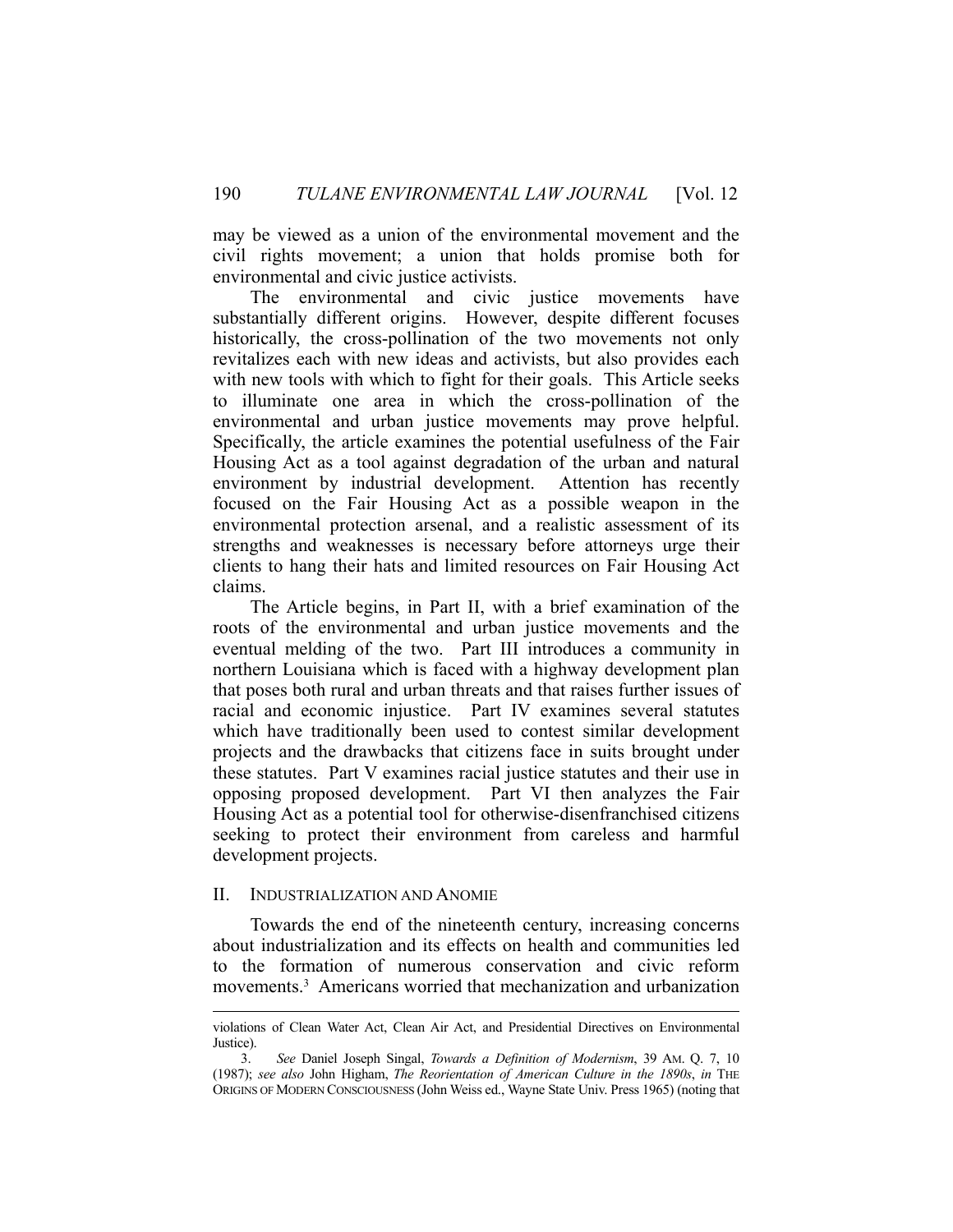deprived them of the health and vigor they associated with a more rural lifestyle. As "a belief developed that modern bourgeois existence had become . . . 'over-civilized,'" a need developed "to heighten and savor all varieties of experience."<sup>4</sup> Many Americans, most visibly Theodore Roosevelt, sought to reinvigorate themselves through increased contact with the great outdoors and improved physical health through sportsmanship.<sup>5</sup> Early environmentalists, such as John Wesley Powell, the first head of the U.S. Geological Survey, and Carl Schurz, President Lincoln's Secretary of the Interior and a lifelong conservationist, first introduced conservationist principals to the American republic. Schurz struggled to protect natural resources by creating national parks, such as Yellowstone National Park in Wyoming and Adirondack Park in New York.<sup>6</sup> Powell sought to introduce major governmental control into the development of western lands.<sup>7</sup> Painters such as Frederic Church and Albert Bierstadt memorialized this idealized grand American landscape at approximately the same time.

 Within cities, the same desire to revitalize the self in the industrialized era motivated movements for increased green spaces and healthier urban environments. Frederick Law Olmstead designed city parks as recreational areas intended to counteract the anomie and perceived physical delicacy of modern city dwellers.<sup>8</sup> He and his architectural firm designed numerous city parks in the 1890s, including such famous parks as Central Park in New York City and Audubon Park in New Orleans.<sup>9</sup> At the same time, civic activists sought to improve urban conditions through government intervention, legislation, and charitable institutions such as Hull House in Chicago.10 To the extent that the environmental movement and the civic reform movement arose from the same disaffection with modern life and sought to address that ambivalence through improved health and greater contact with nature, the movements were coterminous.

Americans began to strain against the rigid restrictions of Victorian life by seeking vitality in many different aspects of their lives).

 <sup>4.</sup> Singal, *supra* note 3, at 10.

 <sup>5.</sup> *See id*.

 <sup>6.</sup> *See* CELIA CAMPBELL-MOHN ET AL., ENVIRONMENTAL LAW FROM RESOURCES TO RECOVERY § 1.2(C)(1), at 14-15 (1993).

 <sup>7.</sup> *See id.*

 <sup>8.</sup> *See* WITOLD RYBCZYNSKI, CITY LIFE 124-26 (Scribner 1995). Olmstead felt that his parks were a "crucial antidote to the nervous, inhospitable city." *Id.* at 125.

 <sup>9.</sup> *See id.*

 <sup>10.</sup> *See* JANE ADDAMS, TWENTY YEARS AT HULL-HOUSE (Signet Classic 1981) (1910); RICHARD HOFSTADTER, THE AGE OF REFORM: FROM BRYAN TO F.D.R. 241-42 (1961).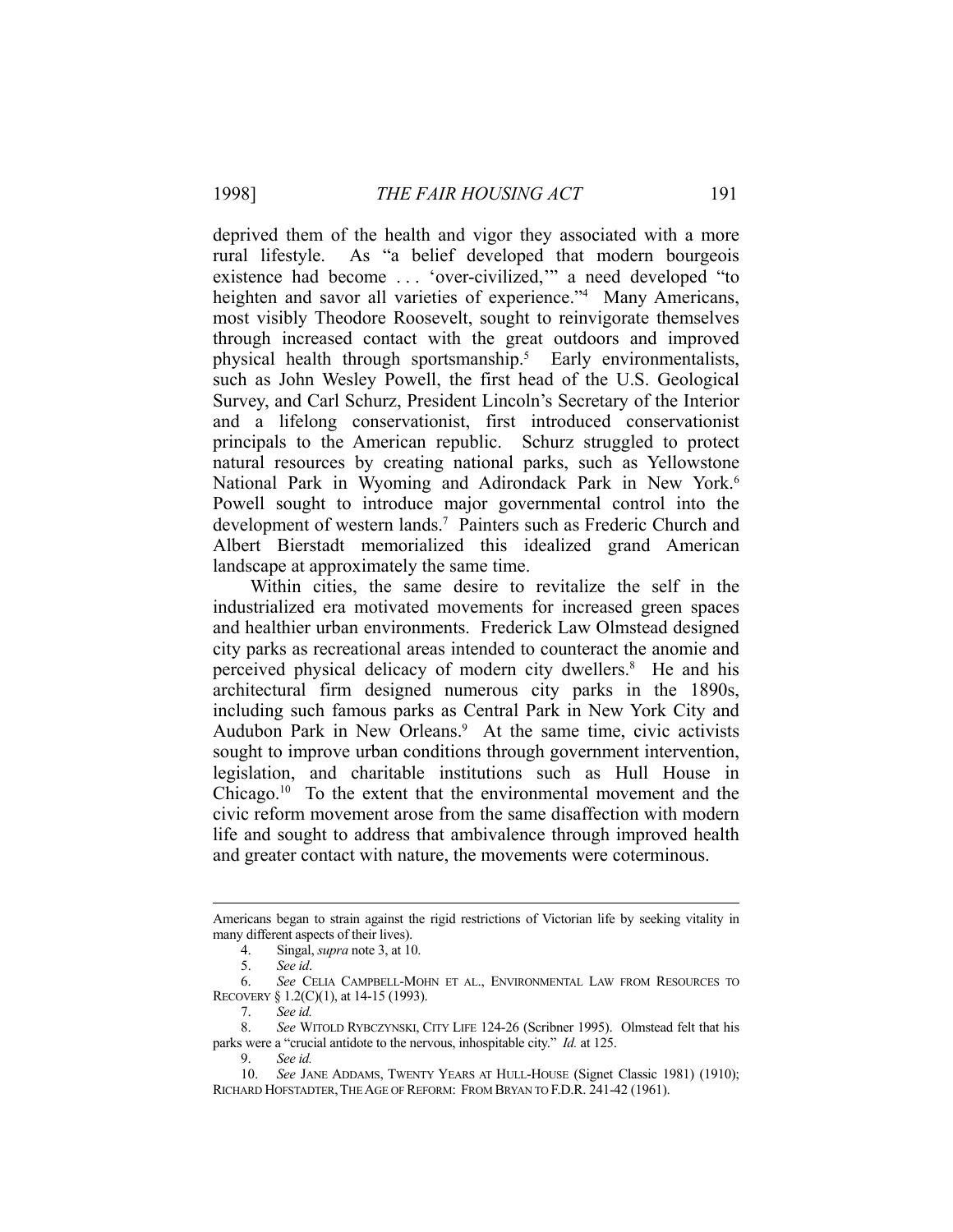However, the leaders of the two movements were seldom the same individuals, and a certain degree of mutual distrust developed. Conservationists were loath to become involved in the discomfiting issues of civil rights, and Progressives placed battles for human living conditions above those for natural environments.<sup>11</sup> While Conservationists established a national park system, Progressives established charitable houses where the abandoned and poor might live, $12$  and sought to pass legislation imposing standards in areas such as construction and labor.<sup>13</sup> The conservation and civic justice worlds remained miles apart literally and in their objectives until the 1960s.

 In the 1960s, the civil rights movement, after years of struggle and steadfast effort, successfully achieved greater civic participation in legislation and politics for disenfranchised minorities. The environmental movement capitalized on the civic participation requirements of laws introduced as a result of the civil rights movement to further its own agenda.<sup>14</sup> The environmental movement also discovered a sense of community with the civil rights movement, and perhaps discovered that, as Albert Schweitzer expressed, "'[a] man is ethical only when life, as such, is sacred to him, that of plants and animals as that of his fellow men, and when he devotes himself helpfully to all life that is in need of help."<sup>15</sup> Such an ethic of interconnection entered the environmental movement, and the influence of such thinking has since pervaded much environmental activism.

 A combination of a civil rights and an environmental perspective offers a potentially powerful tool in the environmental justice movement. The citizen participation and impact consideration requirements contained in many current environmental and urban development statutes offer ways to influence planned projects such as urban renovation, highways, and siting of major industrial or municipal facilities. More importantly, however, a combination of environmental and civil rights claims, especially those within the Fair Housing Act (FHA), may provide minority communities with some protective armor against urban development that threatens to destroy their neighborhoods.16 Nonetheless, the weaving together of

 <sup>11.</sup> *See* CAMPBELL-MOHN, *supra* note 6, § 1.2(D), at 18.

 <sup>12.</sup> *See id.* § 1.2(D), at 18-23.

 <sup>13.</sup> *See* ADDAMS, *supra* note 10, *passim*.

 <sup>14.</sup> *See* CAMPBELL-MOHN, *supra* note 6, § 1.2(H), at 31.

<sup>14.</sup> *Id.* § 1.2(H)(1), at 32 (quoting ALBERT SCHWEITZER, OUT OF MY LIFE AND THOUGHT 158 (1949)).

 <sup>16.</sup> *See* Fair Housing Act of 1968, 42 U.S.C. §§ 3601-19 (1997).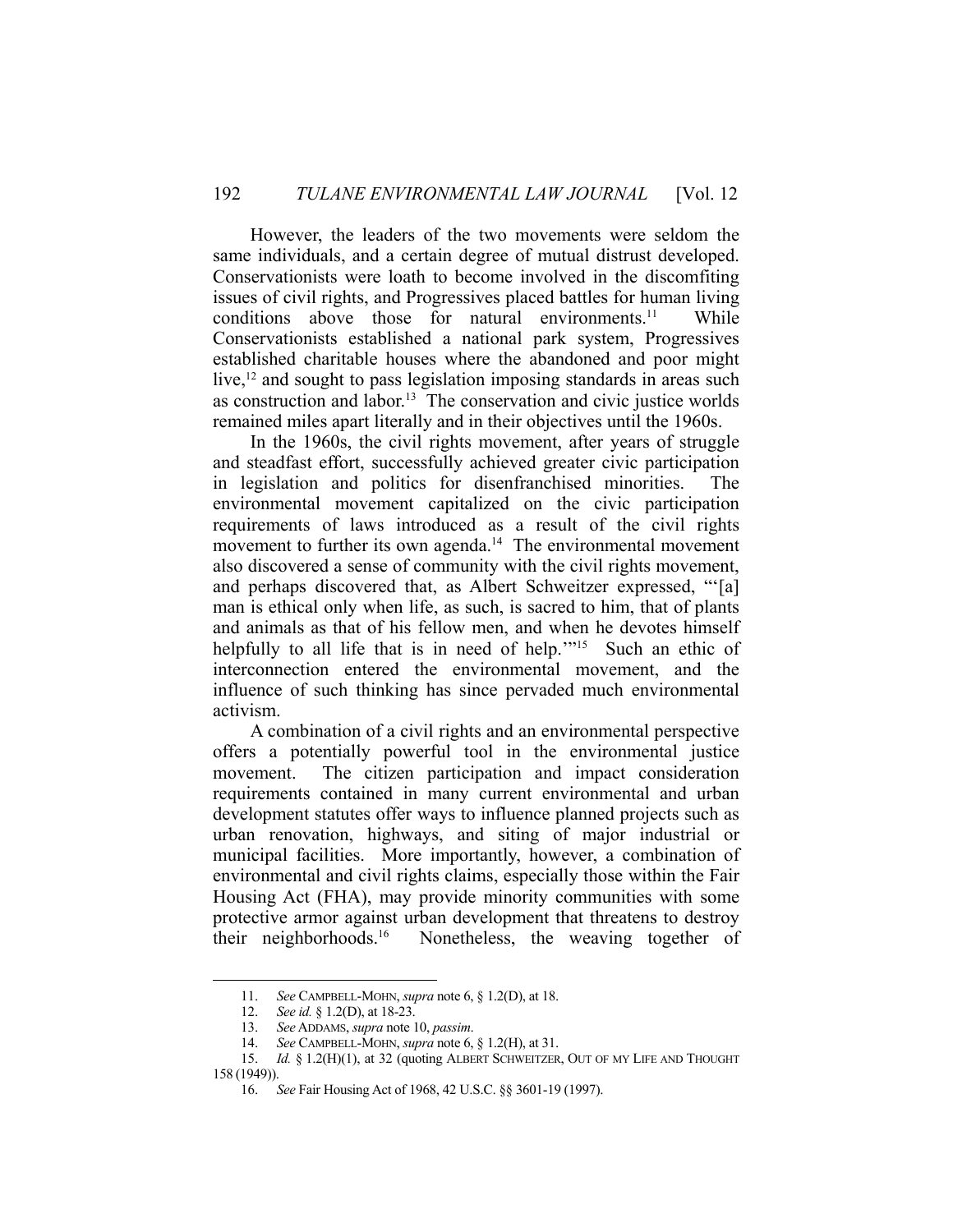environmental and FHA claims is delicate work and a tenuous armor in clumsy hands. Earlier articles on this subject have argued too blithely the strength of a Fair Housing claim, without paying sufficient attention to the legislative history of the FHA. A more finely woven approach to the FHA, embedded in current environmental understandings, is necessary if the statute is to successfully offer expanded protection to minority communities. Without environmental justice, civil rights suffer great setbacks. Civil rights issues are now central in many environmental disputes, including the controversy surrounding the construction of a new stretch of highway in Shreveport, Louisiana.

#### III. LEDBETTER HEIGHTS, LEADBELLY, AND THE HIGHWAY

Considering legal claims in a vacuum is often a futile exercise. Creation of a new legal rule seems like an easy thing until it is held up to the harsh light of reality. A case, drawn from a real set of facts, forces theory to confront reality. Such a confrontation highlights the weaknesses in a claim and demonstrates at which point a legal theory may have stretched a statute beyond its possible interpretations. Thus, to examine the practical reality of analyzing problems of environmental degradation and racial injustice through the lens of one statute, this Part of the Article introduces a community in northern Louisiana involved in an ongoing development dispute.

 The Shreveport, Louisiana Interstate 49 highway extension project (Shreveport I-49 project) gives rise to an interplay between historic preservation, environmental, and urban development issues, and provides a helpful example with which to analyze the viability of different procedural and substantive claims. Interstate 49 extends in a north-south direction from Lafayette, Louisiana to Shreveport, Louisiana.<sup>17</sup> City officials in Shreveport, particularly the Shreveport Chamber of Commerce, intend to extend I-49 from Shreveport to the Arkansas state line, creating a continuous north-south freeway route stretching from Lafayette through Kansas City to Canada.<sup>18</sup> Proponents of development suggest that the construction of such a

 <sup>17.</sup> *See* DEMOPULOS & FERGUSON ASSOCS., CORRIDOR STUDY: NORTH-SOUTH EXPRESSWAY EVALUATION OF INTERSTATE 20 TO INTERSTATE 220, CADDO PARISH 1 (Aug. 1996) (on file with author). See Appendix for a map of the proposed project.

 <sup>18.</sup> *See Member Policy Initiatives and Requests for Highway and Transit in the ISTEA Reauthorization: Hearings Before the Subcomm. on Surface Transp. of the House Comm. on Transp.,* 105th Cong. 1629-34 (March 13, 1997) [hereinafter *Hearings*] (testimony of Arlena Acree, Chairperson, Shreveport Chamber of Commerce).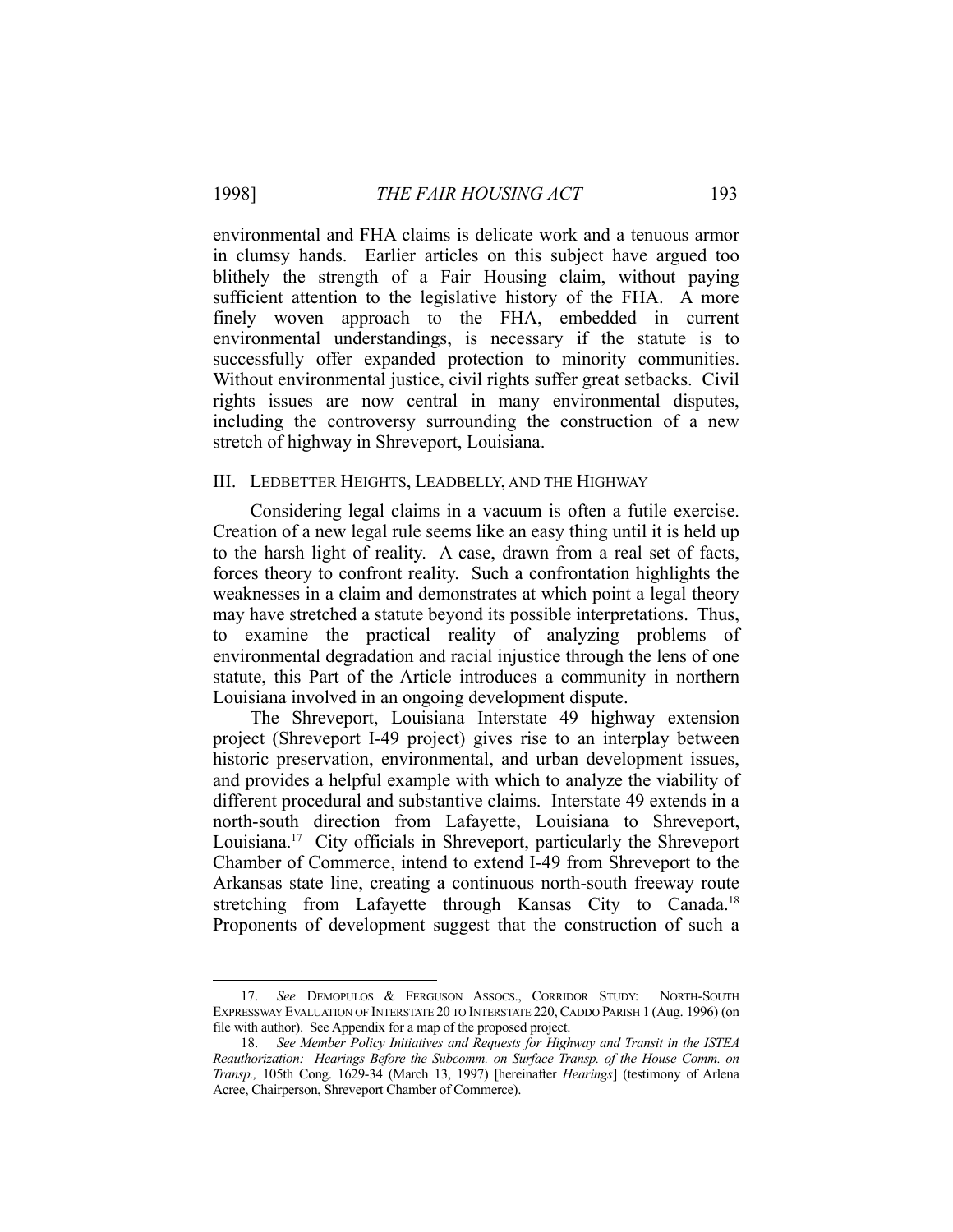straight route will increase use throughout the I-49 corridor.<sup>19</sup> In order to create such a straight throughway, officials hope to add a section of highway connecting I-49 between Interstate 20 and Interstate 220.<sup>20</sup> Interstate 20 and Interstate 220 connect in Shreveport like legs of a triangle, and the third, missing leg of the triangle is the proposed I-49 inner-city segment in Shreveport. A currently-planned northern extension of I-49 begins after I-220 in Shreveport, but the southern leg of I-49 ends at Interstate 20 in Shreveport.<sup>21</sup> The planned innercity segment would allow highway travelers to go straight through Shreveport rather than around, saving approximately nine miles from an inner-city route over I-20 and I-220 or two miles from a different inner-city route on US route  $71<sup>22</sup>$  The proposed segment of I-49 would pass through a relatively rural area, including a flood plain from Cross Bayou,<sup>23</sup> and would bisect a predominantly minority, lowincome urban neighborhood, Ledbetter Heights.

 Ledbetter Heights consists of several historically unique and diverse neighborhoods: Allendale, St. Pauls Bottoms, and West End.<sup>24</sup> These neighborhoods were joined and renamed in 1980 as Ledbetter Heights to reflect the increasingly homogenous nature of the community and to ease tensions regarding the historic names of the neighborhoods. These tensions included disagreement regarding whether or not the appellation "Bottoms" was demeaning and whether or not it was appropriate for a predominantly African-American neighborhood to take its name from the plantation of former Governor Henry Watkins Allen.<sup>25</sup> Despite the official name change, however, many locals continue to refer to some or all of the areas by their historical names. These neighborhoods were part of the city of Shreveport when it incorporated in the 1830s.<sup>26</sup> Rapid development

 <sup>19.</sup> *See id.*

 <sup>20.</sup> *See id.*

 <sup>21.</sup> *See* DEMOPULOS & FERGUSON, *supra* note 17, at 2.

See id. at 9. US 71 is the recommended route with travel time for that short section estimated at 16-18 minutes with speeds averaging 39-46 mph. *See id.*

 <sup>23.</sup> *See id.* at 24.

 <sup>24.</sup> *See* Eric Brock, *For Historic and Moral Reasons, Allendale is Worth Preserving,* SHREVEPORT TIMES, April 3, 1993, at A2; Telephone interview with Eric Brock, Consulting Urban Planner and Historian, and Columnist, SHREVEPORT TIMES (April 9, 1997); Interviews with Sister Margaret McCaffrey, Chair, Christian Service Program, in Shreveport, La. (August 2, 1996; April 4, 1997); SIERRA CLUB LEGAL DEFENSE FUND, COMMENTS AT THE ISTEA REAUTHORIZATION REGIONAL MEETING (July 30, 1996) (on behalf of Christian Service Program of Shreveport, La., opposing the Inner-city Segment of I-49) (on file with Sierra Club Legal Defense Fund); Henry Chase, *A Novel and Poetic View of Louisiana*, AM. VISION, Aug. 18, 1996, at 44; Alysha Stingley, *Designation Gives Shotgun Homes a Leg Up*, BATON ROUGE ADVOCATE, Feb. 21, 1995, at 8B.

 <sup>25.</sup> *See* Brock, *Historic and Moral Reasons*, *supra* note 24.

 <sup>26.</sup> *See* sources cited *supra* note 24.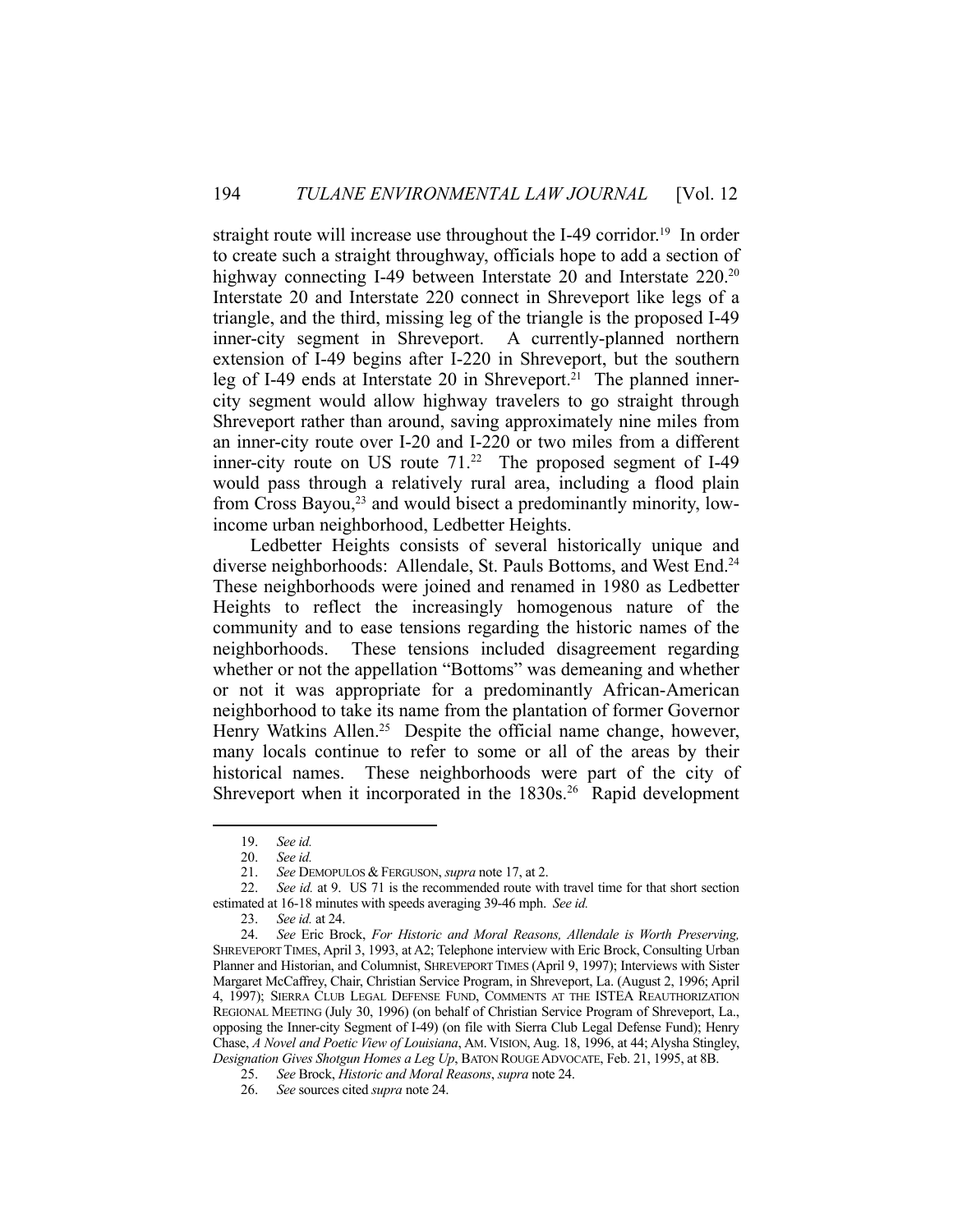of these areas began in approximately 1845 and continued through 1900.27 Although most construction began just after the Civil War and continued through the 1890s, a handful of ante-bellum buildings remain in the area. Nonetheless, the majority of housing that would be impacted by an inner-city segment of I-49 is of late-Nineteenth century vintage.28 Ledbetter Heights, which was added to the National Register of Historic Places in 1984, contains a historic district in which 465 properties were identified in the early 1980s as architecturally or historically significant.<sup>29</sup> Many of the homes in Ledbetter Historic District were renovated in the late 1980s. Although these homes were allowed to deteriorate in the early 1990s, they are currently being renovated again. I-49 would skirt the northern edge of the historic district, but would subject it to increased traffic and concurrent noise and air pollution.

 The cultural community occupying Ledbetter Heights has changed significantly since its inception. Originally, when it was established at the beginning of the Nineteenth Century, much of the area was occupied by northern and western Europeans. In the 1890s, Italians, Greeks, and eastern European Jews moved into the area. Although each culture left an imprint architecturally and historically, the African-American community has dominated the neighborhood since the 1930s and 1940s.<sup>30</sup>

 Ledbetter Heights boasts that it is home to both the "oldest continuously operating African-American restaurant in the United States" and Antioch Baptist Church, built in 1903, designed by N.S. Allen, and serving the oldest African-American congregation in Shreveport.<sup>31</sup> Of the African-Americans who have called the Ledbetter Heights neighborhoods home throughout the years, the most famous is blues songwriter and singer, Huddie Ledbetter, better known as "Leadbelly," for whom the community is named. Leadbelly was born in Shiloh, Louisiana in 1889, but moved to the big city of Shreveport when he was only fifteen to begin a musical career that would span decades and give an early voice to the civil rights movement.<sup>32</sup> He sang not only traditional southern blues, but also songs about the plight of industrial workers.<sup>33</sup> Despite its rich history,

 <sup>27.</sup> *See* Brock, *Historic and Moral Reasons*, *supra* note 24.

 <sup>28.</sup> *See id.*

 <sup>29.</sup> *See* Stingley, *supra* note 24.

 <sup>30.</sup> *See* Brock, *Historic and Moral Reasons*, *supra* note 24.

 <sup>31.</sup> Chase, *supra* note 24.

 <sup>32.</sup> *See Weekend Edition: Leadbelly's Blues*, Douglas Brinkley (National Public Radio broadcast, Mar. 23, 1997) (on file with author).

 <sup>33.</sup> *See id.*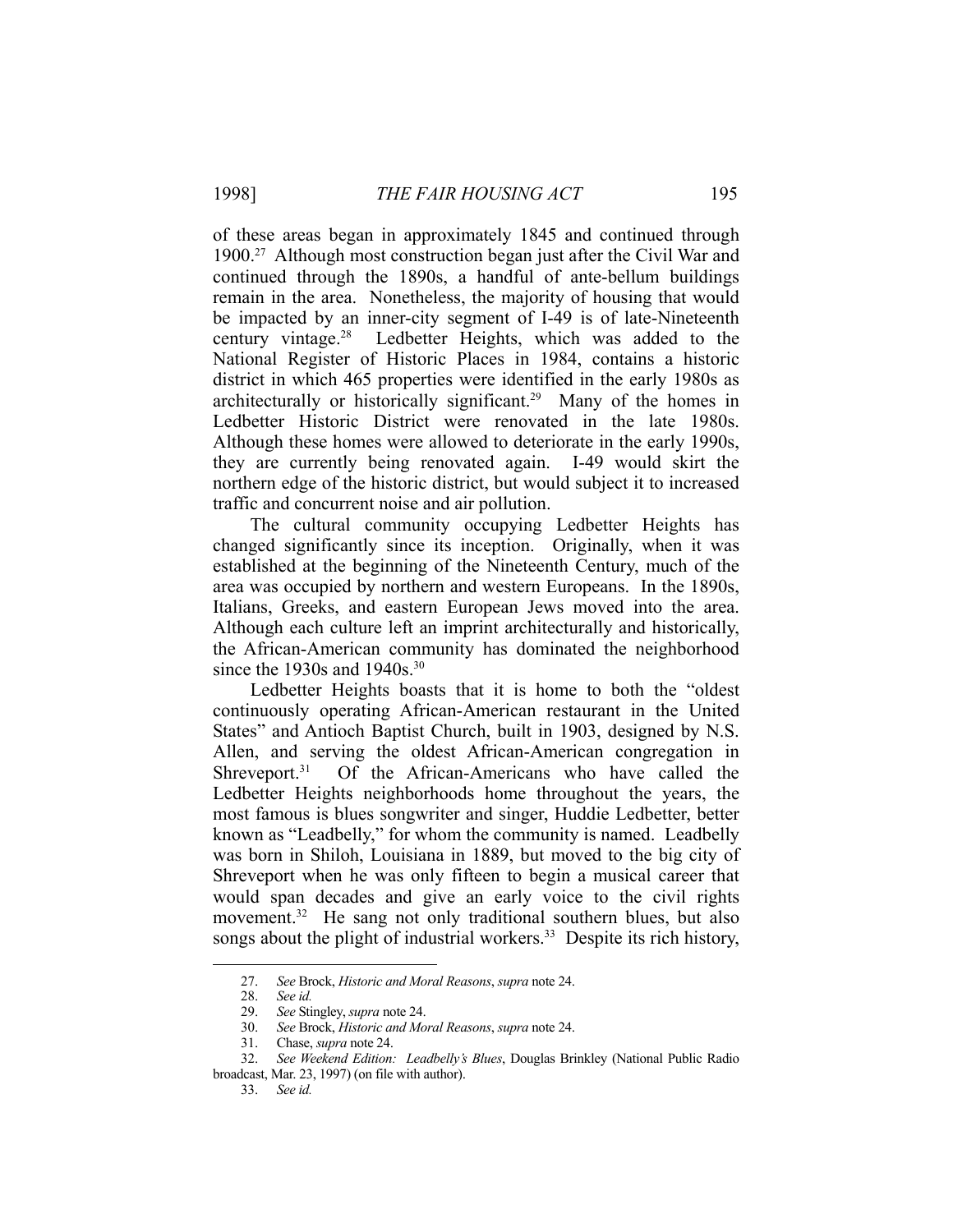however, Ledbetter Heights continues to struggle with poverty, crime, and drug abuse.<sup>34</sup>

 In 1969, Ledbetter Heights gained a defender and a champion. Sister Margaret McCaffrey, affectionately known as "Sister Margaret," came to Shreveport at the request of a friend, Father Murray Clayton. In 1970, she formed the organization which is now the Christian Service Program ("Christian Services").35 In 1982, Christian Services became an independent, nonprofit group and, in 1983, opened the doors of Hospitality House, serving meals to those in need.36 Christian Services currently supports not only Hospitality House, but also a shelter for men, a shelter for women, a center for clothing drop off and resale, several independent living units, and a building out of which a charitable medical services program operates.37 Throughout the years, Christian Services and the Ledbetter Heights communities have actively sought to preserve and improve their homes and their communities. When Sister Margaret died in February of 1998, Father Clayton took over the management of Christian Services, seeking to carry on the mission of Sister Margaret.<sup>38</sup> Under Sister Margaret's leadership, the community drew together to protest plans by the city Chamber of Commerce to build the inner-city segment of I-49. Over one thousand residents signed a petition opposing the inner-city segment of the I-49 proposal.<sup>39</sup> In 1997, many neighbors attended a rally sponsored by Pax Christi, also opposing the proposed segment.40 The community's racial composition and its opposition to a largely white, upper-level city government's plans, along with the proximity of natural resources such as the bayou and historical resources such as the historic district, raise issues which might be addressed through several federal statutes, including the Fair Housing Act.

 Obtaining funds for the I-49 inner-city segment has occupied Shreveport city officials since the inception of the project. In 1987, the federal government provided planning funds in the amount of \$1,500,000 for planning, right-of-way acquisition, and construction of

 <sup>34.</sup> *See* Brock, *Historic and Moral Reasons*, *supra* note 24.

 <sup>35.</sup> *See* Interviews with Sister Margaret McCaffrey, *supra* note 24.

 <sup>36.</sup> *See id.*

 <sup>37.</sup> *See id.*

 <sup>38.</sup> *See* Telephone Interview with Father Murray Clayton, Chair, Christian Services Program, Shreveport, La. (Jan. 12, 1998).

 <sup>39.</sup> *See* Interviews with Sister Margaret McCaffrey, *supra* note 24.

 <sup>40.</sup> *See* Associated Press Political Service, Feb. 14, 1995; Letter from Sister Margaret McCaffrey, Chair, Christian Service Program, to United States Senator John Breaux 1 (July 22, 1996) (on file with author); sources cited *supra* note 24.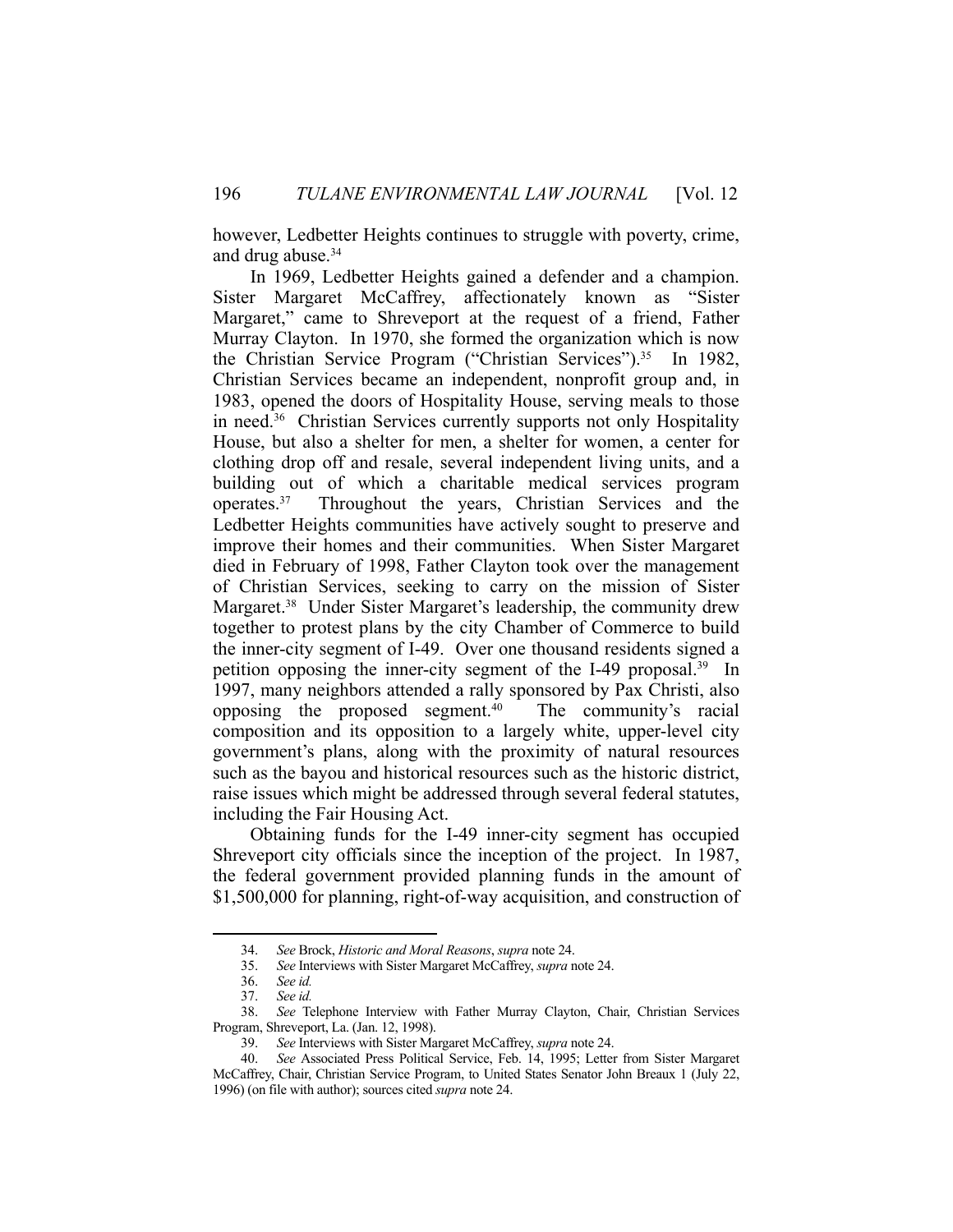the I-20 to I-220 segment.<sup>41</sup> In 1991, the Intermodal Surface Transportation and Efficiency Act provided \$29,600,000 for the I-49 project.42 Because of opposition from the community and a demand for an environmental impact statement specifically addressing the inner-city segment of I-49, the segment did not move beyond the planning stages.43 Despite city and state officials' efforts, the reauthorization of the Intermodal Surface Transportation and Efficiency Act, called the Transportation Equity Act for the Twenty-First Century (TEA-21), did not specifically fund the inner-city segment of I-49 as a high-priority project.<sup>44</sup> Nonetheless, Shreveport did receive \$2,186,047 under TEA-21 for highway projects.<sup>45</sup> Shreveport city officials' enthusiasm suggests that they will continue to work towards construction of the inner-city segment.<sup>46</sup> As various stages of the process arrive, the community should be aware of its options for ensuring that the project goes forward with their needs and wishes taken into account, or that the project does not go forward if a satisfactory compromise cannot be reached. The statutes reviewed below provide the community with tools, bargaining power where negotiations may still occur, and legal power if bargaining is ineffective.

## IV. DOTTING THE "I" AND CROSSING THE "T"

 The numerous issues raised by a project such as the I-49 extension trigger several federal statutes with procedural requirements intended to ascertain that such issues receive adequate consideration in the planning process. $47$  Many of the procedural requirements include a public participation component.48 The procedural formality and citizen participation required by such statutes provide two tools for communities facing unwanted developmental intrusion. Communities may require that federal agencies, or local agencies receiving federal money, adhere carefully to the formal requirements

 <sup>41.</sup> *See* Shreveport Chamber of Commerce, *Federal Government Relations: Top Issues*  (visited Oct. 10, 1998) <http://www.shreveportchamber.org/fednews.html>.

 <sup>42.</sup> *See id.*

 <sup>43.</sup> *See Hearings*, *supra* note 18 (testimony of Ms. Acree).

 <sup>44.</sup> *See* U.S. Department of Transportation (visited Oct. 10, 1998) <http://www.dot.gov>. 45. *See id.*

 <sup>46.</sup> *See Hearings*, *supra* note 18 (testimony of Ms. Acree); Greater Shreveport Chamber of Commerce (visited Oct. 10, 1998) <http://www.shreveportchamber.org>.

 <sup>47.</sup> *See* 49 U.S.C. § 303(a) (1997) (requiring consideration of alternatives in the construction of highways); 42 U.S.C. § 4321 (1997) (requiring consideration of potential environmental impacts); 36 C.F.R. § 800.5 (1997) (requiring impact assessment for potentially affected historic sites).

 <sup>48.</sup> *See* CAMPBELL-MOHN, *supra* note 6, § 3.1(D), at 88-91.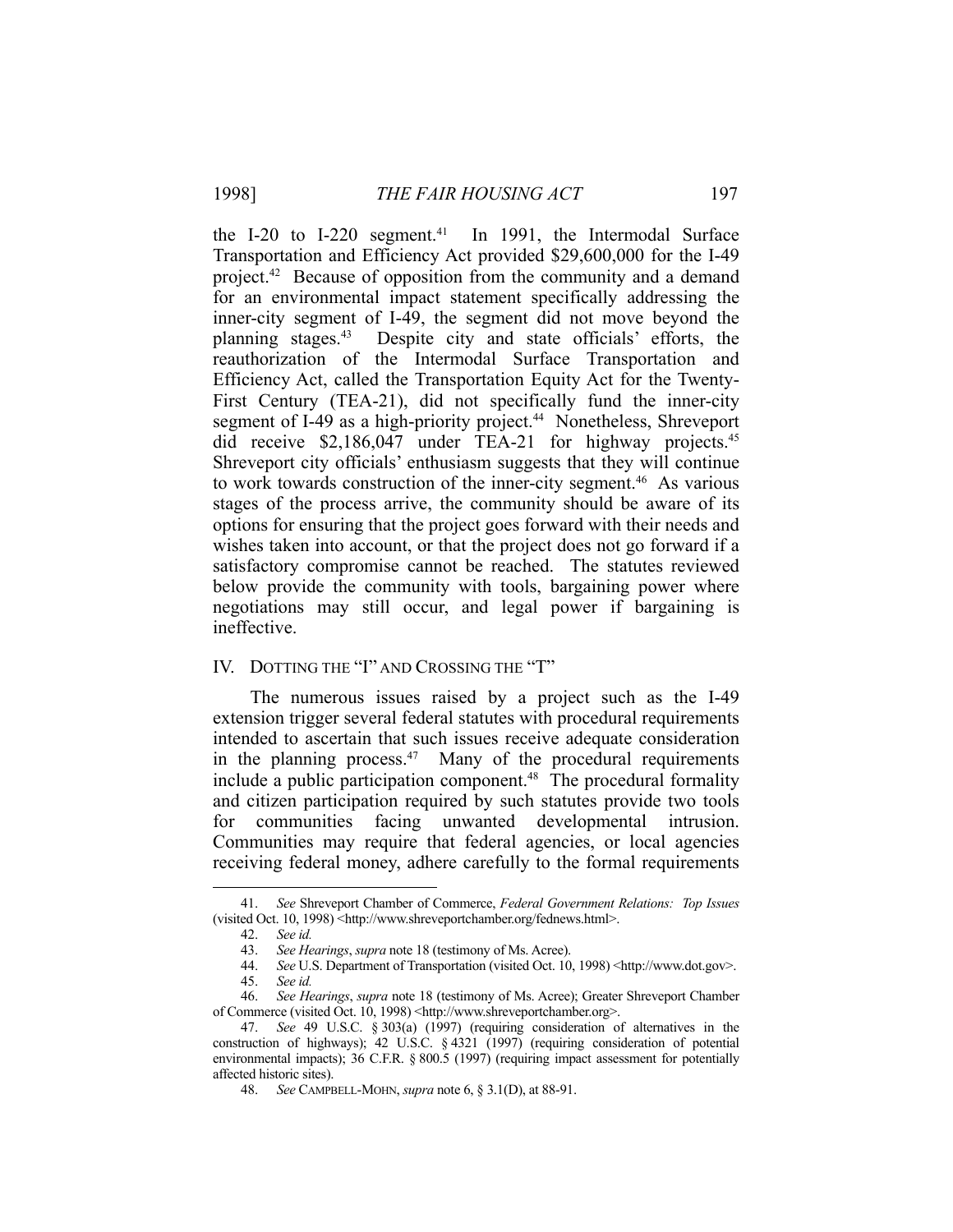of the statutes, ensuring at least some degree of consideration of community needs.49 The communities may also, using public participation requirements such as notice and comment, make their own voices heard in the planning process.<sup>50</sup> This Article reviews three federal statutes generally relevant to highway construction projects in urban areas. The statutes focus on civil and environmental interests. The National Environmental Policy Act provides the most expansive protection, requiring an environmental assessment or environmental impact statement at the start of the planning process and allowing for a period of public comment in certain situations.<sup>51</sup> The Highway and Transportation Titles of the United States Code require formal consideration of alternative routes or projects before federal highway projects go forward,<sup>52</sup> as well as impact statements such as those required by NEPA.53 Finally, the National Historic Preservation Act requires impact assessment for historic areas potentially affected by development.<sup>54</sup> While the three statutes overlap in their requirements and the fulfillment thereof, separate consideration here allows for an analysis of the stringency of their requirements.

## *A. National Environmental Policy Act*

 The National Environmental Policy Act (NEPA or "the Act") seeks to create a national policy "encourag[ing] productive and enjoyable harmony between man and his environment."55 The Act seeks a balance between development and preservation; one should not be achieved at the expense of the other.<sup>56</sup> The Act also seeks to "coordinate environmental planning among federal agencies" and, therefore, imposes its environmental analysis and planning requirements on all federal agencies.<sup>57</sup> The Act provides expansive coverage in that projects by any federal agency may trigger its application. The kind of agency action that will trigger application of the Act's requirements, however, is substantially more limited.

 NEPA's protective reach extends to all resources in "man's environment," including aesthetic, historic, and cultural resources.<sup>58</sup>

 <sup>49.</sup> *See id.*

 <sup>50.</sup> *See id.*

 <sup>51. 42</sup> U.S.C. §§ 4321-4370d (1997); *see also* 40 C.F.R. § 1502 (1997).

 <sup>52. 49</sup> U.S.C. § 303(c)(1) (1997).

 <sup>53.</sup> *See* 23 U.S.C. § 128 (1997); 49 U.S.C. § 303.

 <sup>54. 16</sup> U.S.C. §§ 470-470x-6 (1997).

 <sup>55. 42</sup> U.S.C. § 4321.

 <sup>56.</sup> *See id.*

 <sup>57.</sup> CAMPBELL-MOHN, *supra* note 6, § 3.1(B), at 82; *see also* 42 U.S.C. § 4332.

 <sup>58.</sup> *See* 42 U.S.C. § 4332(A); 40 C.F.R. § 1508.8 (1997).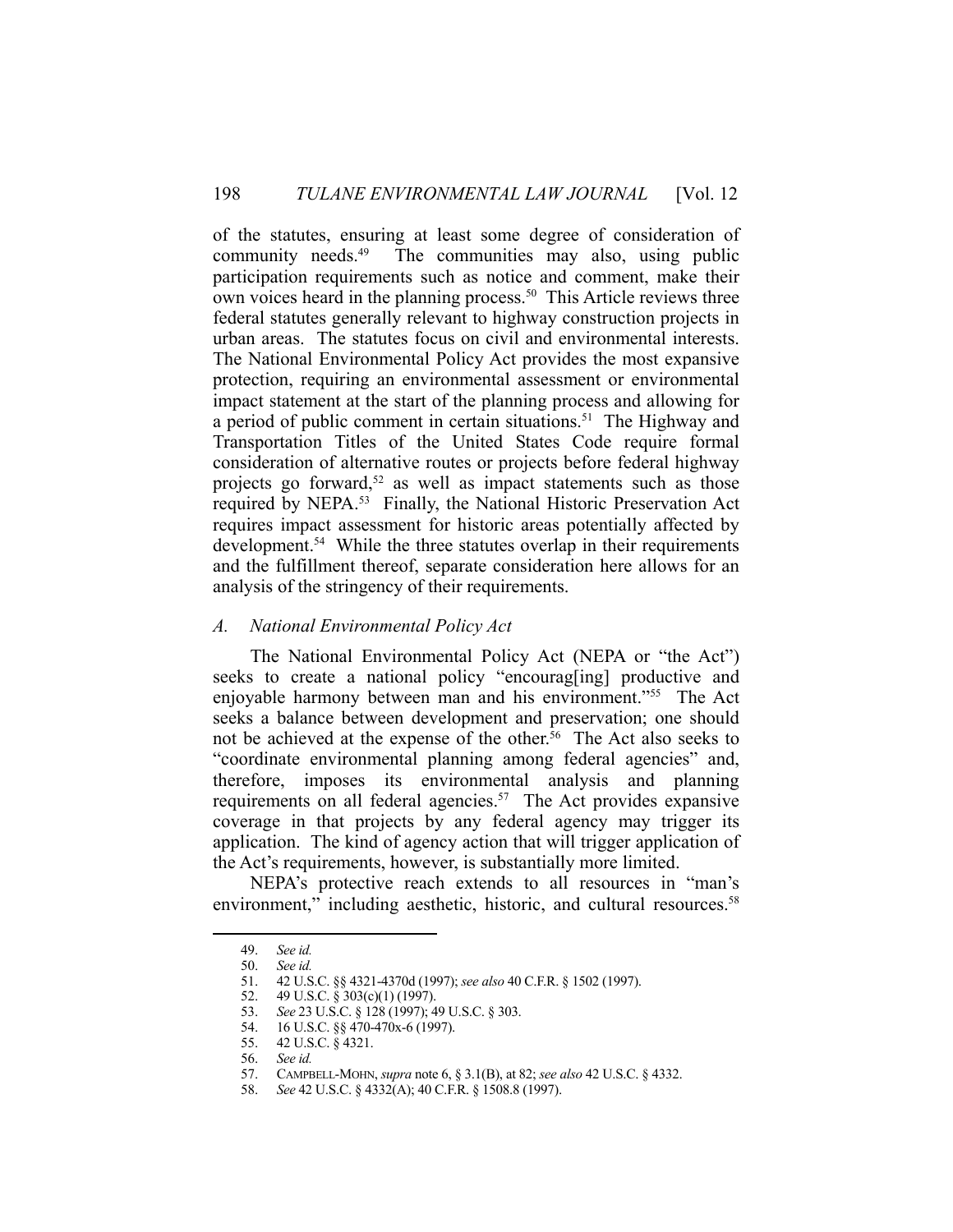It is perhaps the only federal statute that explicitly recognizes the link between the procedural duties of the government and the environmental duties.<sup>59</sup> However, NEPA's protection is triggered only by the commencement of "major Federal actions significantly affecting the quality of the human environment."60 The regulations define "major Federal action" to include "actions with effects that may be major and which are potentially subject to Federal control and responsibility."61 Actions potentially subject to federal control and responsibility are typically one of four kinds: (1) "adoption of official policy," (2) "adoption of formal plans," (3) "adoption of programs," and (4) "approval of specific projects."62 However, while projects financed or regulated by federal agencies are considered federal actions, projects only assisted with general revenue sharing funds from the federal government are not.<sup>63</sup>

 Whether an action has a "significant effect" proves an even more difficult question than whether it is a major federal action. Furthermore, the regulations provide few guidelines for defining "significant effect". First, the guidelines note that a project will be considered as "affecting the quality of the human environment"<sup>64</sup> if it will, or simply "may[,] have an effect on" that environment.<sup>65</sup> The regulations then define "effects" to include those "caused by the action," whether they occur at the same time and place or occur at a later date or at a more removed distance, but are "still reasonably foreseeable."66 Effects and impacts include those which are "ecological . . . , aesthetic, historic, cultural, economic, social, or health, whether direct, indirect, or cumulative."<sup>67</sup> However, effects sufficient to trigger an assessment must be beyond those that are solely "economic or social."68 *Vieux Carré Property Owners, Residents, and Associates v. Pierce* explains that NEPA contains no "hard and fast definition of 'significant' effect . . . [and] the courts have struggled to give it  $\ldots$  meaning."<sup>69</sup> In order to determine whether an action significantly affects the human environment and

- 66. *Id.* § 1508.8.
- 67. *Id.*

 <sup>59.</sup> *See* 42 U.S.C. § 4332(A).

 <sup>60.</sup> *Id.* § 4332(C).

 <sup>61. 40</sup> C.F.R. § 1508.18.

 <sup>62.</sup> *Id.*

 <sup>63.</sup> *See id.*

 <sup>64. 42</sup> U.S.C. § 4332(C).

 <sup>65. 40</sup> C.F.R. § 1508.3.

 <sup>68.</sup> *Id.* § 1508.14.

 <sup>69. 719</sup> F.2d 1272, 1279 (5th Cir. 1983).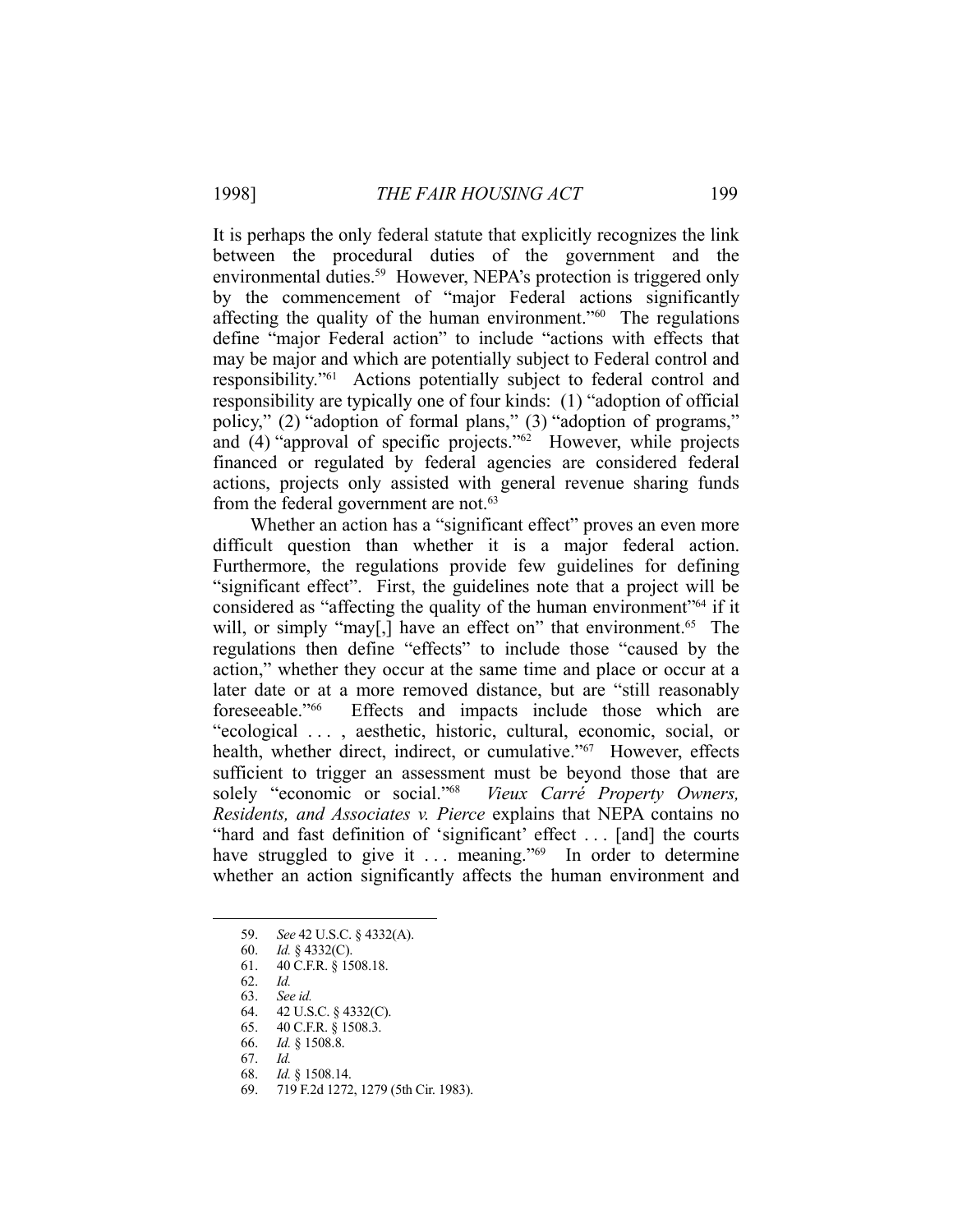therefore requires an Environmental Impact Statement (EIS), each federal agency begins with a determination, according to its own regulations implementing NEPA, of whether or not the project is (1) one which "[n]ormally requires" an EIS or whether or not (2) the project meets the definition for a categorical exclusion from the requirements of NEPA.<sup>70</sup> If the project does not qualify for a categorical exclusion or is one which "[n]ormally requires" an EIS, the agency must complete an environmental assessment (EA), a sort of trial run impact assessment.<sup>71</sup> Based on the EA, the federal agency determines either that there will be no significant impact, in which case it prepares a finding of no significant impact (FONSI), or it determines that there will be a significant impact, in which case it commences preparation of an EIS.72

 NEPA regulations specify at least four components that an EIS must include. First, the EIS must include a statement of the purpose of the proposed project.73 Second, it should outline "the environment of the area(s) to be affected or created by the alternatives under consideration."74 Third, the EIS must include an in-depth analysis of the known environmental impacts of the proposed project, as well as possible environmental effects, any irreversible effects, and "the relationship between [local] short-term uses of man's environment and the maintenance and enhancement of long-term productivity."75 Fourth, the EIS should describe and analyze alternatives to the proposed project,76 as well as mitigation for the impacts of the proposed project.<sup>77</sup> A cost-benefit analysis may be incorporated by reference if it is "relevant to the choice among environmentally different alternatives,"78 but the regulations make clear that "the weighing of the merits and drawbacks of the various alternatives need not be displayed in a monetary cost-benefit analysis and should not be when there are important qualitative considerations."<sup>79</sup> The goal of

1

78. *Id.* § 1502.23.

 <sup>70.</sup> *See* 40 C.F.R. § 1501.4(a). A categorical exclusion excludes an entire group of actions from NEPA coverage because an agency determines that such actions do not "individually or cumulatively have a significant effect on the human environment." 40 C.F.R. § 1508.4.

 <sup>71.</sup> *See* 40 C.F.R. § 1501.4(b).

 <sup>72.</sup> *See id.* §§ 1501.4(c)-(e).

 <sup>73.</sup> *See id.* § 1502.13.

 <sup>74.</sup> *Id.* § 1502.15.

 <sup>75.</sup> *Id.* § 1502.16.

 <sup>76.</sup> *Id.* § 1502.14. ("This section is the heart of the environmental impact statement.").

 <sup>77.</sup> *See id.*; *id.* § 1502.16.

 <sup>79.</sup> *Id.* Whether such a disclaimer is effective in practice, considering the current political favor in which cost-benefit analyses bask, is questionable. *See generally* Vicki Been, *Locally Undesirable Land Uses in Minority Neighborhoods: Disproportionate Sting or Market*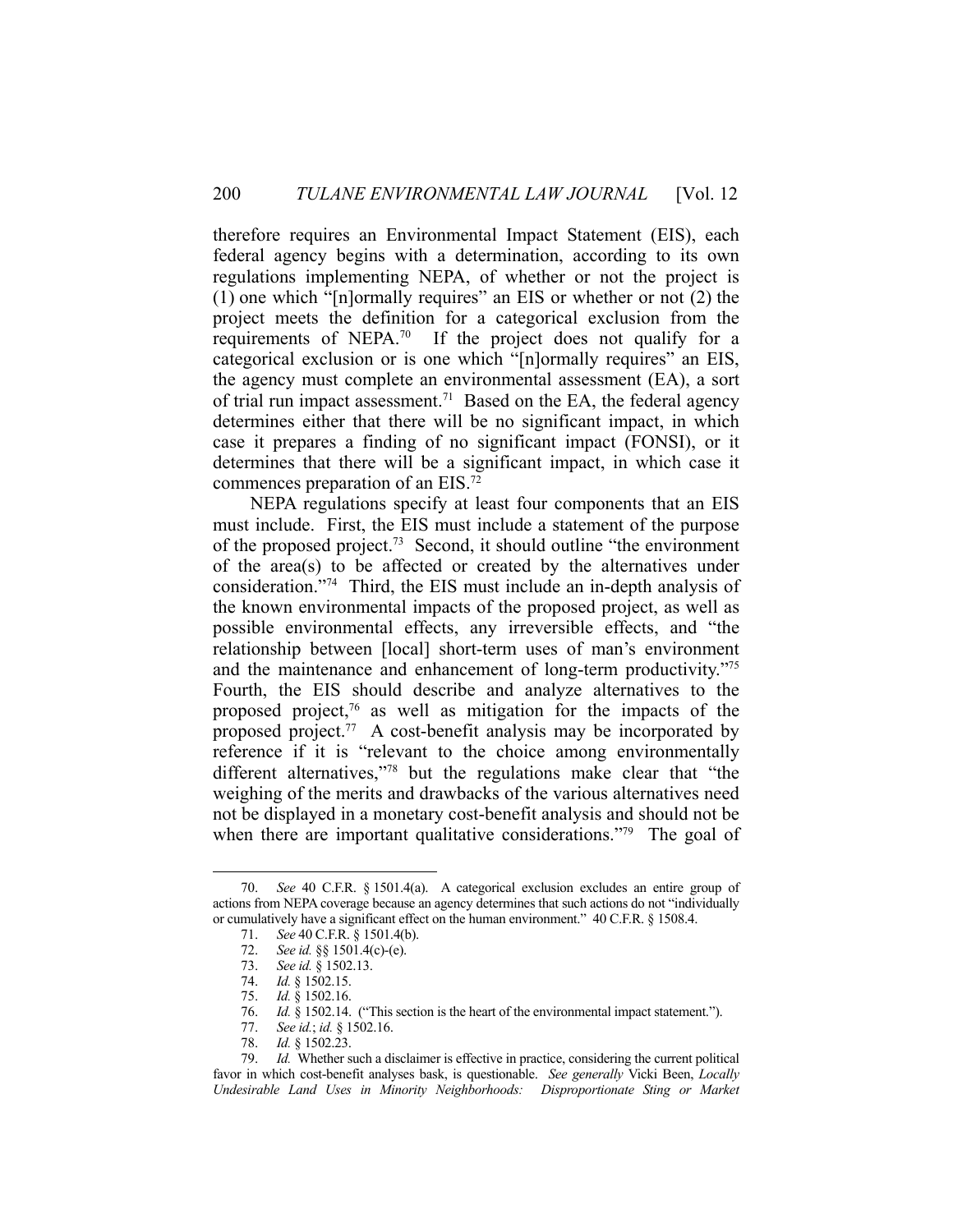the EIS is to set out, in clear terms, the potential effects of and possible solutions for such effects of large federal projects.<sup>80</sup>

 Once a draft EIS is prepared, the federal agency must circulate it to interested agencies and parties.<sup>81</sup> The lead agency must invite other federal agencies with expertise or interest in the project, applicants and the public to comment on the draft. The regulations even require that the agency "affirmatively solicit[] comments from those persons or organizations who may be interested or affected."<sup>82</sup> An agency may respond to comments received from other agencies, applicants, or interested parties in one of five ways.<sup>83</sup> First, the agency may modify the proposal, and evaluate any alternatives not previously analyzed.84 Second, the agency may develop further alternatives previously considered in only a limited manner.<sup>85</sup> Third, the agency may supplement or modify the analysis itself.<sup>86</sup> Fourth, the agency may make factual corrections to the  $EIS<sup>87</sup>$  Finally, the agency may decline to a comment, explaining only why such comment does "not warrant further agency response."<sup>88</sup>

 The formal requirements for the structure of the EIS and the agency's solicitation of and response to comments are all intended to provide careful consideration at the federal level of the effects of proposed projects. Courts have attempted to give the NEPA requirements some teeth by interpreting them to require that agencies give a "hard look" to proposals with environmental effects.<sup>89</sup> Although "hard look" is an ambiguous standard, it requires, at the very least, "good faith" from the agency in responding to comments and considering all alternatives. $90$  An agency may be required to hold

*Dynamics?*, 103 YALE L.J. 1383 (1994) (criticizing economic analysis and suggesting that nonquantifiable factors should play a role in the analysis of alternative sites); s*ee also* Mohai and Bryant, *Environmental Injustice: Weighing Race and Class as Factors in the Distribution of Environmental Hazards*, 63 U. COLO. L. REV. 921 (1992).

 <sup>80.</sup> *See* 40 C.F.R. § 1502.23.

 <sup>81.</sup> *See id.* § 1502.19.

 <sup>82.</sup> *See id.* § 1503.1.

 <sup>83.</sup> *See id.* § 1503.4.

 <sup>84.</sup> *See id.*

 <sup>85.</sup> *See id.*

 <sup>86.</sup> *See id.*

 <sup>87.</sup> *See id.*

 <sup>88.</sup> *Id.*

 <sup>89.</sup> *See, e.g.*, Louisiana v. Lee, 635 F. Supp. 1107, 1116 (E.D. La. 1986); Fritiofson v. Alexander, 772 F.2d 1225, 1248 (5th Cir. 1985); Environmental Defense Fund v. Marsh, 651 F.2d 983, 993-95 (5th Cir. Unit A July 1981).

 <sup>90.</sup> *See* Coalition Against a Raised Expressway, Inc. v. Dole, 835 F.2d 803, 806-08 (11th Cir. 1988); Vieux Carre Property Owners, Residents & Assocs. v. Pierce, 719 F.2d 1272, 1282 (5th Cir. Unit A July 1983).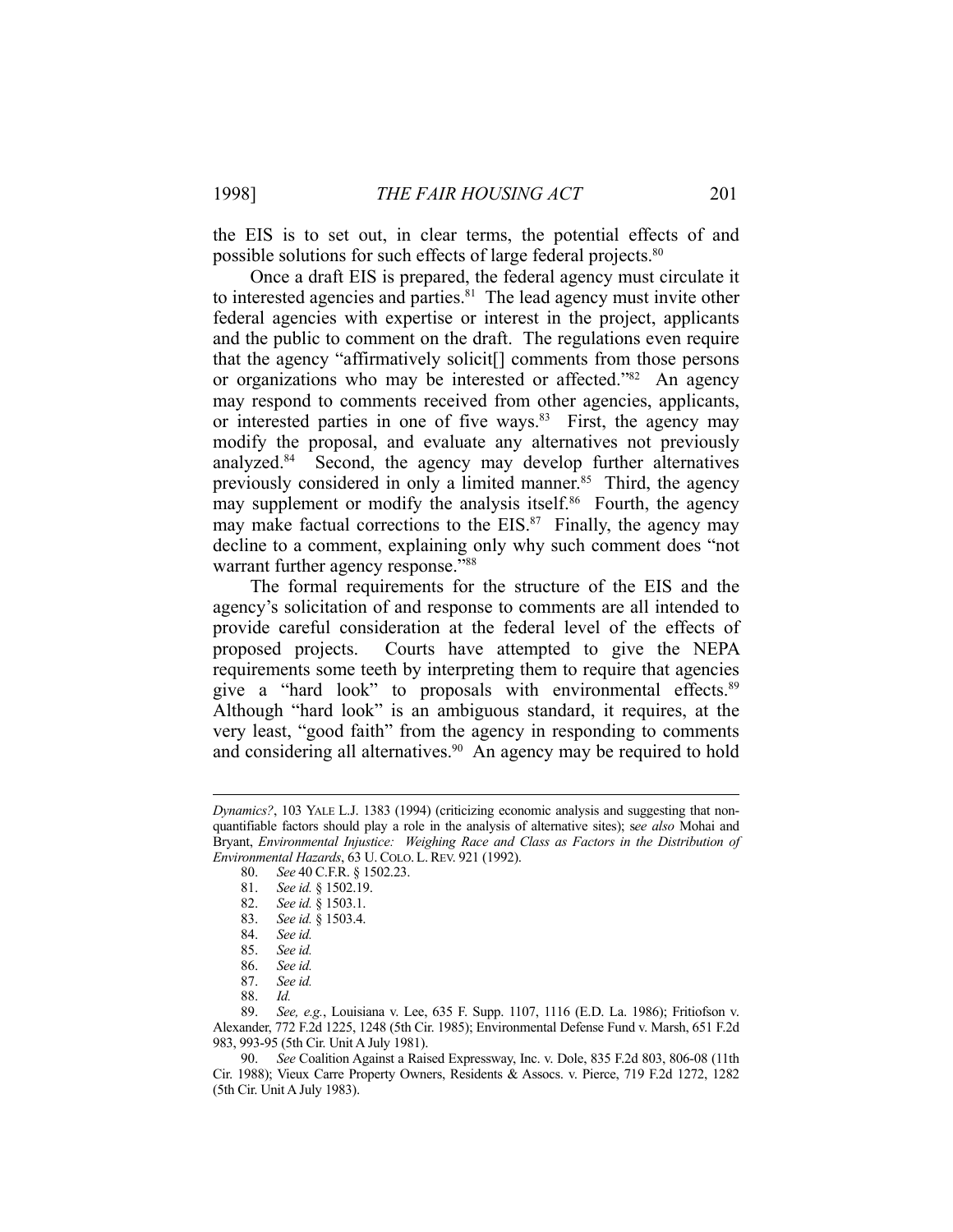a public hearing after completion of the EIS and notification of interest parties.<sup>91</sup>

 The statutes require a public hearing after public notification if there is "substantial environmental controversy," "substantial interest in holding the hearing," or a request for a hearing by another agency with jurisdiction.<sup>92</sup> The regulations do not define "substantial" environmental controversy" or "substantial interest," and the courts defer to an agency's decision as to a public hearing unless the determination can be shown to have been made in the absence of good faith or to be unreasonable,  $93$  even though the agency at the center of the controversy determines whether or not to hold the hearing.<sup>94</sup> Moreover, courts will not reverse agencies' EIS-based decisions unless the EIS is proven to be somehow technically inadequate.

 While the public participation mechanism may not work as well as possible, another method of controlling agency action may exist. Under Section 309 of the Clean Air Act,<sup>95</sup> the Administrator of the Environmental Protection Agency must comment in writing on the environmental impacts of all major federal projects.<sup>96</sup> If the Administrator determines that the project is "'unsatisfactory from the standpoint of public health or welfare or environmental quality,'" then the Administrator may refer the matter to the President's Council on Environmental Quality (the Council).<sup>97</sup> As the Council considers the record brought before it by the Administrator and the agency, "[i]nterested persons (including the applicant) may deliver their views in writing to the Council."<sup>98</sup> On the basis of such a record, the Council may recommend negotiations or further public hearings and/or discussions, or may refer the matter to the President.<sup>99</sup> However, the volume of material that the Administrator must review is astounding and provides some insight into how careful a review such projects receive from the Administrator.<sup>100</sup> It is doubtful that the EPA often objects to an EIS which they review.

 <sup>91.</sup> *See* 40 C.F.R. § 1506.6.

 <sup>92.</sup> *Id.*

 <sup>93.</sup> *See* Save Our Ten Acres v. Kreger, 472 F.2d 463, 465-66 (5th Cir. 1973).

 <sup>94.</sup> *See* 40 C.F.R. § 1506.6.

 <sup>95. 42</sup> U.S.C. § 7609 (1997).

 <sup>96.</sup> *See* 40 C.F.R. § 1504.1.

 <sup>97.</sup> *Id*. § 1504.1(b).

 <sup>98.</sup> *Id*. § 1504.3(e).

 <sup>99.</sup> *See id*. § 1504.3(f).

 <sup>100.</sup> *See id.*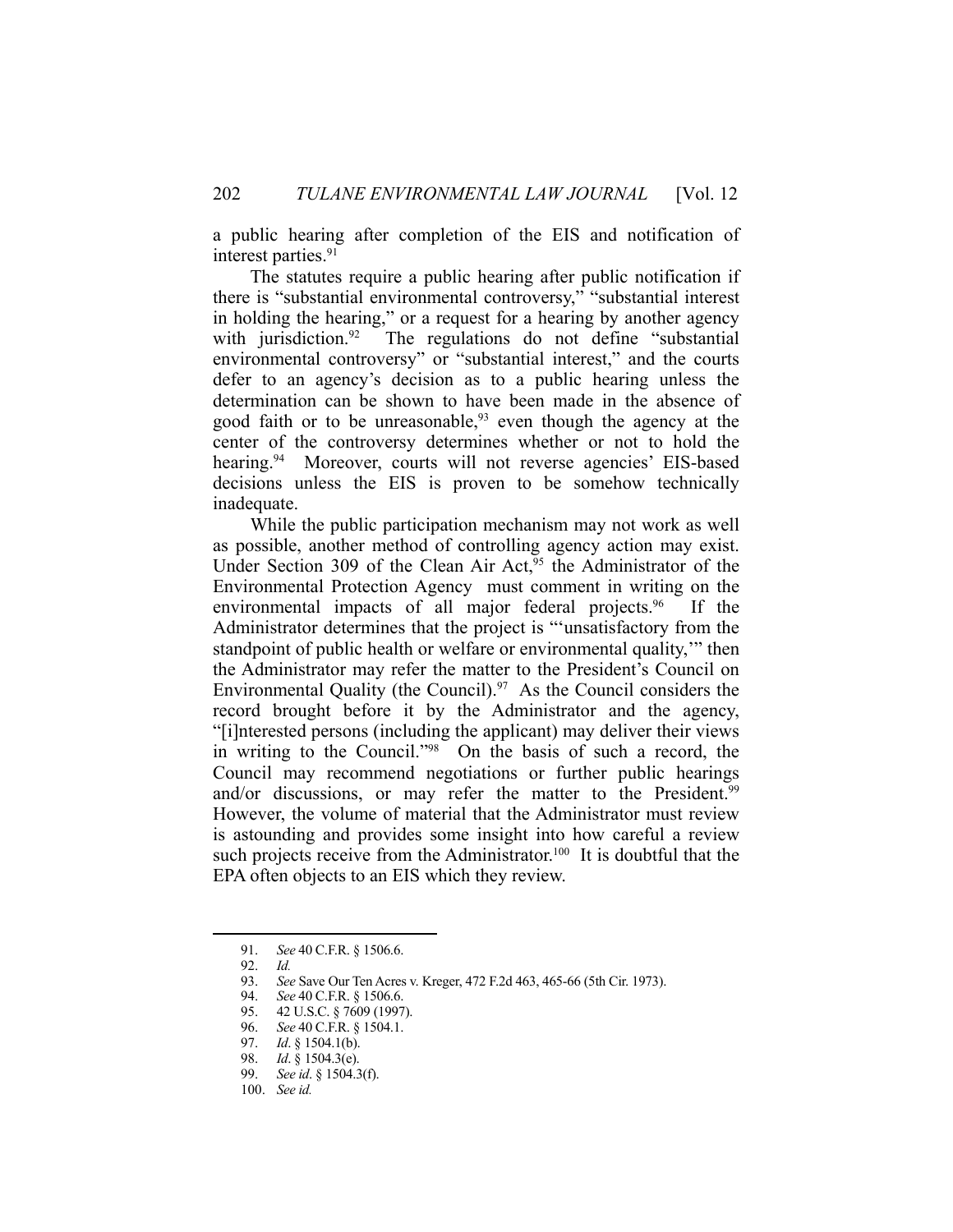Judicial review provides another avenue for review of agency actions, but it too fails to add much muscle to the NEPA requirements. A court reviewing an agency's findings and recommendation as to a proposed project will conduct the review under the strictures of the Administrative Procedure Act (APA).<sup>101</sup> Section 706 of the APA requires that an agency follow procedures outlined by the organic statute and the APA, comply with those procedures in good faith, and not act in an arbitrary or capricious manner.<sup>102</sup> Unless the organic statute imposes more stringent requirements, judicial review of agency actions under the APA is ultimately deferential, relying on the agency's special expertise and the consistency of its determinations.<sup>103</sup> Therefore, while a community might seek judicial review of an agency FONSI or determination under an EIS that a project should go forward, the community faces a substantial likelihood, absent clear proof of prejudice or arbitrary decision making, of judicial deference to the agency determination. As *Sabine River Authority v. U.S. Department of the Interior* explains: "NEPA does not prohibit the undertaking of federal projects patently destructive of the environment; it simply mandates that the agency gather, study, and disseminate information concerning the projects' environmental consequences."104 Although NEPA sets up myriad requirements and lofty goals, in practice it also permits federal agencies to overcome opposition to specific projects by adhering to the procedural niceties without actually addressing the concerns of opponents to the projects. At each step in the process of review and public participation, all authority to decide whether to pursue a certain line of investigation remains in the hands of the agency.105 The agency determines whether a project is a "major Federal action[] significantly affecting the quality of the human environment,"106 or qualifies as a categorical

 <sup>101. 5</sup> U.S.C. §§ 551-59, 701-06, 1305, 3105, 3344, 5372, 7521 (1997).

 <sup>102.</sup> *See id.* § 706.

 <sup>103.</sup> David Schoenbrod argues that such deferential review and broad delegation of power are improper because agencies have power without corresponding public accountability. DAVID SCHOENBROD, POWER WITHOUT RESPONSIBILITY: HOW CONGRESS ABUSES THE PEOPLE THROUGH DELEGATION, 8-10, 183-84 (1993). Similarly, in *Industrial Union Department, AFL-CIO v. American Petroleum Institute (Benzene)*, 448 U.S. 607, 672-75 (1980) (Rehnquist, J., concurring), Justice Rehnquist criticizes the broad delegation of power to agencies based on these policies. He argues that Congress improperly delegates to avoid responsibility for its actions and that agencies are without the power to act on such a broad scale. *See id*. (Rehnquist, J., concurring).

 <sup>104. 951</sup> F.2d 669, 676 (5th Cir. 1992).

 <sup>105.</sup> *See* 40 C.F.R. §§ 1503.1-1503.4 (1997).

 <sup>106. 42</sup> U.S.C. § 4332(C) (1997).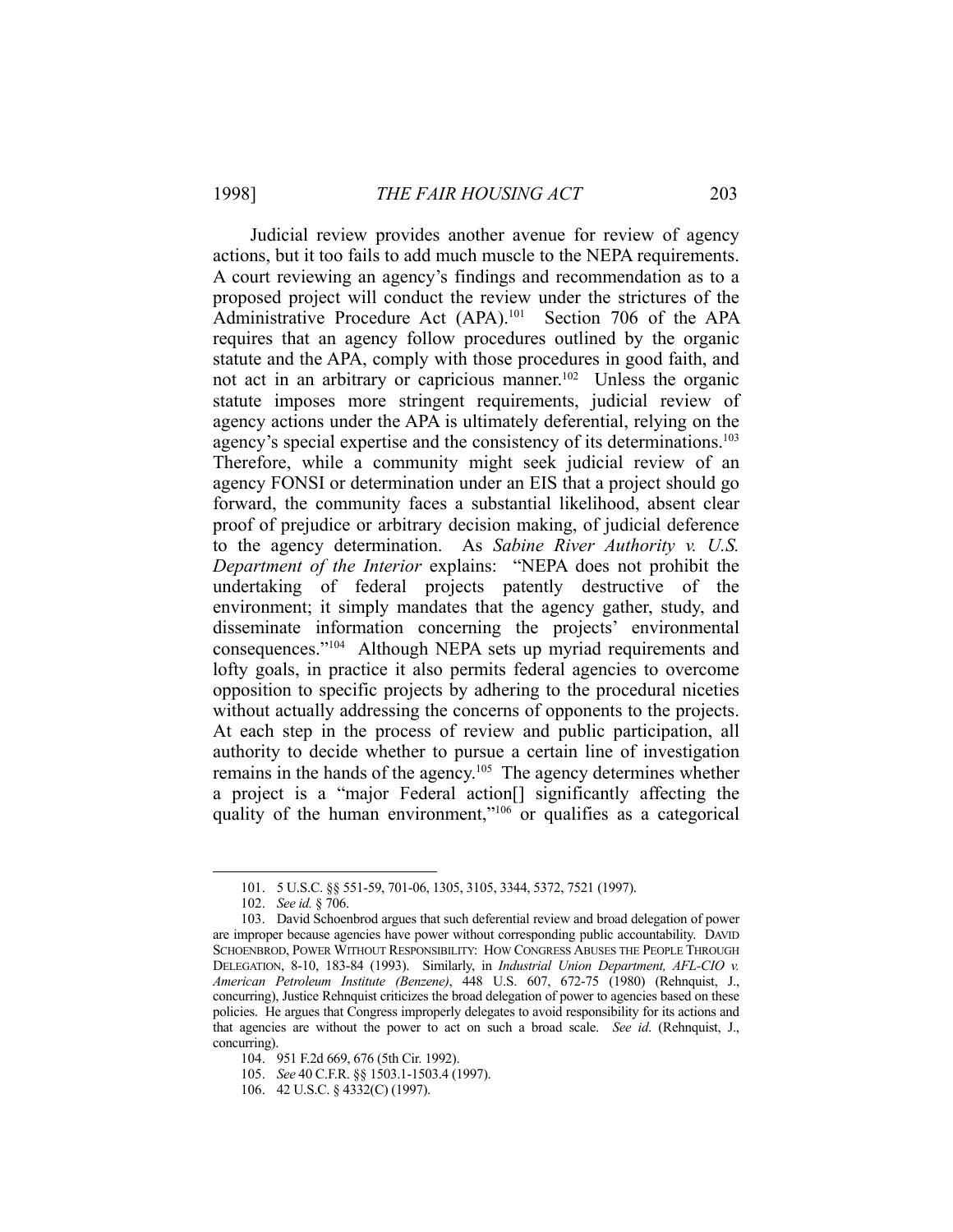exclusion.<sup>107</sup> The agency chooses how to respond to the comments of other agencies, applicants, and interested parties.108 Should the agency meet the formal requirements of writing its findings, inviting comments, and/or stating reasons, whether real or illusory, for a particular choice, the agency's actions are largely free of critical review.

 For a community such as Ledbetter Heights, the practical effect of opposing development by attempting to force adherence to the NEPA requirements may be only to achieve the appearance of adherence. The deference given agency determinations by the courts suggests that money spent in litigation is likely to achieve at most a delay, and the result may not be worth exhaustion of the clients' funds. Attempting to go beyond the agency in a process such as review by the Administrator is also of doubtful effectiveness. An Administrator who must comment on all environmental impacts of all major federal projects must, of necessity, rely upon the information his or her office receives from the lead agency on the project. If the lead agency has prepared an EIS biased towards completion of a project in a certain manner, such fact will be almost impossible for a community organization to prove in the absence of, essentially, a costly alternate EIS. Thus, NEPA provides opponents of development a flawed tool, one that cannot reach many areas of the decision making process with its critique. The very procedural requirements through which activists seek to ensure consideration and analysis of environmental and human impacts of projects allow agencies to escape community criticism by an adherence to the letter instead of the spirit of the statute.

## *B. Transportation and Highways: DOT and ISTEA*

 Some commentators have asserted that the Department of Transportation (DOT) Act section  $4(f)^{109}$  has more muscle than NEPA in the enforcement of environmental standards.<sup>110</sup> Section 4(f) of the DOT Act forbids the Federal Highway Administration to approve a use of park land or historic sites unless the agency determines that there is "no feasible and prudent alternative,"111 and requires DOT to make an evaluation, which may later be reviewed for legal

 <sup>107.</sup> *See* 40 C.F.R. § 1501.4(a).

 <sup>108.</sup> *See id.* § 1503.4.

 <sup>109. 49</sup> U.S.C. § 303 (1997).

 <sup>110.</sup> *See* Barbara Miller, *Department of Transportation's Section 4(f): Paving the Way Towards Preservation*, 36 AM. U. L.REV. 633, 635-36 (1987).

 <sup>111. 49</sup> U.S.C. § 303(b).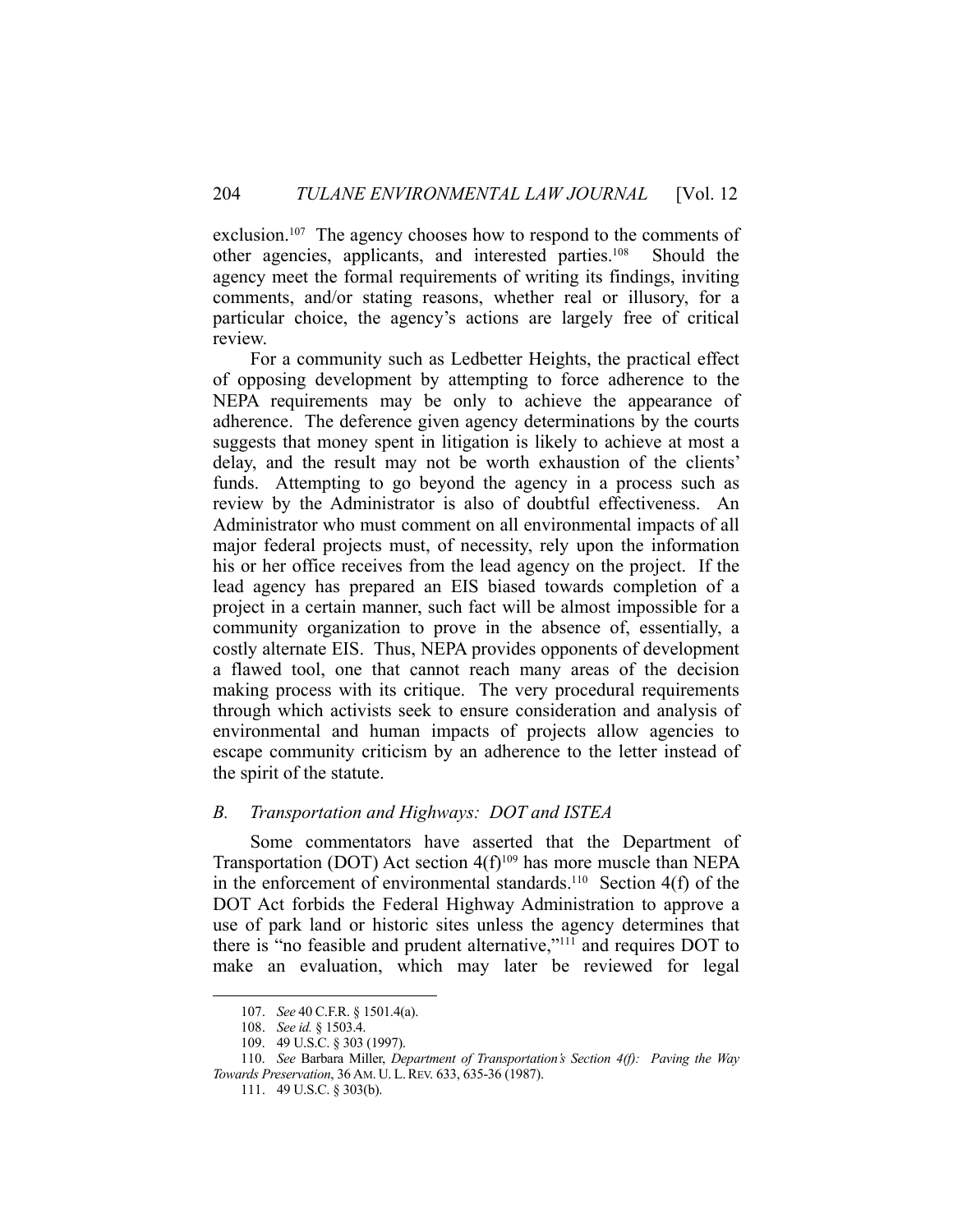sufficiency.<sup>112</sup> The evaluation under section  $4(f)$  is intertwined with other statutory requirements. If impact assessments are required by other statutes, then the regulations allow preparation of only one assessment of the project with the coordination of all involved agencies. Thus, a DOT section 4(f) analysis will often be part of a NEPA EIS.<sup>113</sup>

 Section 4(f) states that it is DOT policy to protect national, state, and local parks, refuges, and recreation areas, or historic sites of national, state, or local significance.<sup>114</sup> To trigger section  $4(f)$ protection, a site must be determined to have significance by the "Federal, State, or local officials having jurisdiction over the park, area, refuge, or site."<sup>115</sup> Although courts have read section  $\frac{4}{12}$ 's application to park land or significant sites broadly,<sup>116</sup> the regulations specifically state that "[c]onsideration under section 4(f) is not required when the Federal, State, or local officials having jurisdiction over a park, recreation area or refuge determine that the entire site is not significant."<sup>117</sup> The regulations do not define the term "not significant" and the Secretary of the Department of Transportation may not overturn the determination of the official within whose jurisdiction the site lies.<sup>118</sup> Nonetheless, unless federal, state, or local officials determine that the site is not significant, significance is presumed by the regulations.<sup>119</sup>

 Once the agency, state, or local officials determine that a site is significant and therefore within the ambit of the statute, a section 4(f) review must be performed for any "transportation program or project ... requiring the use" of the site.<sup>120</sup> Such use may be direct or indirect, and may even be a constructive use such as noise, pollution, or aesthetic interference.<sup>121</sup> Courts have considered this "use"

1

 116. *See* Miller, *supra* note 110, at 637; Citizens to Preserve Overton Park, Inc. v. Volpe, 401 U.S. 402, 411-14 (1971).

117. 23 C.F.R. § 771.135(c).

 <sup>112.</sup> *See* 23 C.F.R. § 771.135(b) (1998).

 <sup>113.</sup> *See id.* § 771.105. "It is the policy of the Administration that: (a) To the fullest extent possible, all environmental investigations, reviews, and consultations be coordinated as a single process, and compliance with all applicable environmental requirements be reflected in the environmental document required by this regulation." *Id.*

 <sup>114.</sup> *See* 49 U.S.C. § 303; 23 C.F.R. § 771.135.

 <sup>115. 49</sup> U.S.C. § 303(c).

 <sup>118.</sup> *See* Lathan v. Volpe, 350 F. Supp. 262, 268 (W.D. Wash. 1972), *aff'd in part, vacated in part on other grounds, sub nom.* Lathan v. Brinegar, 506 F.2d 677 (9th Cir. 1974) (obliging the Secretary to accede to the determination of local official as to the local significance of publicly owned land).

 <sup>119.</sup> *See* 23 C.F.R. § 771.135(c).

 <sup>120. 49</sup> U.S.C. § 303(c).

 <sup>121.</sup> *See* Miller, *supra* note 110, at 646.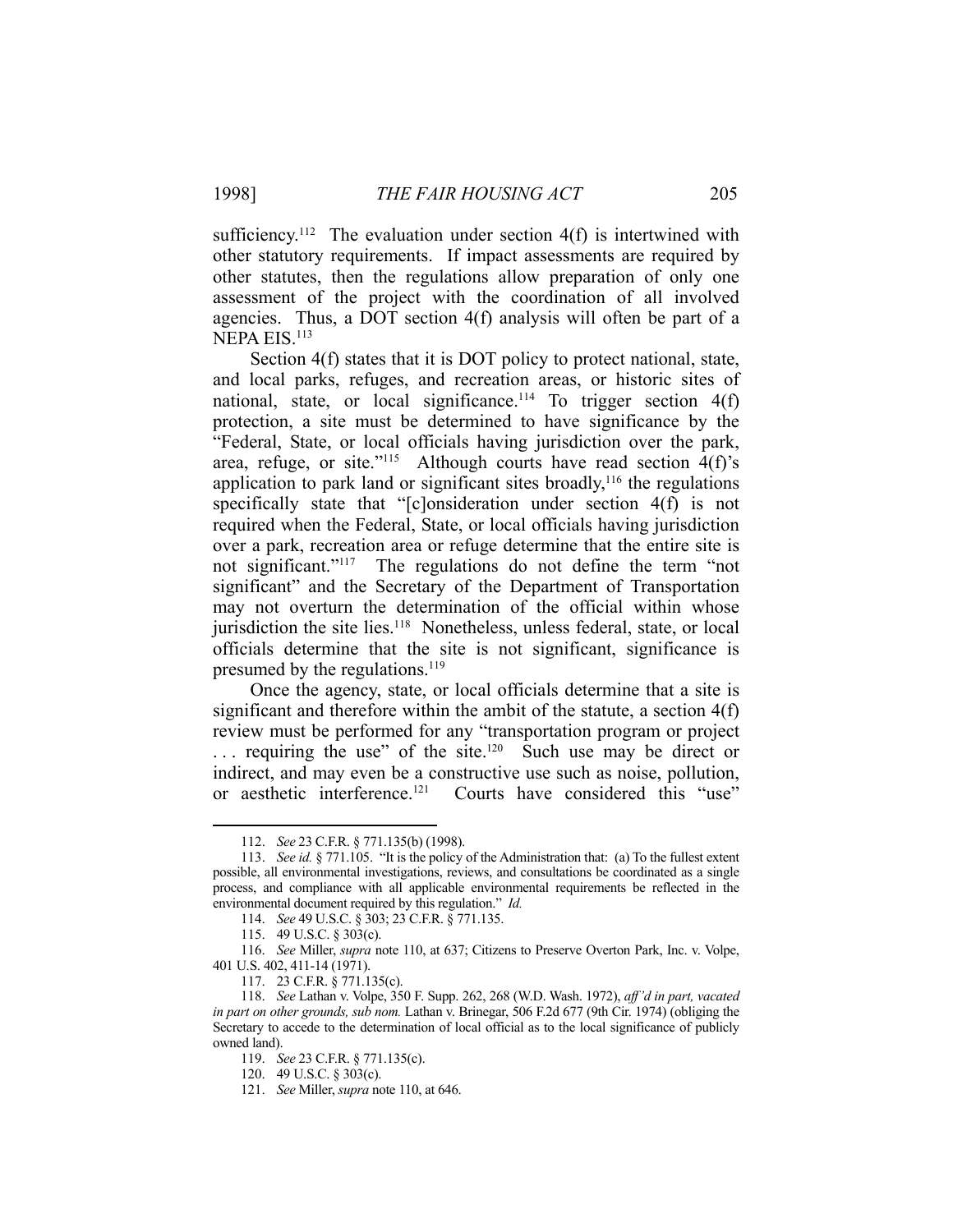threshold to be fundamentally the same as NEPA's "significantly affecting the quality of the human environment" standard.<sup>122</sup>

 While the standard for triggering the DOT section 4(f) review is substantially similar to that for a NEPA EIS, the DOT section 4(f) procedure is somewhat more stringent in its requirements. The NEPA process is intended only to require consideration of relevant environmental, developmental, and social factors.<sup>123</sup> The DOT process, on the other hand, is intended to protect parks and historic sites *if at all possible*.<sup>124</sup> While the burden of proof to show a "use" under the DOT statute is on the plaintiff, $125$  once a use has been shown, the statute forbids further action on the project until the agency can show that there is "no feasible and prudent alternative."<sup>126</sup>

 Unfortunately, in court, a showing of "no feasible and prudent alternative" has not turned out to be a difficult burden for the agency to meet. Factors that might indicate a lack of feasibility include prohibitive cost, asserted features of the community, or inconvenient geographical features.127 Alternatives need not present unique or insurmountable problems to be considered either not feasible or imprudent.<sup>128</sup> While courts state that alternatives will only be discarded if they present "truly unusual" problems,<sup>129</sup> courts have also considered lack of a "sensible" alternative sufficient to allow a proposed project to use a historic or park site.<sup>130</sup> In one case, "sound engineering" difficulties were sufficient to render all alternatives unfeasible and to allow construction of a highway through park land.<sup>131</sup> In fact, courts have required only that agency decision makers consider the alternatives and reject them as not feasible on their merits.<sup>132</sup> Once an agency has considered alternatives, then, as with NEPA, the courts will not overturn the agency's findings "unless they are arbitrary, capricious, an abuse of discretion, or otherwise not in

 <sup>122.</sup> *See, e.g.*, Citizen Advocates for Responsible Expansion, Inc. (I-CARE) v. Dole, 770 F.2d 423, 441 (5th Cir. 1985).

 <sup>123.</sup> *See* 40 C.F.R. § 1500.2 (1997).

 <sup>124.</sup> *See* 23 C.F.R. § 771.135(a)(1).

 <sup>125.</sup> *See I-CARE*, 770 F.2d at 441.

 <sup>126. 49</sup> U.S.C. § 303(b) (1997).

 <sup>127.</sup> *See* Citizens to Preserve Overton Park, Inc. v. Volpe, 401 U.S. 402, 411-13 (1971); *see also* Louisiana Envtl. Soc'y, Inc. v. Coleman, 524 F.2d 930, 933 (5th Cir. 1975).

 <sup>128.</sup> *See Overton Park*, 401 U.S. at 411.

 <sup>129.</sup> *See id.* at 413.

 <sup>130.</sup> *See* Hickory Neighborhood Defense League v. Skinner, 731 F. Supp. 207, 213 (W.D.N.C. 1990), *aff'd*, 910 F.2d 159 (4th Cir. 1990).

 <sup>131.</sup> *See* Committee to Preserve Boomer Lake Park v. Department of Transp., 4 F.3d 1543, 1549-50 (10th Cir. 1993).

 <sup>132.</sup> *See*, *e.g.*, *id.* at 1550.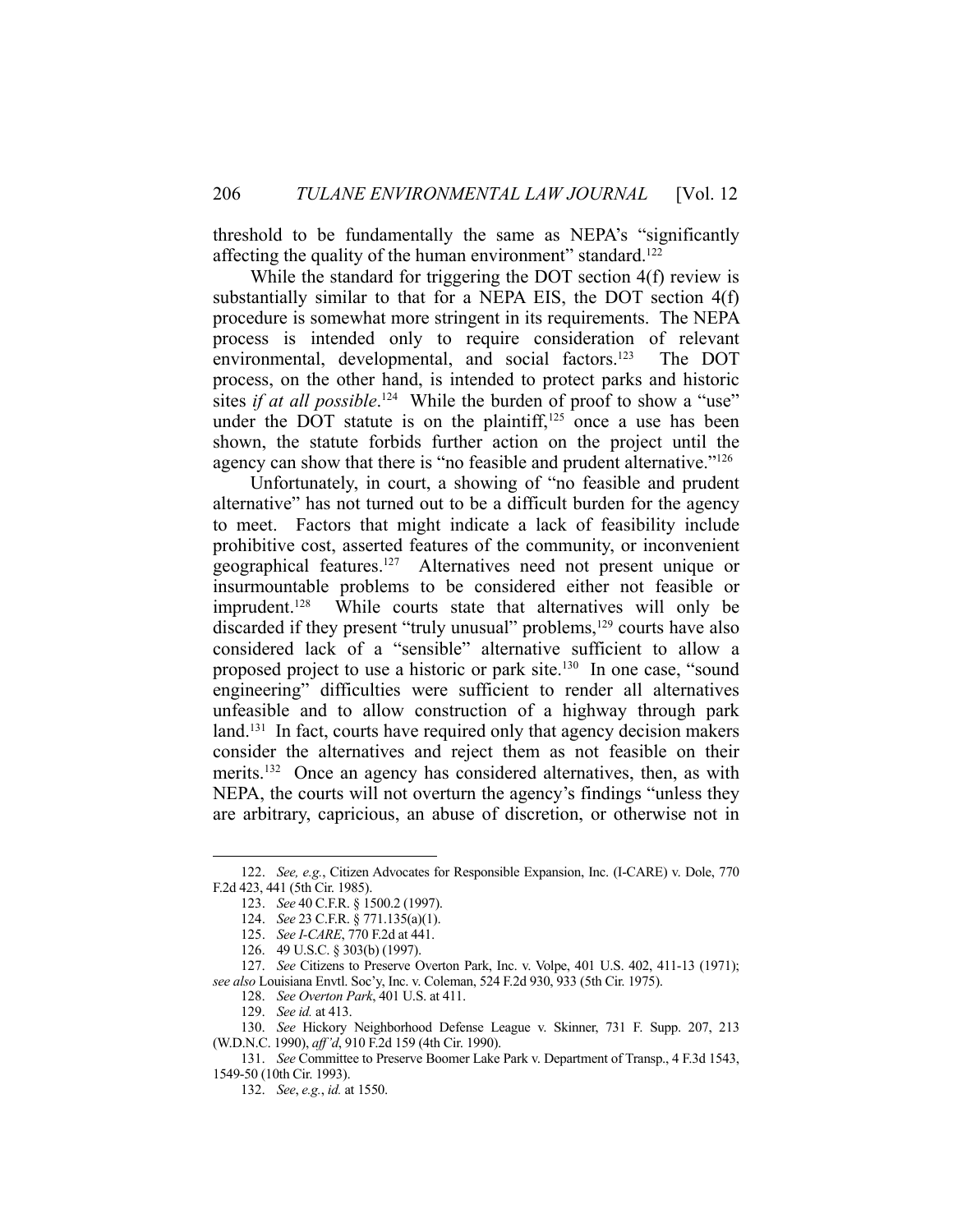accordance with law."133 As an additional burden, the regulations require that "evaluations of alternatives to avoid the use of section 4(f) land and of possible measures to minimize harm to such lands shall be developed by the applicant [usually the state,] in cooperation with the Administration."<sup>134</sup> An applicant, having already chosen the alternative it prefers, has little incentive to assist in the preparation of an alternative EIS, and a poor community which opposes a project will lack funds to assist in the preparation of an alternate EIS. Thus, as a practical matter, the development of alternatives to a proposed plan is a costly and time-consuming business, if possible at all.

 If an agency finds that no feasible alternative to a proposed project exists, a community still has two protective mechanisms under DOT section 4(f). First, the agency is required to minimize harm to the site through "all possible planning,"135 thus creating an affirmative duty to mitigate the effects of the proposed project. Second, activists may seek judicial review of a DOT finding that a project is not a use or that there are no feasible alternatives available.<sup>136</sup> However, such a review would be conducted under the arbitrary and capricious standard, again affording the agency much leeway and correspondingly limiting the protections afforded the community. 137

 DOT section 4(f) provides only marginal protection for opponents of the I-49 inner-city segment in the Ledbetter Heights community. Unless federal, state, or local officials find otherwise, the regulations presume that the site is significant.<sup>138</sup> However, the considerable benefits that the local officials, specifically the Chamber of Commerce, hope will accrue to Shreveport from the I-49 inner-city segment certainly would be an incentive to find that the site of the proposed highway, primarily occupied by public housing, has no local significance. As noted above, such a finding would not be As noted above, such a finding would not be questioned.<sup>139</sup> Moreover, the proposed highway does not cross park lands or even the historic district. Thus, even assuming the site were to be found significant, the community would still have to establish that the effects of increased traffic, noise, and automobile pollution would constitute a "use" of the adjacent historical district. Were the

 <sup>133.</sup> Sierra Club v. Pena, 915 F. Supp. 1381, 1395 (N.D. Ohio 1996) (quotations omitted).

 <sup>134. 23</sup> C.F.R. § 771.135(i) (1998).

 <sup>135.</sup> *Id.* § 771.135(a)(1)(ii).

 <sup>136.</sup> *See* 5 U.S.C. § 706 (1997).

 <sup>137.</sup> *See* Committee to Preserve Boomer Lake Park v. Department of Transp. 4 F.3d 1543, 1550 (10th Cir. 1993) (utilizing a "clear error" standard); National Parks and Conservation Ass'n v. FAA, 998 F.2d 1523, 1532 (10th Cir. 1993) (utilizing an "arbitrary and capricious" standard).

 <sup>138.</sup> *See* 23 C.F.R. 771.135(c).

 <sup>139.</sup> *See* SCHOENBROD*,supra* note 103, at 8-10, 183-84*.*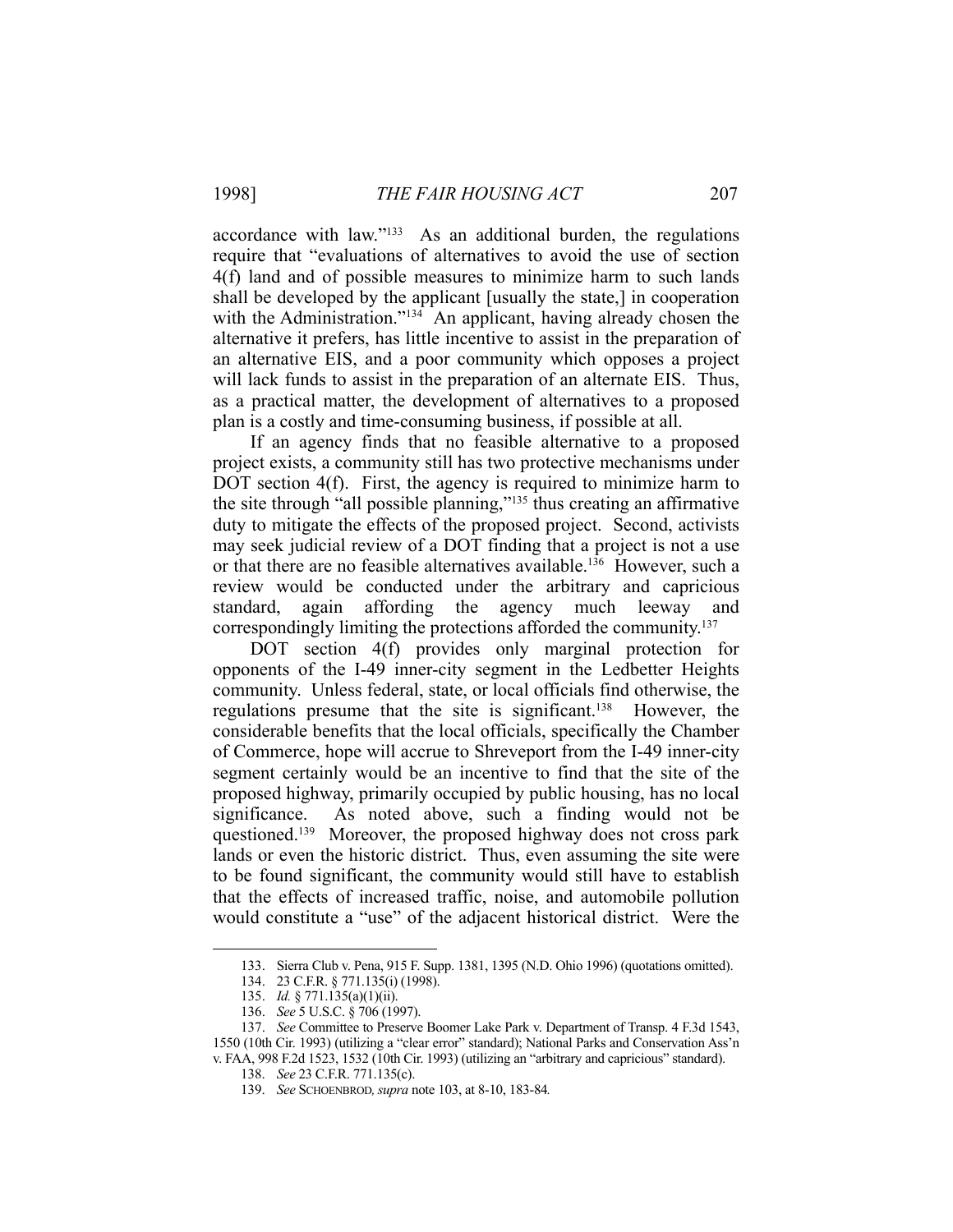community able to establish that the highway would constitute a "use" of the historic district, the burden would then shift to the proponents of the highway segment to show that no feasible or prudent alternative existed. Unfortunately, as noted above, the burden would not be a difficult one to fulfill, as courts have been permissive in their definitions of what is not feasible or prudent, and the Corridor Study of the inner-city segment of I-49 already suggests that construction of the inner-city segment may provide greater travel efficiency and operational safety benefits than other options.<sup>140</sup>

 The Intermodal Surface Transportation Act (ISTEA) and its reauthorization, the Transportation Equity Act for the Twenty-First Century (TEA-21), provide funding to the states for highway construction, facility, and rehabilitation projects. $141$  They also place some requirements on the states receiving such funding.<sup>142</sup> Before approving such projects, the Secretary of Transportation must "make written findings that [environmental and social] factors were considered and that parties in interest were given an adequate opportunity to present their views."143 States submit plans for such projects to the Secretary and must certify that, for any federal-aid highway project going through a city, such as the I-49 project, "it has had public hearings, or has afforded the opportunity for such hearings, and has considered the economic and social effects of such a location, its impact on the environment, and its consistency with the goals and objectives of such urban planning as has been promulgated by the community."144 Compliance with the environmental impact assessment requirements of ISTEA/TEA-21 are set forth, as for section 4(f), in 23 C.F.R. 771.101 through 771.137.<sup>145</sup> ISTEA/TEA-21, because it requires basically the same procedures as DOT section 4(f), may be similarly limited. However, unlike DOT section 4(f), ISTEA's application is not limited to park lands and sites of local or federal significance. But, as with many of the federal statutes, ISTEA/TEA-21 coverage is limited to those projects receiving federal funds.<sup>146</sup> Shreveport has sought and needs such

 <sup>140.</sup> *See* DEMOPULOS & FERGUSON, *supra* note 17.

 <sup>141. 49</sup> U.S.C. § 5301-5338 (1997).

 <sup>142.</sup> *See id.* § 5307.

 <sup>143.</sup> Sierra Club v. Pena, 915 F. Supp. 1381, 1391 (N.D. Ohio 1996), *citing* Town of Seacaucus v. United States Dept. of Transp., 889 F. Supp. 779, 788 (D.N.J. 1995).

 <sup>144. 23</sup> U.S.C. § 128(a) (1997).

 <sup>145. 23</sup> C.F.R. 771.101-771.137 (1998).

 <sup>146.</sup> *See* 49 U.S.C. § 5307; 23 C.F.R. 771.109.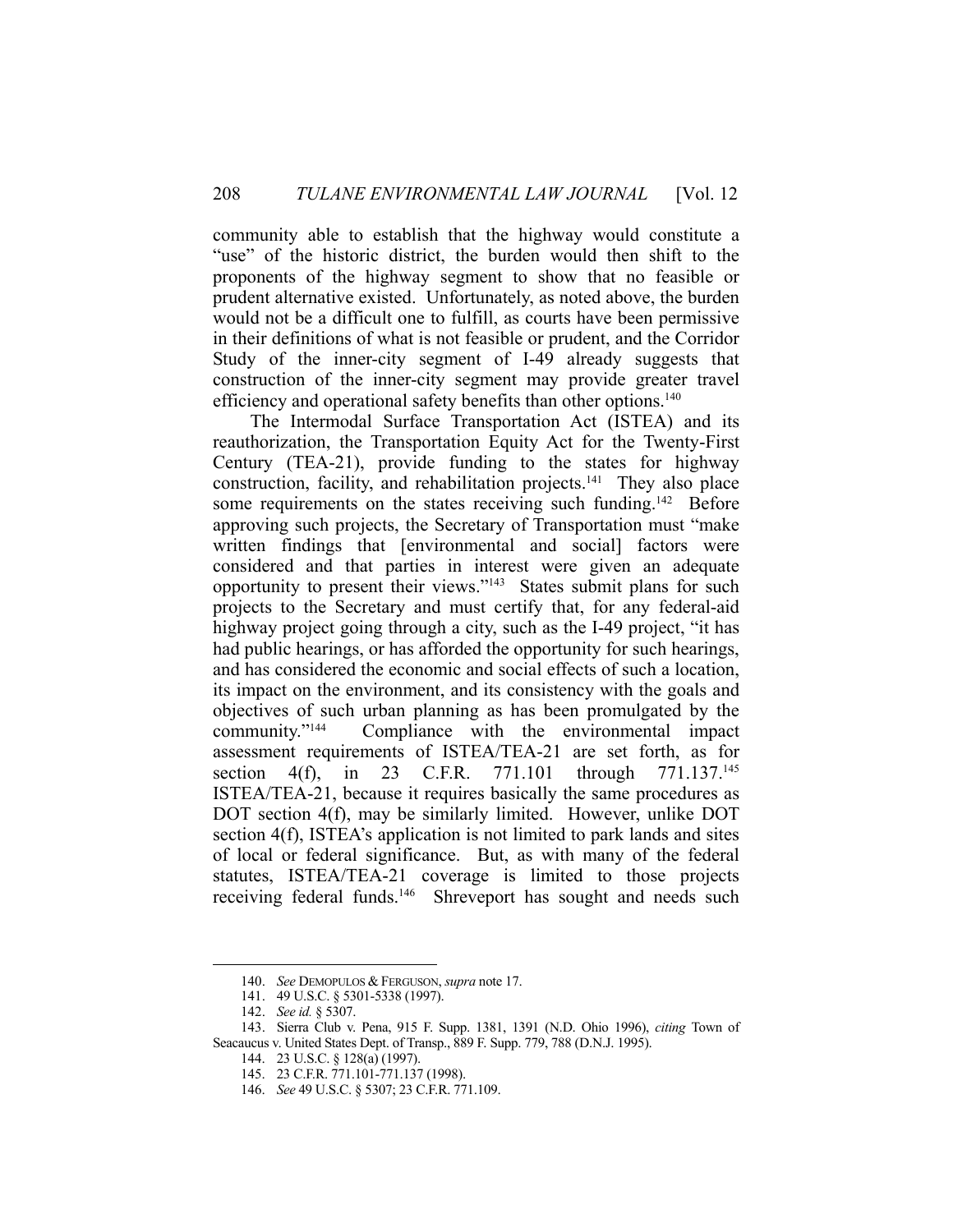federal funds to carry out its plans for an inner-city segment of I-49.147 Under ISTEA/TEA-21, the project would be subject to the same procedural strictures as under DOT section 4(f), but again, the community would face the gamble of spending its resources to potentially achieve only a temporary delay.

#### *C. National Historic Preservation Act*

The National Historic Preservation Act (NHPA)<sup>148</sup> provides safeguards similar to those of NEPA, but imposes even more formality in the consideration process. The focus of NHPA is on the historically, rather than the environmentally or culturally, significant. NHPA provides for a review and evaluation of the impacts of federal projects on historic sites.<sup>149</sup> Like NEPA, NHPA's protections are primarily procedural.<sup>150</sup> The purpose of NHPA project review, known as the section  $106$  process,<sup>151</sup> is to "accommodate historic preservation concerns with the needs of federal undertakings."152 A section 106 evaluation is triggered by commencement of a federal undertaking. An undertaking is defined as "any project, activity, or program that can result in changes in the character or use of historic properties."153 The evaluation begins with a determination of the area of potential effects.154 This area will include all properties and buildings surrounding the site of the proposed project on which the proposed project may have an effect.<sup>155</sup> The official for the federal agency in charge of the project then determines if there are any historic properties that may be affected by the proposed project, and collects information for their addition to the National Register of Historic Places, if the properties are not already included.<sup>156</sup> As noted before, numerous homes in the Ledbetter Heights neighborhood are included on the National Register.<sup>157</sup>

 Once an area of potential effects has been determined, the agency and State Historic Preservation Officer (SHPO) assess the

 <sup>147.</sup> *See* John McKinney, *La. Delegation Unites on Plan for Highway*, SHREVEPORT ADVOCATE, Feb. 27, 1997, at 1A, 6A.

 <sup>148. 16</sup> U.S.C. §§ 470-470x-6 (1997).

 <sup>149.</sup> *See id.* § 470(b).

 <sup>150.</sup> *See id.* § 470(b)(7).

 <sup>151.</sup> *See* 36 C.F.R. § 800.1(a) (1997).

 <sup>152.</sup> *Id.* § 800.2(b).

 <sup>153.</sup> *Id.* § 800.2(o).

 <sup>154.</sup> *See id.* § 800.4(a).

 <sup>155.</sup> *See id.* § 800.3(c).

 <sup>156.</sup> *See id.* § 800.4(b).

 <sup>157.</sup> *See* Brock, *Historic and Moral Reasons*, *supra* note 24.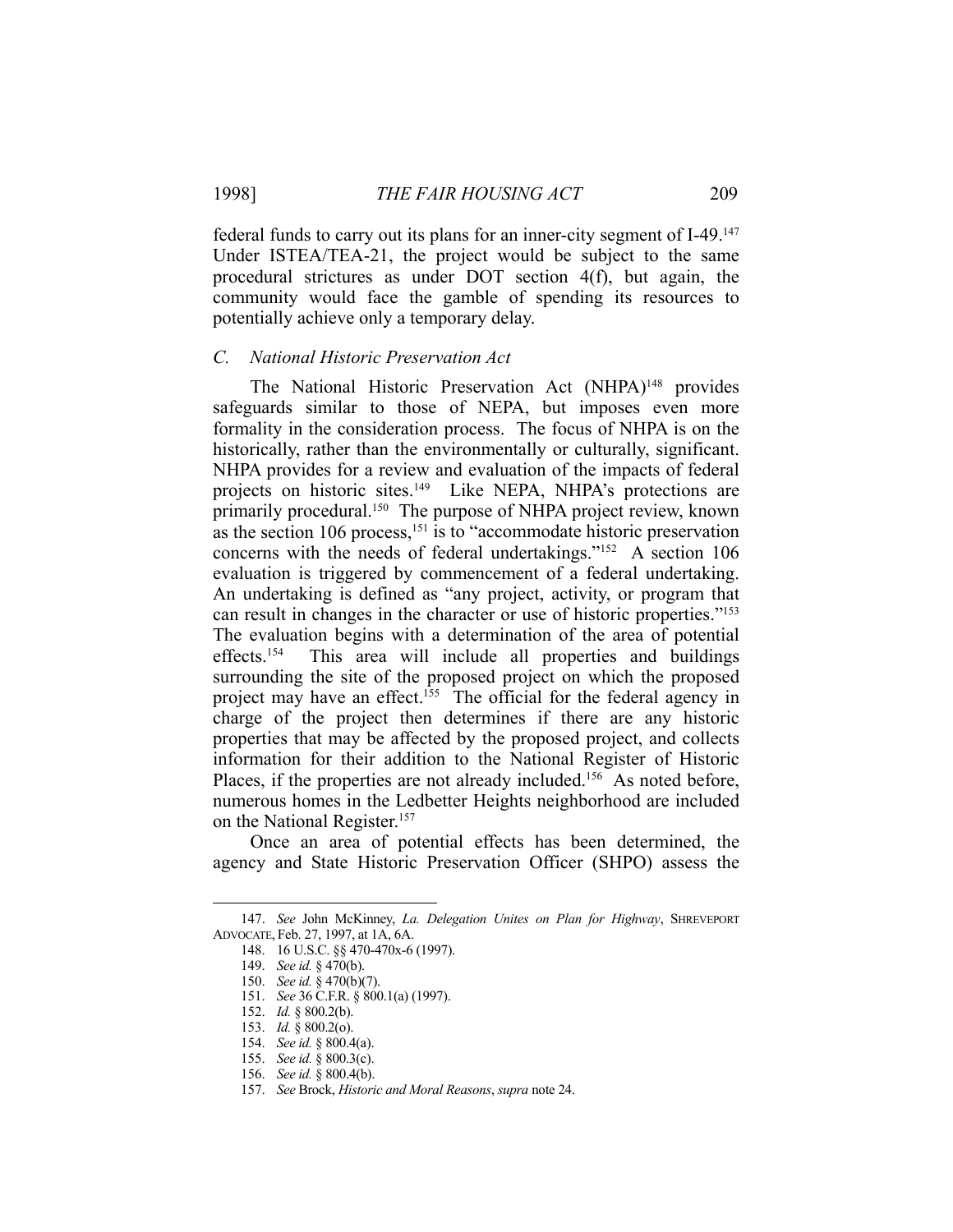proposed project to determine if it poses the possibility of an "effect" or an "adverse effect."<sup>158</sup> The regulations explain that "[a]n undertaking has an effect on a historic property when the undertaking may alter characteristics of the property."<sup>159</sup> The factors relevant to considering what may alter the nature of the property include changes in location, setting, or use.<sup>160</sup> A finding of adverse effect requires a higher showing than a finding of an effect, and has correspondingly stricter procedural requirements. The finding of an adverse effect, however, is required for a project to remain within the ambit of NHPA evaluation.<sup>161</sup> A finding of no adverse effect, similar to a "no effect" finding which would end the NEPA or DOT section 4(f) process, typically ends the section 106 process for all practical purposes.<sup>162</sup> Officially, the SHPO and the agency simply submit their finding to the Advisory Council on Historic Preservation and the process is completed.163 Were a community able to obtain a finding of a potential or definite "adverse effect," however, the project would remain within the section 106 process.<sup>164</sup> However, the Statute designates as adverse only those effects that "diminish the integrity of the property's location, design, setting, materials, workmanship, feeling, or association."165 The elements of such an adverse effect include physical damage to existing parts of the property, changes that permanently affect or eliminate the property's eligibility for the National Register, changes to the environment of the site (audio, visual, or atmospheric), or neglect allowing deterioration.166 While the regulations suggest that audio pollution of a site may be sufficient to obtain an adverse impact finding, courts have repeatedly turned a deaf ear to claims of increased noise and pollution in already urban environments.167

 The Ledbetter Heights community faces the strong possibility that a SHPO or agency would find no adverse effects on the

 <sup>158.</sup> *See* 36 C.F.R. § 800.5.

 <sup>159.</sup> *Id.* § 800.9.

 <sup>160.</sup> *See id.*

 <sup>161.</sup> *See id.*

 <sup>162.</sup> *See id.* § 800.5(b).

 <sup>163.</sup> *See id.* § 800.5(d). The Advisory Council on Historic Preservation may consist of only one employee authorized to carry out the responsibilities of the Council for the purposes of the Act. *See id.*

 <sup>164.</sup> *See id.* § 800.5(e).

 <sup>165.</sup> *Id.* § 800.9(b).

 <sup>166.</sup> *See id.*

 <sup>167.</sup> *See* Arkansas Community Org. for Reform Now v. Coleman, 531 F.2d 864, 866 (8th Cir. 1976) (per curiam); Arkansas Community Org. for Reform Now v. Brinegar, 398 F. Supp. 685, 693 (8th Cir. 1975).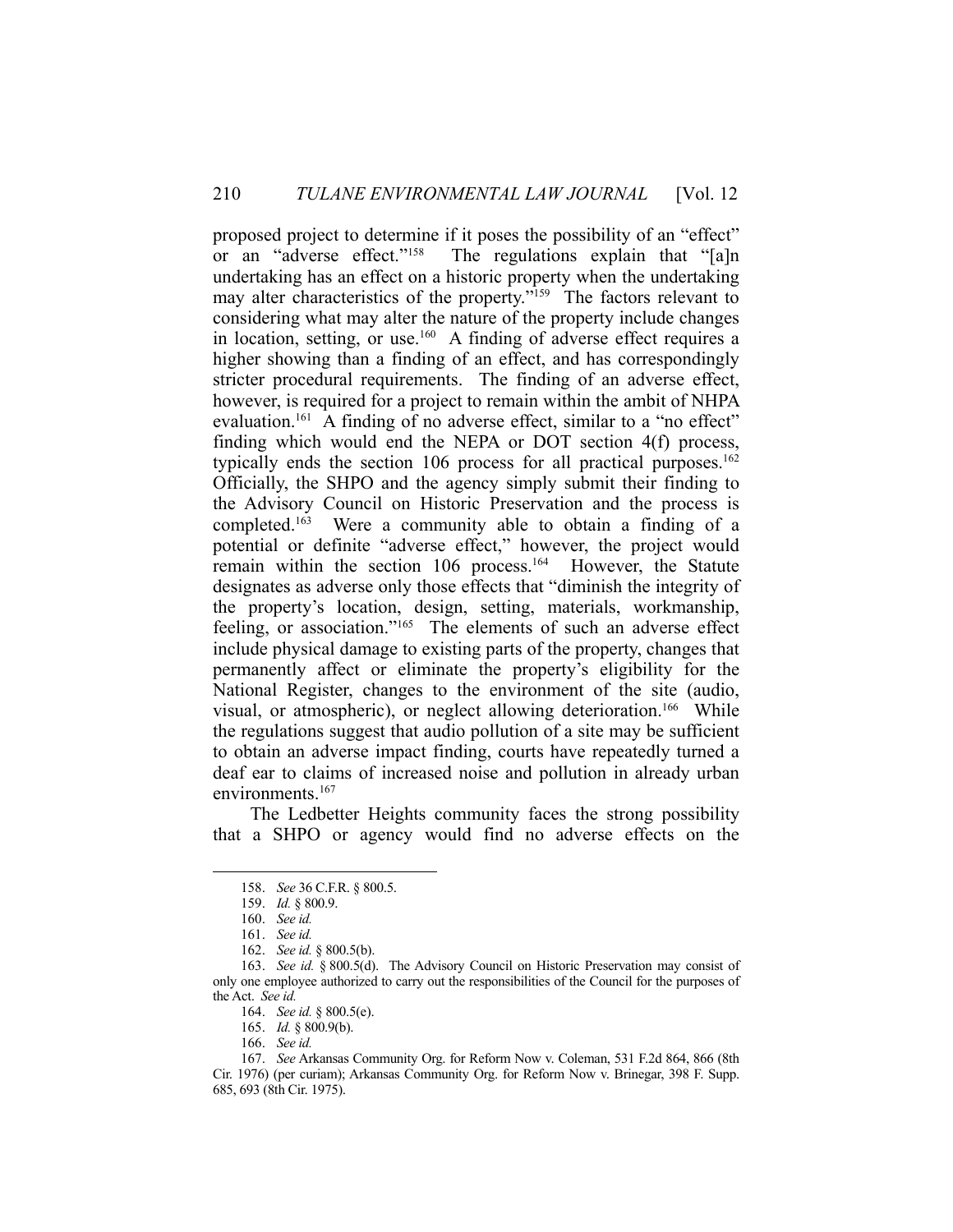community because the proposed site of the I-49 extension skirts the northern edge of the historic districts and because the neighborhoods are already within the general metropolitan area of Shreveport. The community would need to show that the increased traffic, air, and noise pollution from an interstate highway would somehow negatively alter the character of the historic district. Such a showing of potential future effects of a currently nonexistent highway requires sophisticated studies which are probably unavailable to a community such as Ledbetter Heights. Thus, the neighborhood most affected by the construction of the highway has the least ability to defend itself against the consequences of the construction. Moreover, the community already sits between two highways and is near the center of Shreveport, even if the presence of trees and small hills gives the community more of a suburban than metropolitan feel, further decreasing the likelihood of a finding of adverse conditions.

 A finding of an adverse effect on a historical district must be made by the federal agency official, who may be unfamiliar with the community, and the SHPO, who may be politically motivated to ignore, or simply unmotivated to carefully research, the effects. The Shreveport city officials have signaled their unconditional support for the inner-city segment of I-49. Obtaining a neutral review of the dangers to the historical neighborhood within Ledbetter Heights may prove a difficult and costly task, beyond the means, both in terms of effort and finances, of the citizens of Ledbetter Heights.

 Should the agency official or SHPO find, however, that a project is likely to have an adverse effect on a historical property, consultations would take place to possibly modify the project.168 The two may agree to ask the Advisory Council or other interested parties to join such negotiations. The public may also be invited to express its views in a notice and comment procedure.<sup>169</sup> The SHPO and agency official may then agree on "how the effects will be taken into account" and may issue a Memorandum of Agreement on the matter.170 Such a memorandum will be submitted to the Council for acceptance or proposed changes.171 If the SHPO and the agency reach no agreement, the matter is referred to the Council for comment. 172 The agency, however, is not required to abide by the wishes of either

 <sup>168.</sup> *See* 36 C.F.R. § 800.6.

 <sup>169.</sup> Such a notice and comment process would probably be conducted according to the requirements of the APA, 5 U.S.C. § 553 (1997).

 <sup>170. 36</sup> C.F.R. § 800.6.

 <sup>171.</sup> *See id.*

 <sup>172.</sup> *See id.*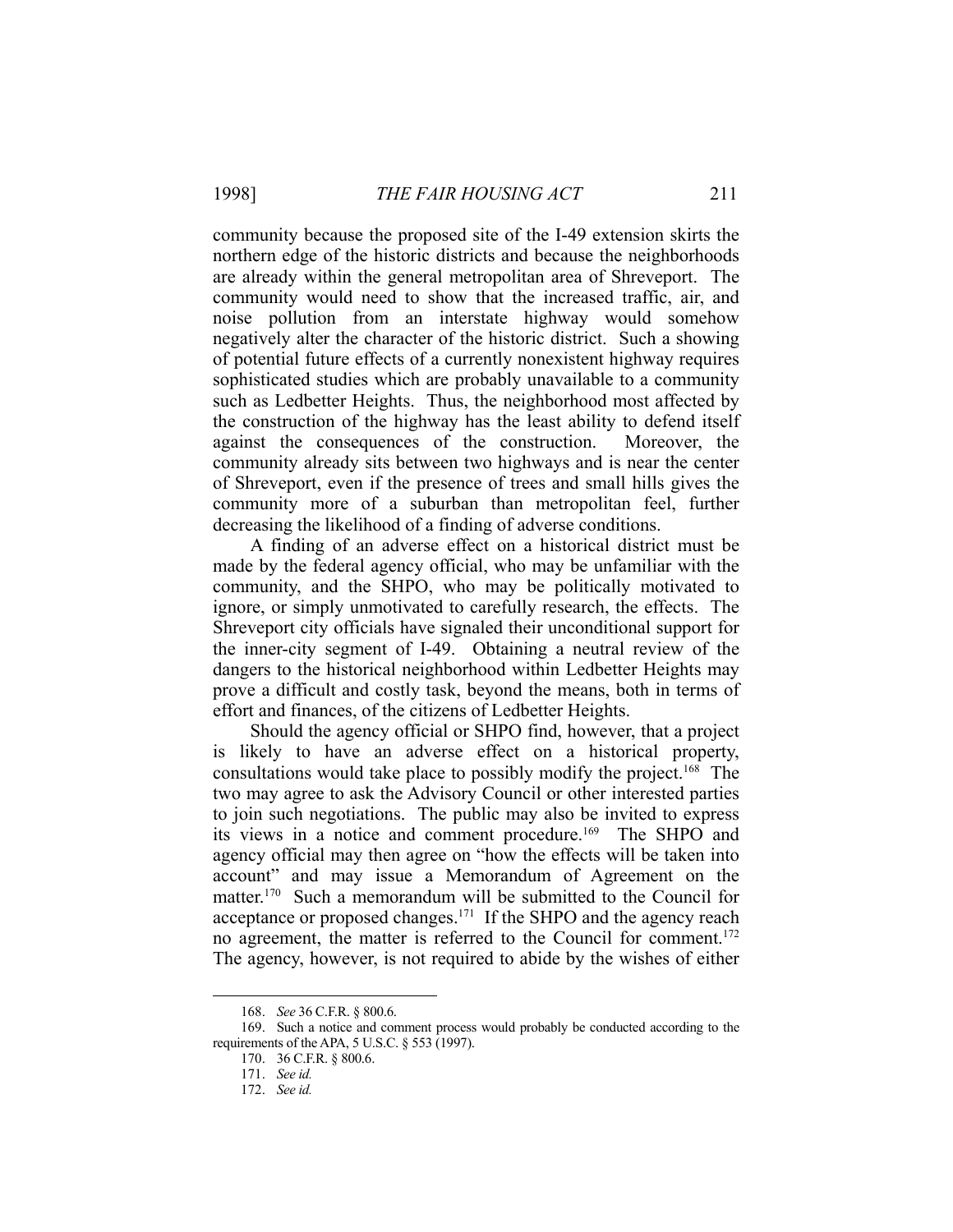the Council or the SHPO. It may proceed with the project, amended or not, whether the SHPO and/or the Council objects, even if adverse effects on the historical site have been found.<sup>173</sup>

 As with the NEPA process and the DOT section 4(f) requirements, a community adversely affected by the determinations of the agency may seek judicial review.174 Again, the standard of judicial review under the Administrative Procedure Act will be deferential to the agency determinations,<sup>175</sup> and, therefore, seeking judicial review may be an expensive and poorly weighted gamble, even if the Ledbetter Heights citizens were able to finance the studies necessary to assess the potential impacts from the construction of the new segment of the highway. Also, as with the other procedural requirement statutes (NEPA and DOT), NHPA challenges often serve only to delay planned projects. All of the statutes discussed above focus on procedural faults. For Ledbetter Heights and similarly situated communities, other statutes may allow more substantive challenges to projects like the siting of the proposed inner-city segment of I-49.

## V. CIVIL RIGHTS AND THE HOME

 The several federal statutes directly addressing civil rights may allow a substantive challenge to development in communities like Ledbetter Heights. Sections 1982, 1983, and 2000d of Title 42 of the United States Code<sup>176</sup> may apply to a claim of discriminatory siting of a highway, and all have been used with some frequency to arrest or change siting plans. Unfortunately, while the language of the statutes is strong, recent judicial interpretations have limited their reach, thereby decreasing their power for many communities. Title VIII, the Fair Housing Act,<sup>177</sup> may provide a remedy for those judiciallycreated weaknesses in the Civil Rights statutes. An examination of these statutes and the case law accompanying them will not only illuminate the ways in which the courts have limited their reach, but will also suggest the routes by which an environmentally contextualized Fair Housing Act challenge could expand judicial protection for neighborhoods such as Ledbetter Heights.

 <sup>173.</sup> *See id.*; 5 U.S.C. § 706.

 <sup>174.</sup> *See* 5 U.S.C. § 706.

 <sup>175.</sup> *See id.*

 <sup>176. 42</sup> U.S.C. §§ 1982, 1983, 2000(d) (1997).

 <sup>177.</sup> *Id.* §§ 3601-3619 (1997).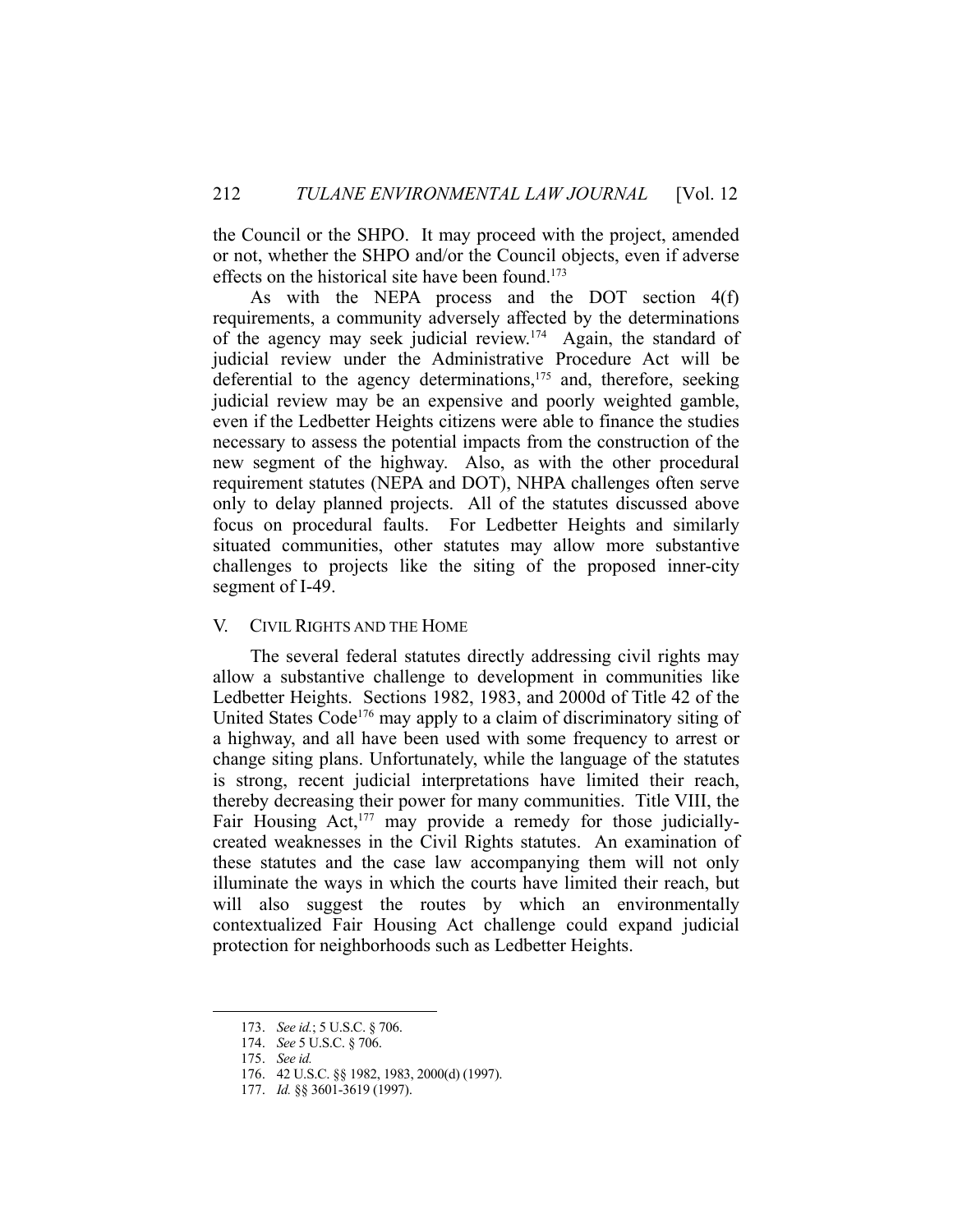#### *A. Sections 1982 and 1983*

 Sections 1982 and 1983 of the Civil Rights Act were originally enacted just after the Civil War. They were intended to ensure that all United States citizens would receive equal treatment under the law in their property transactions and in their relationship with the state.178 Each section appears regularly in litigation surrounding urban development and the provision of municipal services.<sup>179</sup> Urban development and municipal services litigation are closely related. Urban development issues tend to arise out of what a developer or municipality wants to do in a neighborhood, while municipal services cases tend to focus on what local authorities will not do for a neighborhood.180 In fact, a municipal services suit might prove a useful way for a community like Ledbetter Heights to draw attention to its disadvantaged treatment in the municipality before a siting decision follows on the heels of such treatment. However, sections 1982 and 1983 are structured somewhat differently, and require a different showing to establish a cause of action.

 Section 1982, while guaranteeing property rights of all United States citizens, protects a limited scope of rights. Section 1982 states that: "All citizens of the United States shall have the same right, in every State and Territory, as is enjoyed by white citizens thereof to inherit, purchase, lease, sell, hold, and convey real and personal property."181 In *City of Memphis v. Greene*, the Court announced that section 1982 should be interpreted "to protect not merely the enforceability of property interests acquired by black citizens but also their right to acquire and use property on an equal basis with white citizens."182 In that case, the Court found that a street closure by a municipality was within the ambit of section 1982.<sup>183</sup> However, other cases have limited section 1982 protection to property amenities linked to property transactions. In *Sullivan v. Little Hunting Park, Inc.*, a white homeowner leased a house and assigned shares of membership, subject to board approval, in a community recreation

 <sup>178.</sup> *See id.* §§ 1982, 1983.

 <sup>179.</sup> *See, e.g.*, City of Memphis v. Greene, 451 U.S. 100 (1981); Sullivan v. Little Hunting Park, Inc., 396 U.S. 229 (1969); Village of Arlington Heights v. Metro. Housing Dev. Corp., 429 U.S. 252 (1977); Jones v. Alfred H Mayer Co., 392 U.S. 409 (1968); Johnson v. City of Arcadia, 450 F. Supp 1363 (M.D. Fla. 1978); Laramore v. Illinois Sporting Facilities Auth., 722 F. Supp. 443 (N.D. Ill. 1989).

 <sup>180.</sup> *See* sources cited *supra* note 179.

 <sup>181. 42</sup> U.S.C. § 1982.

 <sup>182. 451</sup> U.S. 100, 120 (1981).

 <sup>183.</sup> *See id.* at 123.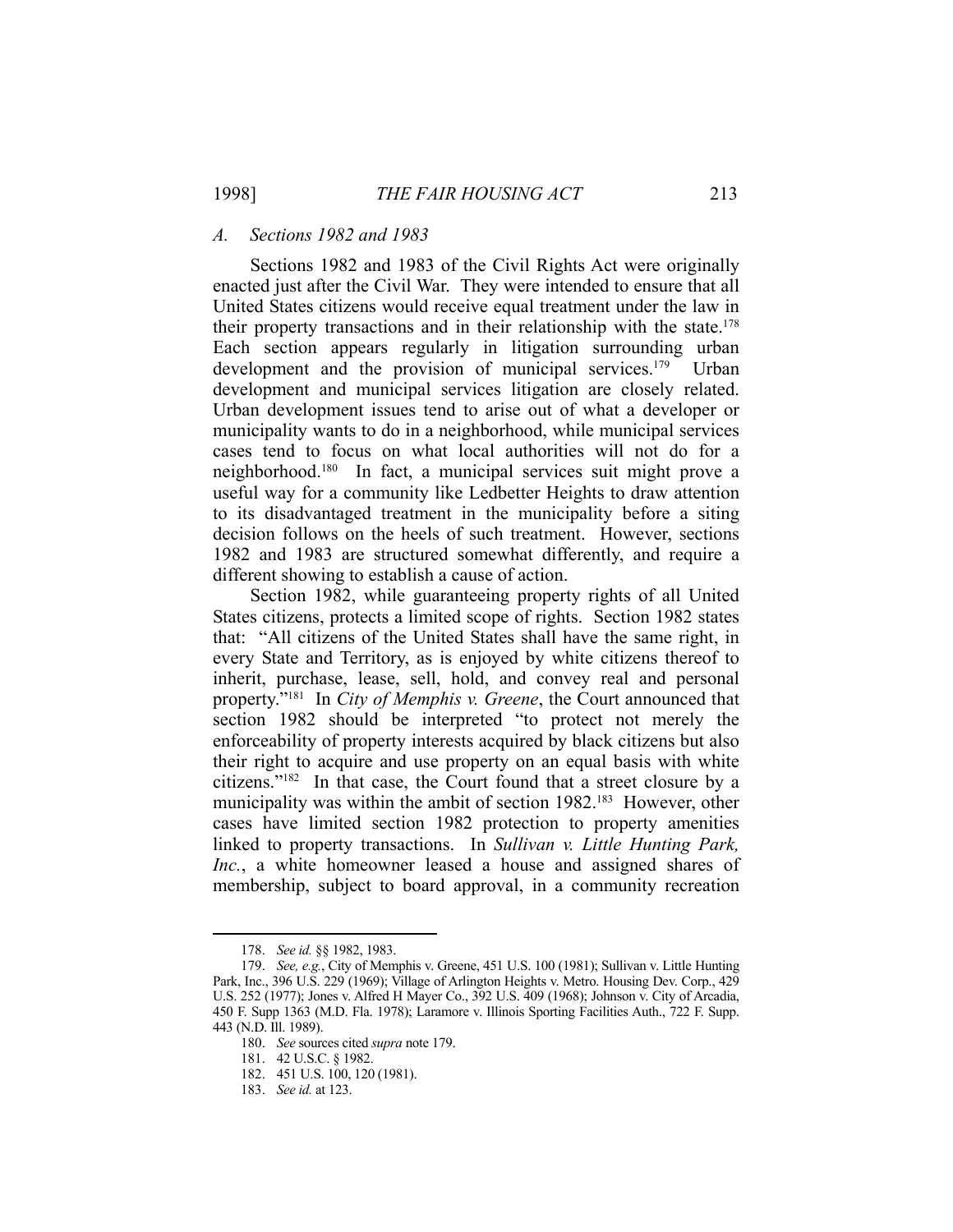park to an African American.184 The board of directors of the nonprofit corporation formed to manage the community park refused to approve the transfer of membership shares and, upon the objection of the homeowner, expelled the homeowner from the corporation.185 The Supreme Court held that the corporation's refusal to approve the transfer of membership shares violated the civil rights of the African American lessee.<sup>186</sup> The Court based its finding of a violation of section 1982 on the link between the access to the community playground and the lease.<sup>187</sup> The Court found that the membership shares were a condition of the lease and that the refusal to approve the shares interfered with the right to lease.<sup>188</sup>

*Tillman v. Wheaton-Haven Recreation Ass'n* similarly found a violation of section 1982 by a community recreation association that discouraged black applicants from membership and prevented black guests of association members from visiting the community's pool.<sup>189</sup> The recreation center, composed principally of a pool, operated under a set of bylaws that favored membership applications by residents of a community within a certain distance of the recreation center.<sup>190</sup> However, when an African American moved into the neighborhood and sought information about membership, he was discouraged from applying and was not given a membership application.<sup>191</sup> Further, when white members of the association brought an African American guest to the pool, the board of directors of the association rapidly changed the bylaws of the association at a special meeting so as to prospectively disallow any further guests who were not family members of current association members.<sup>192</sup> Because the recreation association had no African American members, this move had the practical and (as admitted by the board) intended effect of disallowing African American guests.193 In this case, as in *Sullivan*, the Court found the right to the amenity to be "property-linked."194 Comparing *Tillman* to *Sullivan*, the Court held that the preference for membership

 <sup>184. 396</sup> U.S. 229, 234-35 (1969).

 <sup>185.</sup> *See id.*

 <sup>186.</sup> *See id.* at 240-41.

 <sup>187.</sup> *See id.* at 237.

 <sup>188.</sup> *See id.*

 <sup>189. 410</sup> U.S. 431, 439-40 (1973).

 <sup>190.</sup> *See id.* at 432-34.

 <sup>191.</sup> *See id.* at 434.

 <sup>192.</sup> *See id.*

 <sup>193.</sup> *See id.* at 432-35.

 <sup>194.</sup> *See id.* at 435; Sullivan v. Little Hunting Park, Inc., 396 U.S. 229, 236-37 (1969).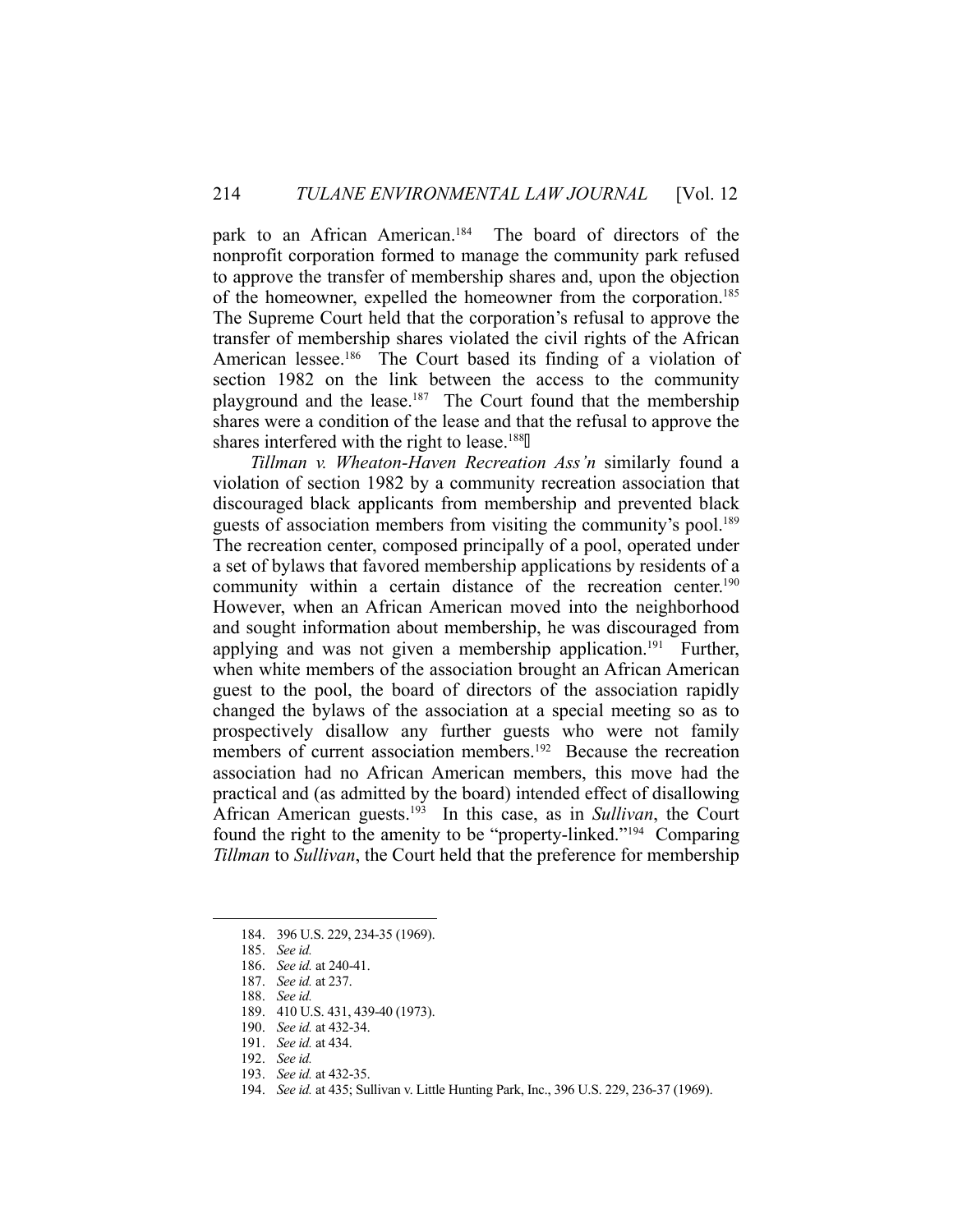was linked to property rights and, therefore, was encompassed within section 1982.<sup>195</sup>

 Other cases suggest that urban planning not specifically and physically affecting the land of a party to the claim may be beyond the reach of section 1982. For example, in *Terry Properties, Inc. v. Standard Oil Co.*, the Eleventh Circuit rejected section 1982 claims by a community that objected to the siting of a carpet-backing manufacturing plant behind their neighborhood and the rerouting of a public road to a location outside the community.<sup>196</sup> The case involved a Byzantine chain of events, all of which culminated in the siting of the industrial facility behind a minority neighborhood and the abandonment, by the city, of a road passing through the community.197 The court found, based on a jury finding in a state court of zero damages, that the siting and the road rerouting did not implicate any property interests that section 1982 had been intended to remedy.<sup>198</sup> Nonetheless, because the jury finding played a central role in the court's analysis, the case's conclusion should perhaps be limited to its particular and peculiar facts.<sup>199</sup>

 Cases such as *Tillman and Sullivan* raise serious questions as to whether section 1982 can be used in a situation involving racially discriminatory urban planning. Although commentators have been optimistic about the availability of section 1982 for urban development actions, they typically cite only *Houston v. City of Cocoa*200 as supporting such a broad reach.201 However, *Houston v. City of Cocoa* is a small hook on which to hang such a large claim. In *Houston v. City of Cocoa*, residents of a low-income minority community sought to halt urban renewal plans on the grounds that (1) the plans would destroy the community and (2) the plans were part of historical pattern of discrimination and destructive zoning

1

 201. *See* JAMES A. KUSHNER, FAIR HOUSING*:* DISCRIMINATION IN REAL ESTATE, COMMUNITY DEVELOPMENT, AND REVITALIZATION, § 6.01 at 547 n.69 (2d ed., Shepard's/McGraw-Hill, Inc. 1995); Jon C. Dubin, *From Junkyards to Gentrification: Explicating a Right to Protective Zoning in Low-Income Communities of Color*, 77 MINN. L. REV. 739, 796-97 (1993). Also, in *City of Memphis v. Greene*, the Court ultimately rejected the section 1982 claims of the plaintiffs, finding that, although urban planning decisions are within the ambit of section 1982, the local government in that case had offered sufficient and sufficiently reasonable explanations for its decision to close a street between a black community and a white community. *See* Kelly Michele Colquette & Elizabeth A. Henry Robertson, *Environmental Racism: The Causes, Consequences, and Commendations*, 5TUL. ENVTL. L.J. 153, 198 (1991).

 <sup>195.</sup> *See Tillman*, 410 U.S. at 435.

 <sup>196. 799</sup> F.2d 1523, 1536 (11th Cir. 1984).

 <sup>197.</sup> *See id.* at 1525-33.

 <sup>198.</sup> *See id.* at 1536.

 <sup>199.</sup> *See id.*

 <sup>200.</sup> No. 89-82-CIV-ORL-19 (M.D. Fla. Oct. 26, 1990).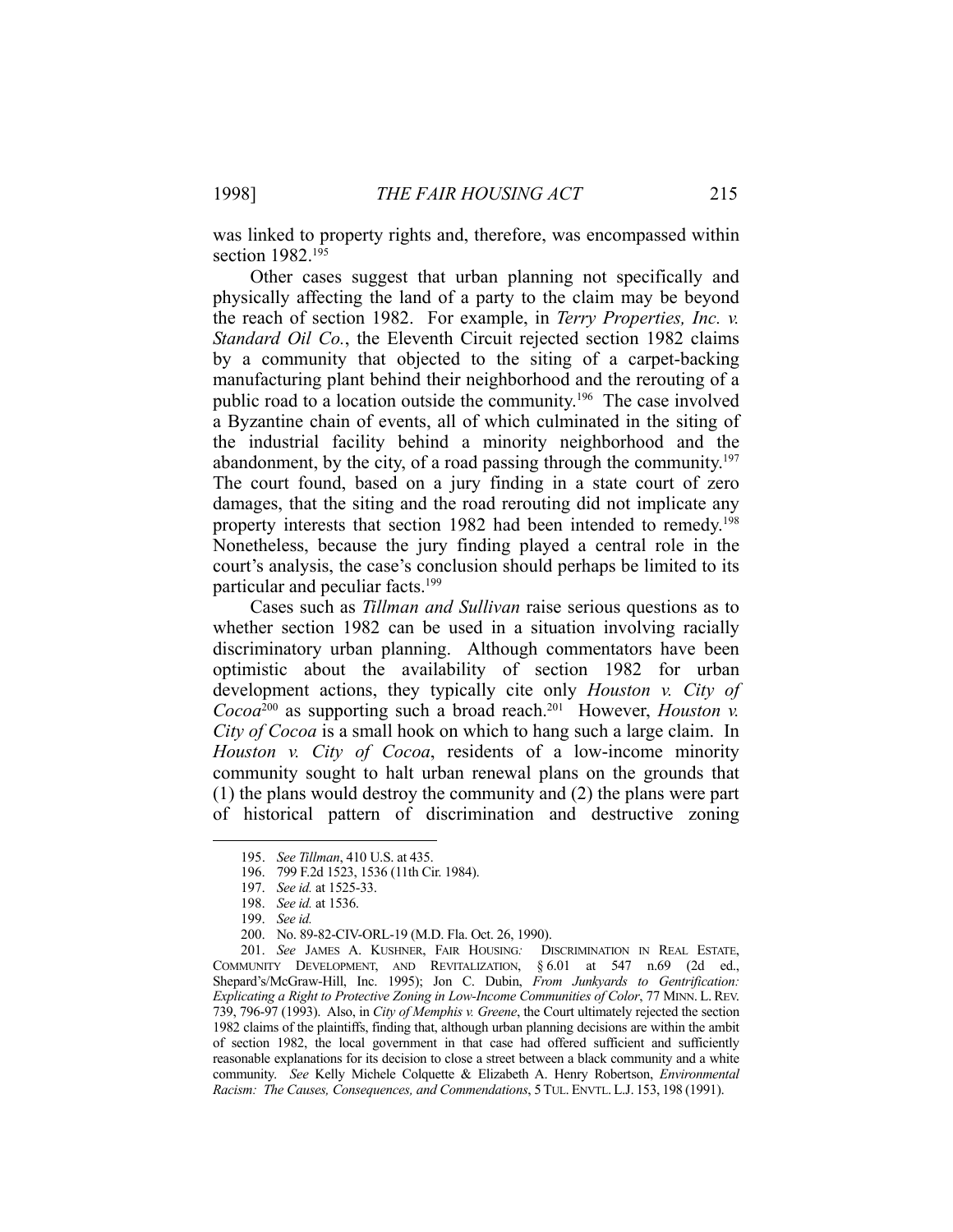practices.202 In an unpublished decision, the district court denied the defendant city's motion to dismiss, but the case ultimately settled.<sup>203</sup> As the court made no ruling on the specifics of the claim, the case provides only shaky support for optimistic statements about section 1982's availability in actions in response to damaging siting or planning decisions.204

 Even if a section 1982 cause of action is available to fight discriminatory siting or planning decisions, its usefulness may be limited by the evidentiary showing required to prove racial discrimination. In racial discrimination cases, courts have created three main tests to establish discrimination. First, in *Washington v. Davis*, a case asserting discrimination in employment tests given to job applicants, the Supreme Court required a showing that the law or policy at issue was directed toward a racial group.205 Characterized as an intent requirement, the Davis test is more properly understood as focusing on whether a law or policy was an action directed towards a minority group.206 *Village of Arlington Heights v. Metropolitan Housing Development Corp*. 207 clarified the application of *Davis* in the context of municipal land use. In *Arlington Heights*, the Court recognized that official statements of discriminatory intent were unlikely, and suggested that circumstantial evidence might be used to prove discriminatory intent.<sup>208</sup> It suggested that courts conduct a "sensitive inquiry" into evidence such as historical background of the decision, procedural abnormalities, legislative or administrative history, and impact.<sup>209</sup> A second test for discrimination, announced in *Griggs v. Duke Power Co.* and applied in employment discrimination cases, requires only evidence of disparate impact.210 According to *Griggs*, once a policy or law is shown to have impacted a racial minority differently than other racial groups, the defendant must show that the policy was either a business or governmental necessity. 211

 <sup>202.</sup> *See* Dubin, *supra* note 201, at 771.

 <sup>203.</sup> *See* Order Denying Motion to Dismiss, Houston v. City of Cocoa, 2 Fair Housing-Fair Lending (P-H) ¶15,625 at 16,208-09 (M.D. Fla. Oct. 26, 1990).

 <sup>204.</sup> Houston v. City of Cocoa, No. 89-82-CIV-ORL-19 (M.D. Fla. Oct. 26, 1990).

 <sup>205. 426</sup> U.S. 229, 239 (1976).

 <sup>206.</sup> *See* KUSHNER, *supra* note 201, § 3.01, at 131.

 <sup>207. 429</sup> U.S. 252 (1977).

 <sup>208.</sup> *See id.* at 264-66.

 <sup>209.</sup> *See id.* at 264-68.

 <sup>210. 401</sup> U.S. 424, 430-32 (1971).

 <sup>211.</sup> *See id.* at 431-32. Although *Griggs* was later overruled *sub silentio* as to its Title VII holdings, it is used here only to delineate the test which it established. The implied overruling of *Griggs* is recognized in *United States v. North Carolina*, 914 F. Supp. 1257, 1265 (E.D.N.C. 1996).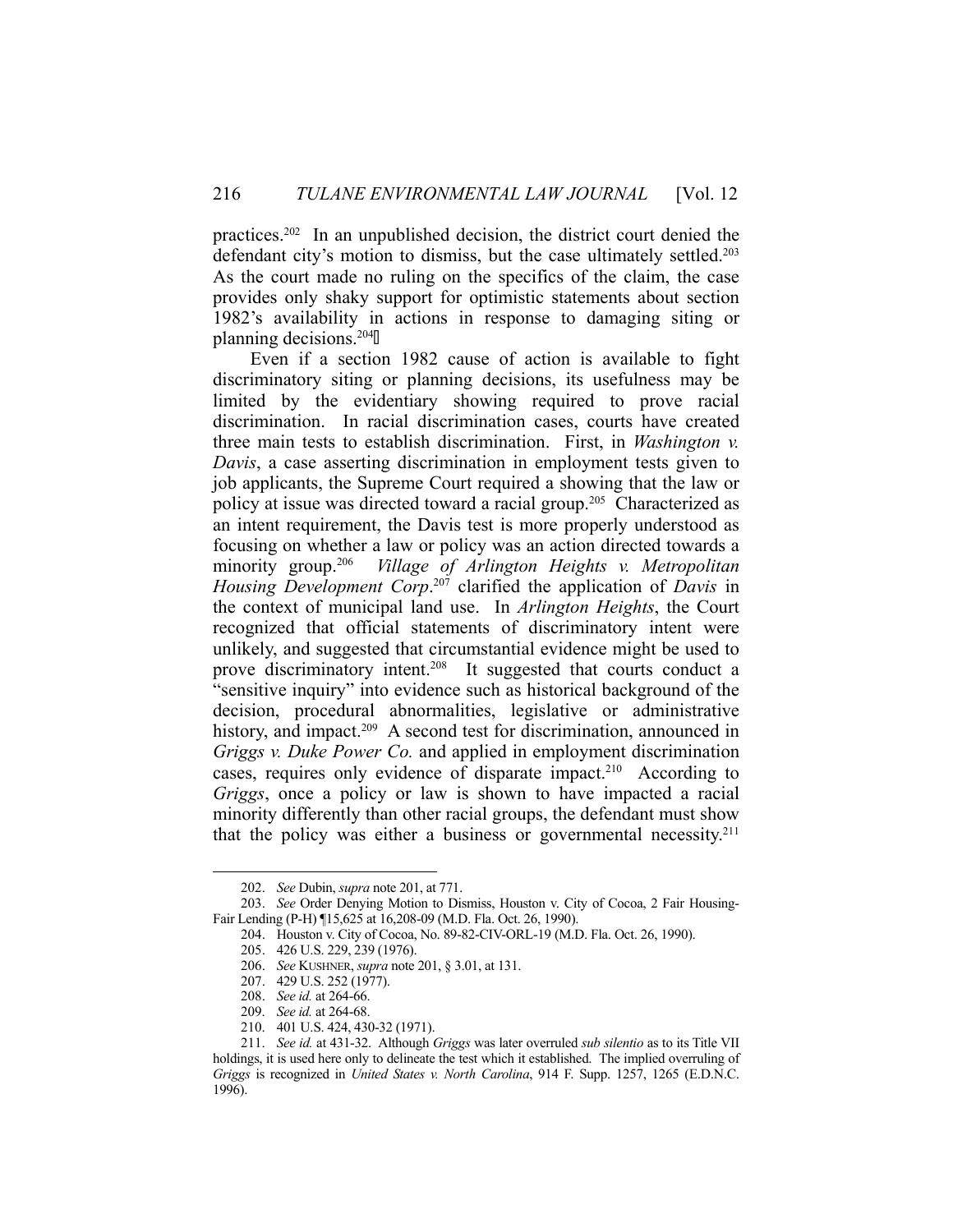Finally, in a case involving an unsuccessful job applicant, *McDonnell Douglas Corp. v. Green* established the disparate treatment test.<sup>212</sup> Under this test, the plaintiff must show that a minority group member, who was qualified for a job, applied and was rejected, and that the employer then continued to seek applicants or hired a white person.<sup>213</sup>

 Courts have split on which test is the appropriate one to prove a violation of section 1982.<sup>214</sup> The leading case on section 1982's validity in the housing sales context, *Jones v. Alfred H. Mayer Co.*, failed to directly address the question of proof.215 In *General Building Contractors Ass'n v. Pennsylvania*, the Court addressed the question of the showing required pursuant to section 1981, the "twin provision of § 1982."216 Justice Rehnquist, writing for the Court, focused on the wording of the prohibition in *Mayer* against "all racially motivated deprivations of the rights enumerated."<sup>217</sup> The Court determined that, under section 1981, a showing of discriminatory intent was required.218 Most courts have applied either *General Building Contractors Ass'n's* intent requirement or the *McDonnell Douglas* disparate treatment showing to section 1982 cases, although some have applied the disparate impact test.<sup>219</sup> In the Fifth Circuit, *Vaughner v. Pulito* required a showing of intent.<sup>220</sup>

 Because of the difficulty of determining which racial discrimination test a court will utilize and because of the evidentiary difficulty of meeting either the intent or the disparate treatment requirements, section 1982 presents a high evidentiary barrier for plaintiffs seeking to prevent discriminatory city planning. Unfortunately, this same difficulty arises pursuant to section 1983.

 Section 1983, like section 1982, attempts to redress the effects of racial discrimination. Section 1983 provides a cause of action to any person whose statutory or constitutional rights are violated by state authorities. The statute states:

Every person who, under color of any statute, ordinance, regulation, custom, or usage, of any State or Territory or the District of Columbia, subjects, or causes to be subjected, any citizen of the United States or other

 <sup>212. 411</sup> U.S. 792 (1973).

 <sup>213.</sup> *See id.* at 802.

 <sup>214.</sup> *See* KUSHNER, *supra* note 201, § 6.04, at 555.

 <sup>215. 392</sup> U.S. 409 (1968).

 <sup>216. 458</sup> U.S. 375, 387 (1982); *see also* KUSHNER, *supra* note 201, § 3.07, at 154.

 <sup>217.</sup> *See General Bldg. Contractors*, 458 U.S. at 387-88; KUSHNER, *supra* note 201,

<sup>§ 3.07,</sup> at 154, *citing* Jones v. Alfred H. Mayer Co., 392 U.S. 409, 426 (1968).

 <sup>218.</sup> *See* KUSHNER, *supra* note 201, § 3.07, at 154.

 <sup>219.</sup> *See id.* at 155.

 <sup>220. 804</sup> F.2d 873, 877 (5th Cir. 1986).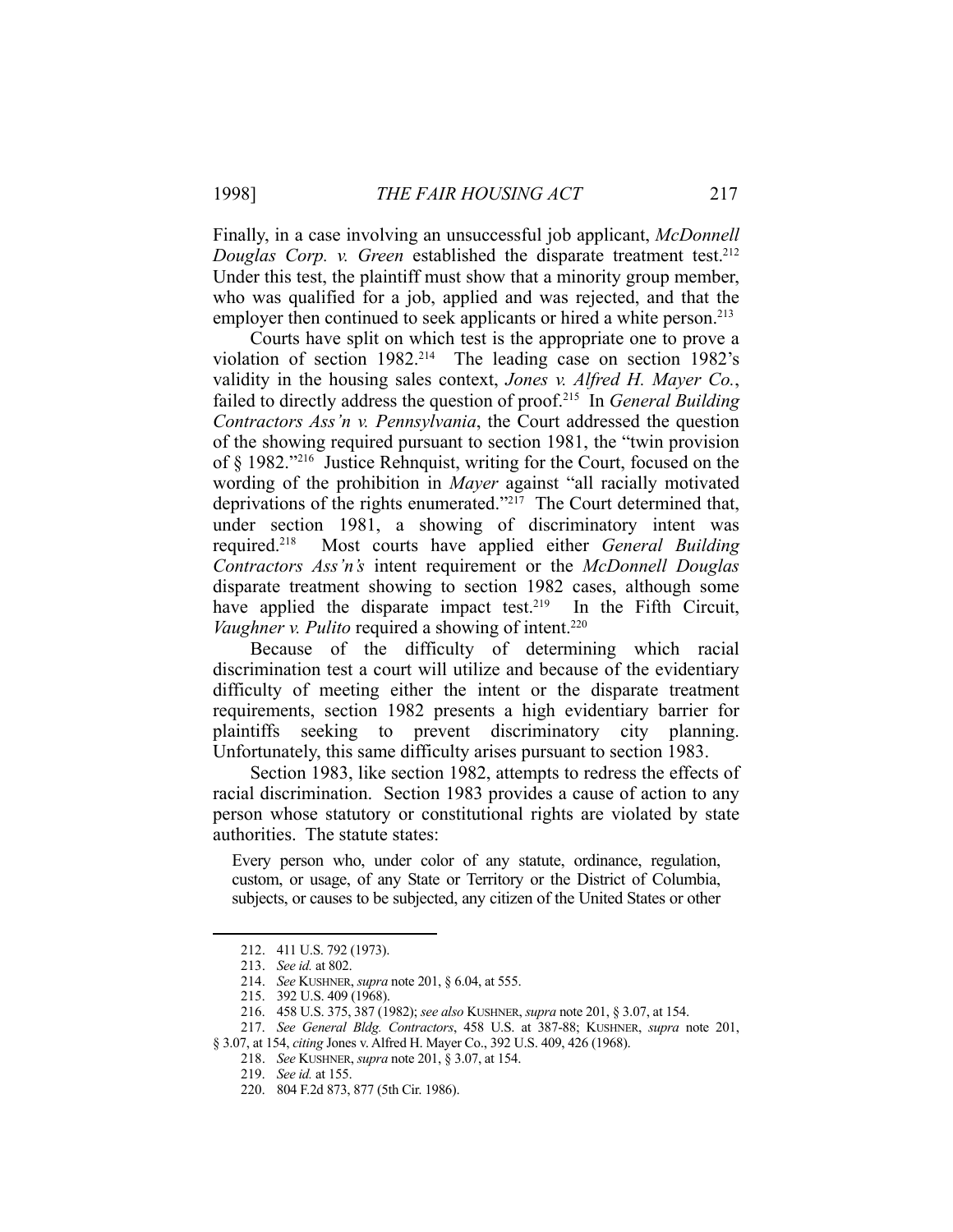person within the jurisdiction thereof to the deprivation of any rights, privileges, or immunities secured by the Constitution and laws, shall be liable to the party injured in an action at law, suit in equity, or other proper proceeding for redress, except that in any action brought against a judicial officer for an act or omission taken in such officer's judicial capacity, injunctive relief shall not be granted unless a declaratory decree was violated or declaratory relief was unavailable. For the purposes of this section, any Act of Congress applicable exclusively to the District of Columbia shall be considered to be a statute of the District of Columbia.221

 As one court explained, section 1983 is a "vehicle to redress violations of constitutional rights, in this case a violation of the Fourteenth Amendment."<sup>222</sup> It is important to note that, while section 1983 provides a mechanism for enforcing the Fourteenth Amendment, the rights sought to be vindicated under section 1983 must be "characterized as protected by a constitutional provision."223

 When used in conjunction with the Fourteenth Amendment to seek vindication for violations of equal protection, a section 1983 claimant must usually provide evidence of an intent to discriminate, as required under *Washington v. Davis* in the context of employment discrimination.224 *Laramore v. Illinois Sports Facilities Authority* suggests as much.<sup>225</sup> In that case, the district court denied a motion to dismiss on the grounds that the plaintiffs had made sufficient allegations, on the face of the pleadings, that the siting of a new baseball stadium was racially discriminatory in violation of the equal protection clause and that the discrimination was intentional.<sup>226</sup> The court treated the section 1983 claim as requiring the same showing of intent required under the Fourteenth Amendment.<sup>227</sup> As with section 1982, intent proves a slippery evidentiary foothold for opponents of siting decisions. The *Laramore* court found the allegations sufficient to survive summary judgment, but noted that the plaintiffs might have difficulty proving the discrimination alleged at a later stage in the proceedings.228 Similarly, the Ledbetter Heights community has little access to the channels of power and few financial means by which to open the doors to high-level deliberation, and likely will find little evidence upon which to build a discrimination case. Thus, section

 <sup>221. 42</sup> U.S.C. § 1983 (1997).

 <sup>222.</sup> Johnson v. City of Arcadia, 450 F. Supp. 1363, 1377 (M.D. Fla. 1978).

 <sup>223.</sup> KUSHNER, *supra* note 201, § 1.07, at 26-27.

 <sup>224.</sup> *See* 426 U.S. 229, 239 (1976).

 <sup>225. 722</sup> F. Supp. 443, 448-49 (N.D. Ill. 1989).

 <sup>226.</sup> *See id.* at 445-51.

 <sup>227.</sup> *See id.* at 449-50.

 <sup>228.</sup> *See id.* at 450-53.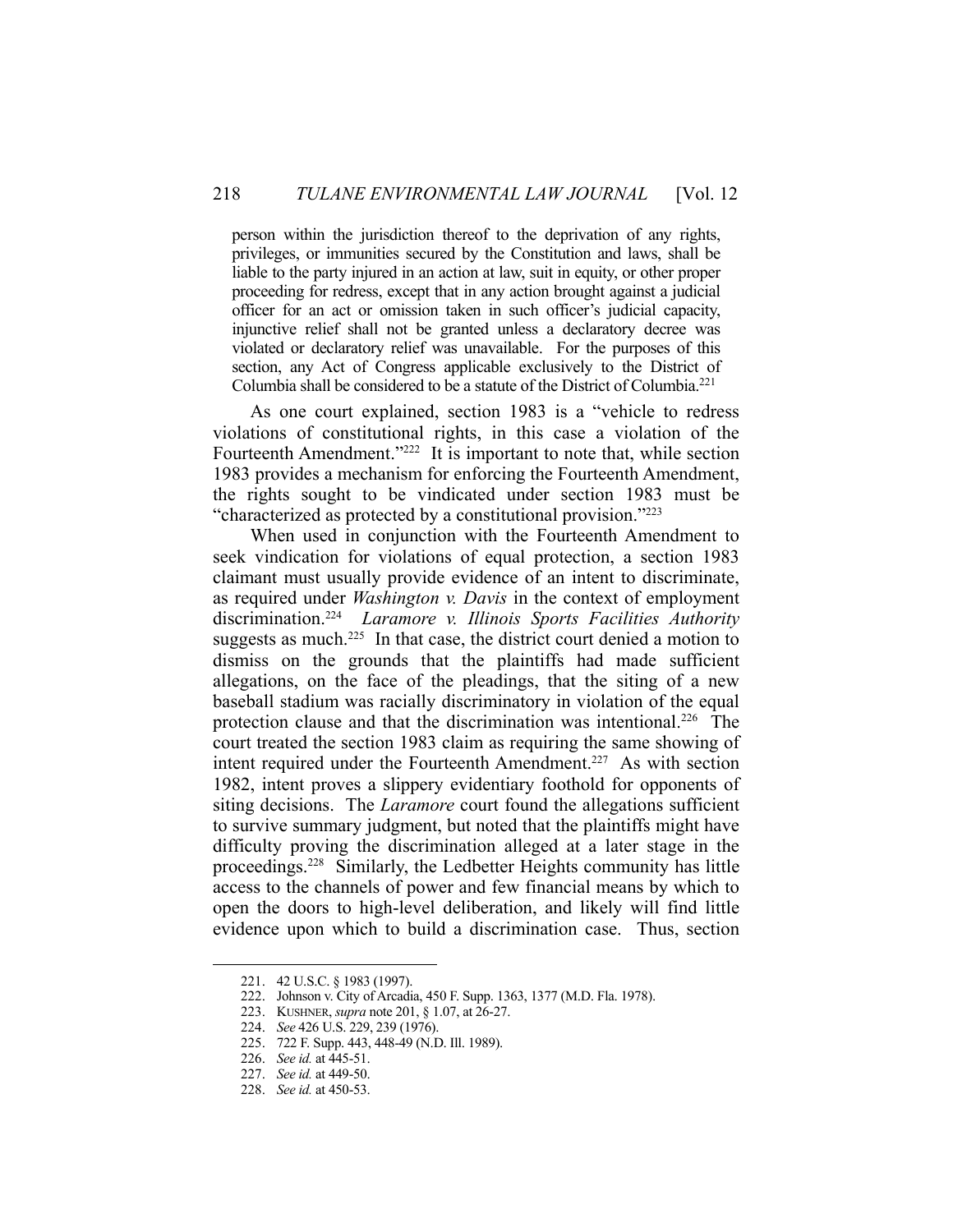1982 and 1983 claims, whatever their substantive benefit in terms of halting local projects damaging to minority neighborhoods, present evidentiary problems difficult for the average litigant to overcome.

## *B. Section 2000d*

 Originating almost one hundred years after sections 1982 and 1983, Title VI of the Civil Rights Act of 1964229 also seeks to ensure substantive civil rights. Like sections 1982 and 1983, however, Title VI contains evidentiary barriers that may limit its usefulness for minority communities combating undesirable land uses. The statute states: "No person in the United States shall, on the ground of race, color, or national origin, be excluded from participation in, be denied the benefits of, or be subjected to discrimination under any program or activity receiving Federal financial assistance."230 The goal of Title VI "is to eliminate racial discrimination from the social fabric of the nation,"231 by "halt[ing] federal funding of entities that violate a prohibition of racial discrimination similar to that of the Constitution."232 *Young v. Pierce* makes clear that the statute should be read expansively:

The view that Title VI is designed merely to eliminate financial participation by the federal government in racial discrimination presents an unduly narrow portrait of the Civil Rights Act of 1964. The scope of that Act and the Congressional debates which generated it stand as ample testimony to the breadth of congressional intent behind the Act. . . . Ultimately, the purpose of Title VI is to codify, and provide further protection for, the plain "law of the land": that all persons living within the United States have a right to be treated equally with all others without regard to race, color, or national origin.<sup>233</sup>

 Nonetheless, the focus of Title VI is federal funding. The wording of the statute creates three specific limitations as to what law suits may be brought under Title VI: (1) the opposed project must be funded with federal money, directly or perhaps indirectly; (2) the defendant must specifically be the party receiving the federal funding; and (3) the party opposing the project must be the intended beneficiary.

 <sup>229. 42</sup> U.S.C. § 2000d (1997).

 <sup>230.</sup> *Id.*

 <sup>231.</sup> Young v. Pierce, 544 F. Supp. 1010, 1016 (E.D. Tex. 1982).

 <sup>232.</sup> Regents of the Univ. of Cal. v. Bakke, 438 U.S. 265, 284 (1978); *see also Laramore*,

<sup>722</sup> F. Supp. at 451.

 <sup>233. 544</sup> F. Supp. at 1016.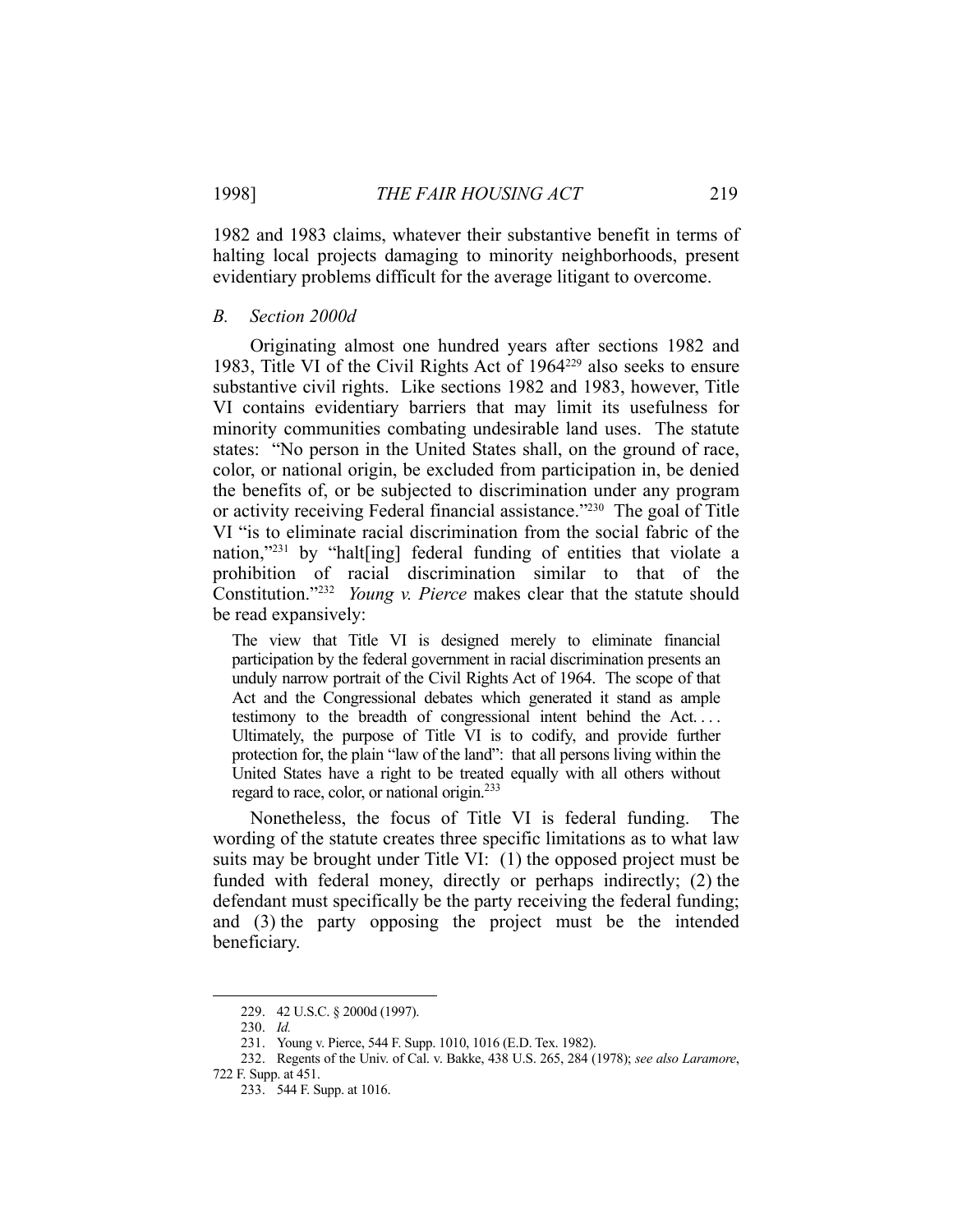First, under Title VI, the plaintiff must prove that the project is funded with federal funds. In *Laramore v. Illinois Sports Facilities Authority*, the court questioned whether a proposed baseball stadium was receiving federal funding when plaintiffs alleged funding only in the forms of: (1) a federal tax exemption for bonds sold to finance the stadium, and (2) salary funding by a federal block grant for city employees who might have worked on the project.<sup>234</sup> The case suggests that funding may not be so removed and indirect as to require courts to include virtually every municipal project vaguely connected to federal money. However, the I-49 project will be extensively, if not principally, funded by federal money.<sup>235</sup> Consequently, the first element of a Title VI claim could be met by I-49 opponents with little difficulty.

 The party against whom a section 2000d suit is brought also must be the actual recipient of the federal funds. In *Hodges by Hodges v. Public Building Commission*, a group of minority students and applicants to a vocational high school filed suit against the Public Building Commission of Chicago claiming that a planned project violated Title VI.236 The court held that the students had failed to show that the Commission had a contractual relationship with the board of education that allowed the commission which received federal funds to control the board of education's funds.237 Without such control over the federal funds, the Commission was not the proper party to be sued under section 2000d.<sup>238</sup> Such a requirement would not prevent suit by a community group but it does suggest that the group should choose its opponent carefully. For example, while the Shreveport Chamber of Commerce has been a vocal proponent of the I-49 inner-city segment, it would most likely be an inappropriate defendant, as federal highway funds would probably go directly to the state highway department, which, therefore, would be perhaps a more appropriate defendant.

The most important, and most often litigated, $239$  requirement of Title VI is that the plaintiff be the "intended beneficiary" of, applicant

 <sup>234.</sup> *See Laramore*, 722 F. Supp. at 451-52.

 <sup>235.</sup> *See* Shreveport Chamber of Commerce, *supra* note 41; *Hearings*, *supra* note 18 (testimony of Ms. Acree).

 <sup>236. 864</sup> F. Supp. 1493, 1497-99 (N.D. Ill. 1994).

 <sup>237.</sup> *See id.* at 1506-07.

 <sup>238.</sup> *See id.*

 <sup>239.</sup> *See, e.g.*, Drayden v. Needville Indep. Sch. Dist., 642 F.2d 129, 132-33 (5th Cir. 1981); Simpson v. Reynold Metals Co., 629 F.2d 1226, 1235 (7th Cir. 1980); Miller v. Phelan, 845 F. Supp. 1201, 1207 (N.D. Ill. 1993); Vakharia v. Swedish Covenant Hosp., 824 F. Supp. 769, 775 (N.D. Ill. 1993); Vuciecevic v. MacNeal Mem'l Hosp., 572 F. Supp. 1424, 1431 (N.D. Ill.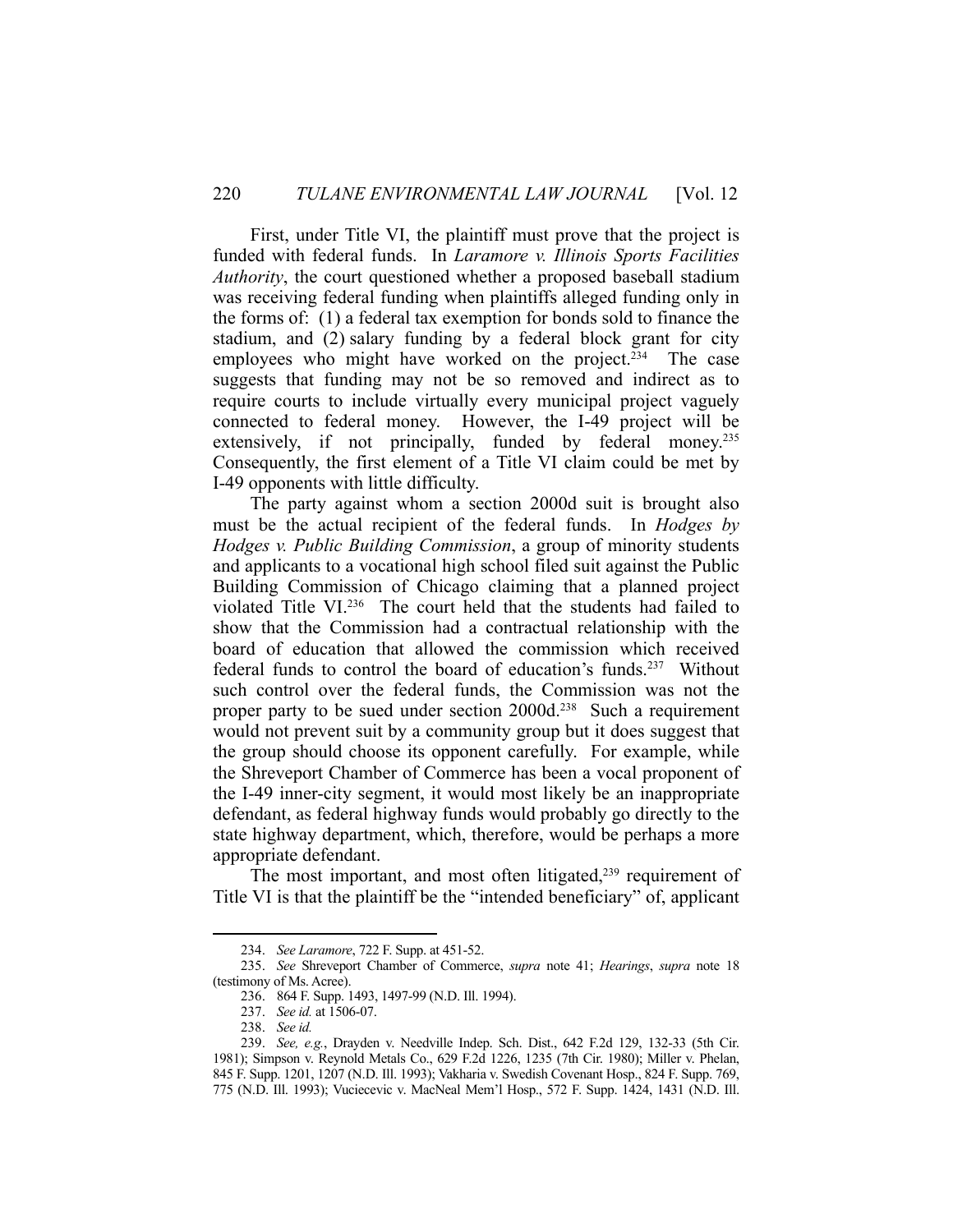for, or participant in, the federally funded program.<sup>240</sup> As a simple example, some federal courts have denied standing to employees of hospitals which received federal funding through Medicare/Medicaid, because the intended beneficiaries of the programs are the patients of the hospitals and not the hospital. $241$  In the field of urban development, determining the intended beneficiary of a federally funded program may prove a difficult exercise. However, for minority communities, such indeterminacy, along with *Young v. Pierce*'s directive to read the statute broadly, may prove a boon by allowing them to argue, in good faith, that they fit within the reach of federal programs. In *Neighborhood Action Coalition v. City of Canton, Ohio* a neighborhood association argued that its Title VI civil rights had been violated by the police department's failure to respond to calls from that neighborhood because of the racial makeup of the community.<sup>242</sup> The plaintiffs argued that the city received funding from the Department of Housing and Urban Development and from United States Department of Treasury Block Grants, and that the city refused to invest these funds in its neighborhoods, or to provide police protection financed generally by such funds to its community.243 The Sixth Circuit Court of Appeals reversed a lower court's dismissal of the Title VI claim, finding that the plaintiffs had standing, and were among the intended beneficiaries of said federal funding.<sup>244</sup>

 A minority community opposing a highway project, however, faces the difficult task of establishing that it is the intended beneficiary of federal funds. Nonetheless, the language of the proponents of the I-49 segment between I-20 and I-220 gives some support to the idea that all residents of Northwest Louisiana, including the residents of Ledbetter Heights, are the intended beneficiaries of the highway project. In her testimony before the Subcommittee on Surface Transportation of the United States House of Representatives,

 <sup>1983);</sup> Griggs v. Lexington Police Dept., 672 F. Supp. 36, 39 (D. Mass. 1987), 867 F.2d 605 (1st Cir. 1988); Flora v. Moore, 461 F. Supp. 1104 (D.C. Miss. 1978), *aff'd*, 631 F.2d 730 (5th Cir. 1980); Gilliam v. City of Omaha, 388 F. Supp. 842 (D. Neb.), *aff'd*, 524 F.2d 1013 (8th Cir. 1975); Scelsa v. City Univ. of New York, 806 F. Supp. 1126, 1139 (S.D.N.Y. 1992); Mosley v. Clarksville Mem'l Hosp., 574 F. Supp. 224, 236 (D.C. Tenn. 1983) (superseded by statute, recognized in 929 F. Supp. 1088 (M.D. Ind. 1996)).

 <sup>240.</sup> *See* Simpson v. Reynold Metals Co., 629 F.2d 1226, 1234-35 (7th Cir. 1980).

 <sup>241.</sup> *See, e.g.*, *Vuciecevic*, 572 F. Supp. at 1429 (finding physicians and staff not protected by Title VI as they are not its intended beneficiaries). *But see* United States v. Harris Methodist, 970 F.2d 94, 97 (5th Cir. 1992) (finding physicians and staff of hospital protected as being within class of intended beneficiaries of federal funds).

 <sup>242. 882</sup> F.2d 1012, 1013-14 (6th Cir. 1989).

 <sup>243.</sup> *See id.* at 1014.

 <sup>244.</sup> *See id.* at 1017.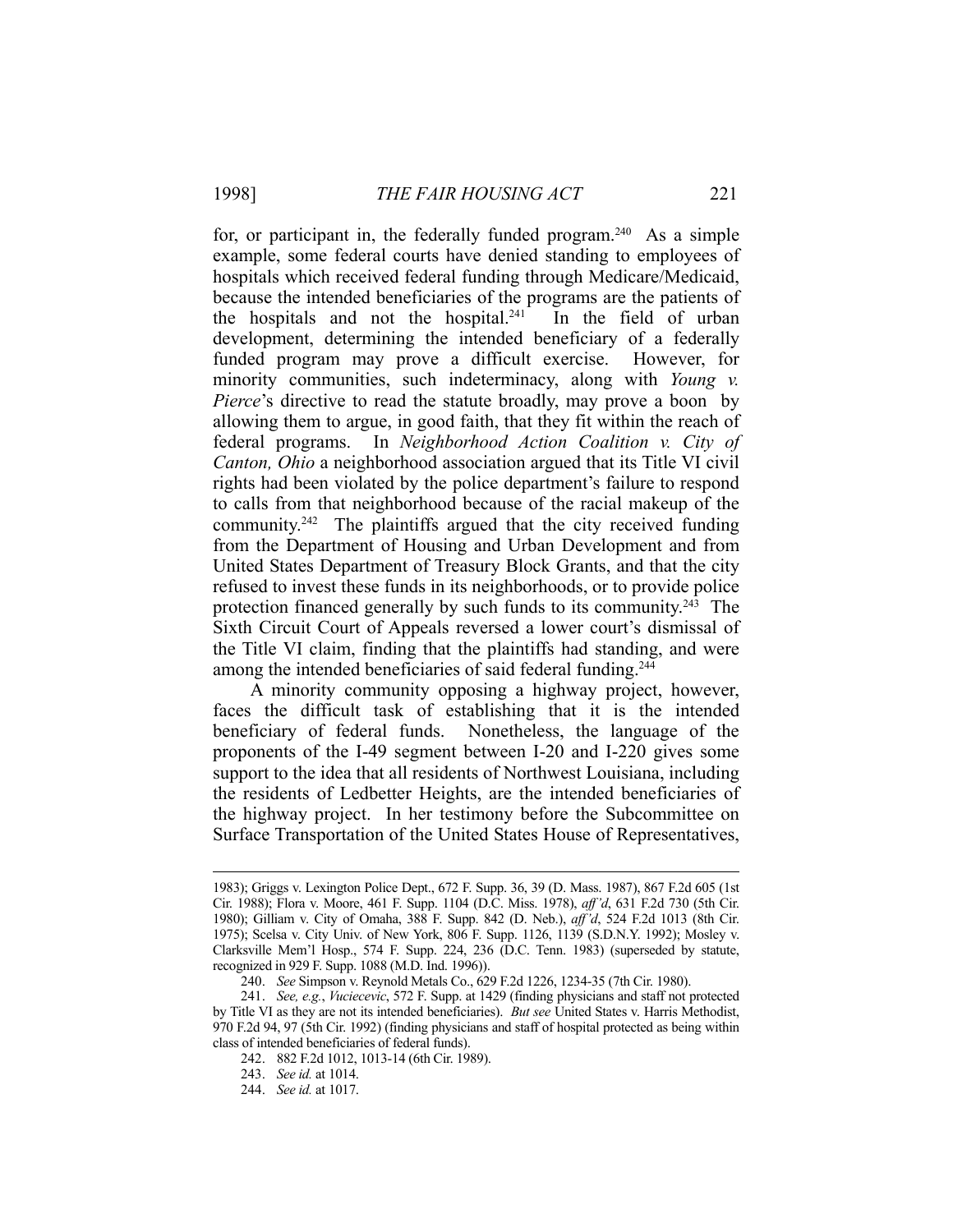on March 13, 1997, Arlena Acree, Chairperson of the Shreveport City Chamber of Commerce, stated:

There has been some local opposition to this segment in the past, although we now have increasing support from the businesses in the proposed study area with a desire to *rehabilitate this area* of our community. . . . We believe that the study will lead to a recommendation that this 3.5 mile segment be completed and that *it will have an overwhelmingly positive impact on the economy of the entire Northwest Louisiana region* . . . .245

 Ms. Acree's comments suggest that the proposed construction will rehabilitate the community and benefit the entire city's economy. The Ledbetter Heights community could potentially argue that, as alleged beneficiaries of the construction, they fall within the ambit of intended beneficiaries of any federal funds for the highway construction.

 Title VI also requires that all federal agencies disbursing federal aid promulgate regulations to implement the objectives of Title VI.246 In fact, the current presidential administration has issued "an executive order requiring all agencies to establish a mechanism to monitor and ensure compliance with Title VI whenever its programs have environmental consequences."<sup>247</sup> The Department of Transportation has done so. Section 200.5(d) of Title 23 of the Code of Federal Regulations defines compliance in terms of Title VI. Compliance occurs when "[the] recipient [of federal highway funds] has effectively implemented all of the Title VI requirements or can demonstrate that every good faith effort toward achieving this end has been made."<sup>248</sup> Section 200.7 further states that "it is the policy of the [Federal Highway Administration] to ensure compliance with Title VI of the Civil Rights Act of 1964."249 Section 200.9 sets up procedures for monitoring Title VI compliance and requires the states to participate in numerous ways, including requiring that states set up a Title VI unit.250

 The Title VI litigant may pursue a claim administratively or in court, and need not exhaust all administrative remedies before filing suit.<sup>251</sup> Thus, unlike the procedural statutes discussed above, Title VI

 <sup>245.</sup> *Hearings*, *supra* note 18, at 1632 (testimony of Ms. Acree) (emphasis added).

 <sup>246.</sup> *See* Michael Fisher, *Environmental Racism Claims Brought Under Title VI of the Civil Rights Act of 1964*, 25 ENVTL. L. 285, 312 (1995).

 <sup>247.</sup> *Id.* at 314 (citing Exec. Order No. 12,898, 59 Fed. Reg. 7629 (1994)).

 <sup>248. 23</sup> C.F.R. § 200.5(d) (1998).

 <sup>249.</sup> *Id.* § 200.7.

 <sup>250.</sup> *See id.* § 200.9.

 <sup>251.</sup> *See* Fisher, *supra* note 246, at 313 (citing Guardians Ass'n v. Civil Serv. Comm'n, 463 U.S. 582, 593-95 (1983)).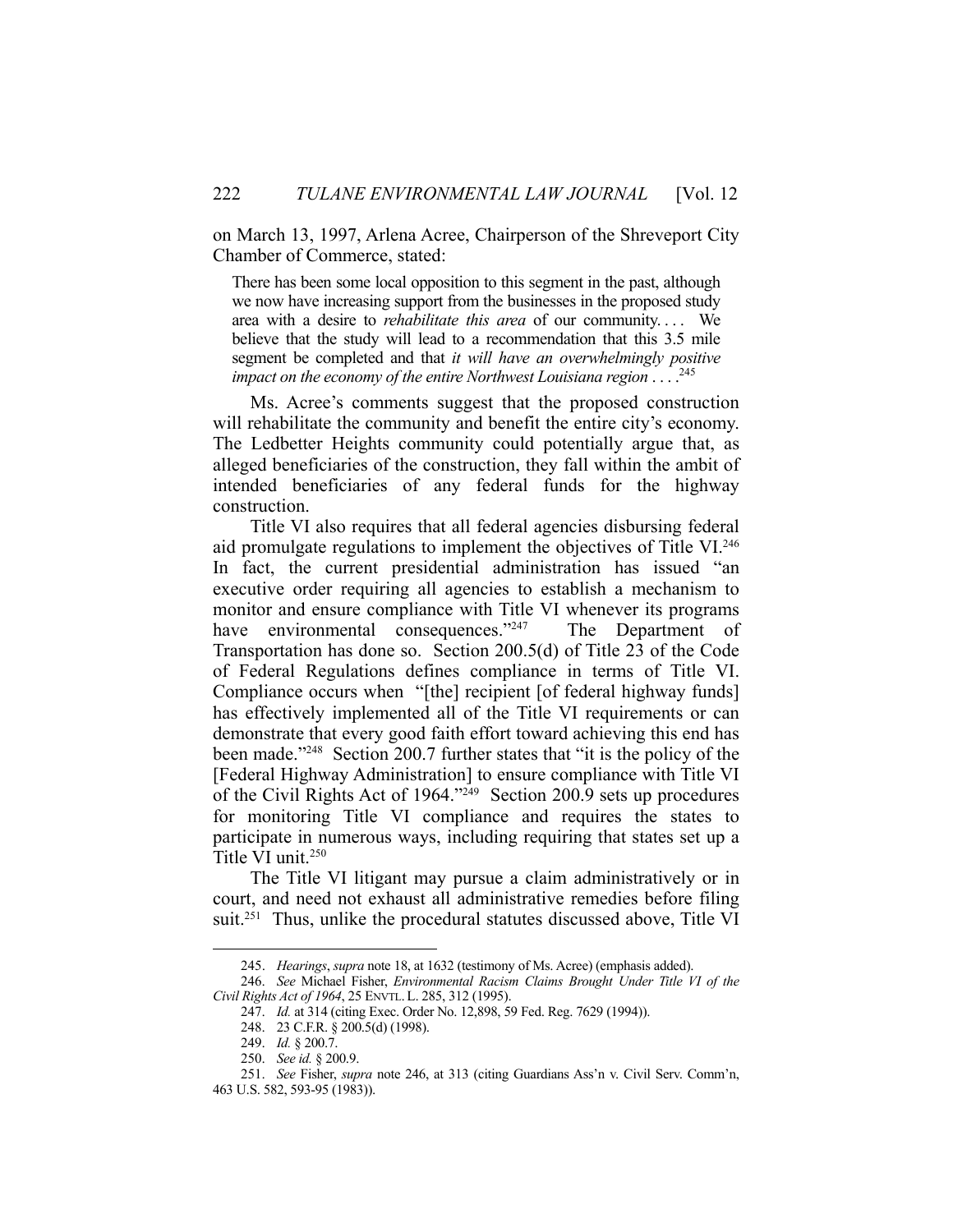allows a community challenging development to assess the likelihood of success and the resources necessary to proceed in administrative channels or court, and to choose one or the other based on strategy. While the administrative route may be less expensive for clients, it also fails to garner the sort of publicity that a trial might engender. Further, if the agency is unsympathetic, the administrative route might squander a client's limited reserves, both financially and in spirit, long before a successful resolution or compromise can be reached. Moreover, "as the Supreme Court noted when granting an implied right of action under Title VI, a complainant has no formal means of participation in the administrative process" under Title VI.<sup>252</sup>

 Judicial action, however, poses its own set of obstacles. In *Guardians Ass'n v. Civil Service Commission*, the Supreme Court seemed to adopt a disparate impact test for Title VI actions for injunctive relief.253 For compensatory damages, however, the Court ruled that the *Davis* intent test would still apply.<sup>254</sup> The practical effect, according to *Alexander v. Choate*, is that, where the regulations implementing Title VI prohibit disparate impact, a plaintiff may show the disparate impact solely in a suit to enforce the regulations.255 On the other hand, where the plaintiff's suit is based on Title VI, the plaintiff must show intent.256 The legislative history of Title VI seems to support the proposition that a disparate impact test was anticipated, rather than an intent test. President Kennedy, in support of the bill, stated, "simple justice requires that public funds, to which taxpayers of all races contribute, not be spent in any fashion which encourages, entrenches, subsidizes or results in racial discrimination."257 However, in *Laramore v. Illinois Sports Facilities Authority*, the court implied an intent test, as it did for the section 1983 claim.<sup>258</sup> Further, in *Tinsley v. Kemp*, the court interpreted *Guardians* to call for *Davis*'s intent test in Title VI cases, whether for injunctive or compensatory relief.259 The judicial uncertainty as to the standard a plaintiff faces in court leaves a claimant under Title VI, like a claimant under section 1982 or 1983, in the uncomfortable position of not being certain of the kind of a showing he is required to make as he goes into the

 <sup>252.</sup> *Id.* at 316 (citing Cannon v. Univ. of Chicago, 441 U.S. 677, 706 n.41 (1979)).

 <sup>253. 463</sup> U.S. 582, 598 (1983).

 <sup>254.</sup> *See Guardians*, 463 U.S. at 595-96.

 <sup>255. 469</sup> U.S. 287, 293-94 (1985); *see also* Fisher, *supra* note 246, at 319-21.

 <sup>256.</sup> *See Alexander*, 469 U.S. at 293-94; *see also* Fisher, *supra* note 246, at 319-21.

 <sup>257.</sup> KUSHNER, *supra* note 201, § 3.07, at 157 n.89 (citing 109 CONG. REC. 11,161 (1963)

<sup>(</sup>statement of Pres. Kennedy)).

 <sup>258. 722</sup> F. Supp. 443, 451 (N.D. Ill. 1989).

 <sup>259. 750</sup> F. Supp. 1001, 1011 (W.D. Mo. 1990).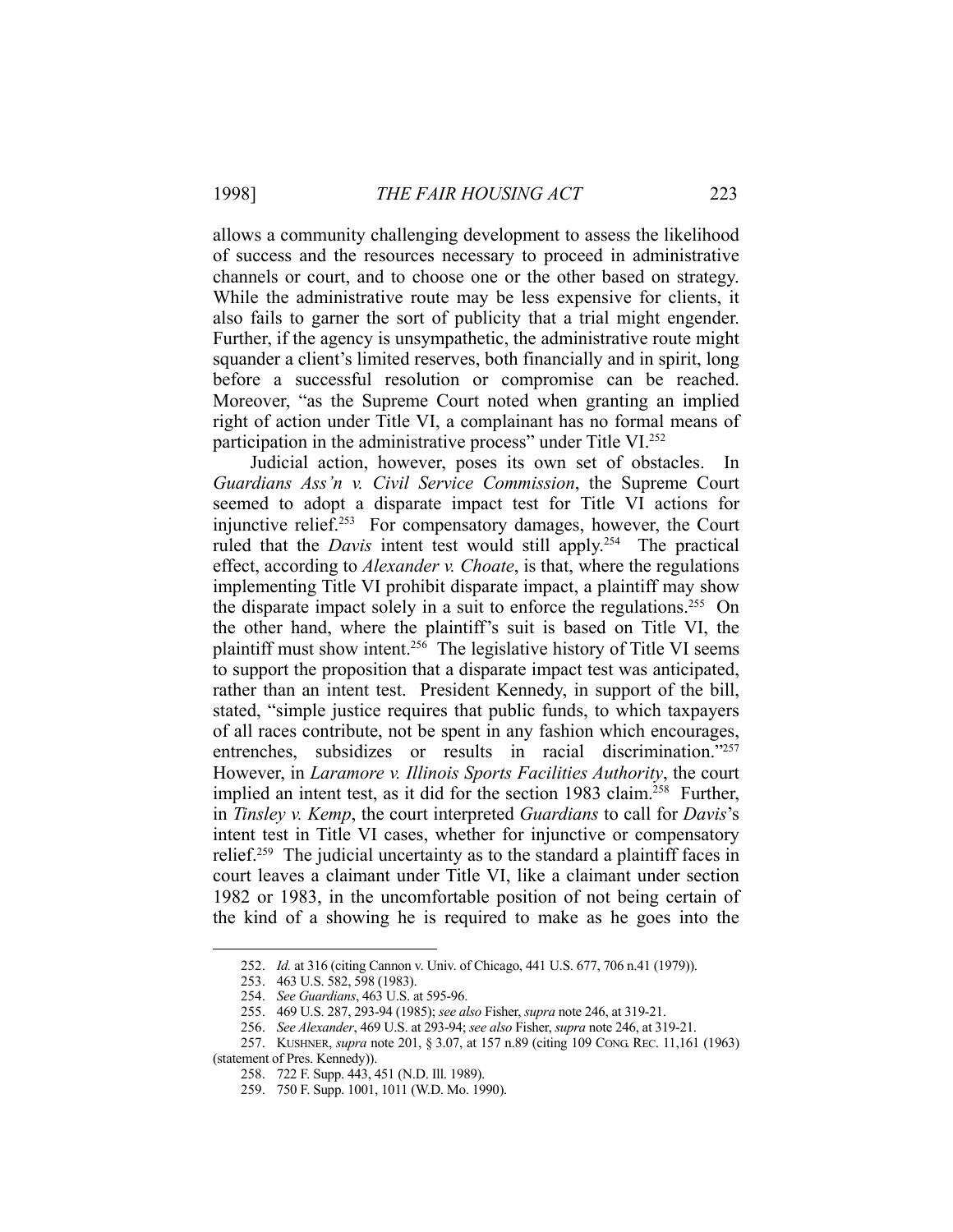courtroom. Such uncertainty encourages the litigant to look further afield for a more certain or promising cause of action.

#### VI. OPTIMISM AND REALISM

 In light of the difficulties inherent in the procedural and civil rights statutes, commentators have focused recently on the possibilities of Title VIII, the Fair Housing Act of 1968 (FHA).<sup>260</sup> The commentary has been generally optimistic. Ralph Santiago Abascal included Title VIII among the "statutory civil rights claims most likely to achieve victory."<sup>261</sup> Professor John O. Calmore has argued that the Fair Housing Act has "tremendous untapped potential."262

 In analyzing Title VIII claims, the commentators have focused on the lack of an intent requirement to prove violations of the Fair Housing Act.<sup>263</sup> Similarly, they have relied on the broad interpretation of the Act suggested by some courts and on a selective reading of the legislative history. However, despite the commentator's optimism, a Title VIII claim for discriminatory siting of a highway should be carefully constructed, with a recognition of the circumstances in which the legislature and the courts have allowed a broad reading of the FHA and where they have drawn limits. A successful FHA claim should bring together environmental and civil rights arguments, rooted in a careful reading of both the language and the legislative history of the FHA.

 The theoretical Fair Housing Act claim has attained its academic luster primarily because it seems not to require a showing of intent on the part of the defendant. The Supreme Court appears to have given its implicit blessing to a discriminatory effects standard in affirming *Huntington Branch NAACP v. Town of Huntington*. 264 The Court specifically stated: "Without endorsing the precise analysis of the Court of Appeals, we are satisfied on this record that disparate impact was shown, and that the sole justification proffered to rebut the prima

 <sup>260. 42</sup> U.S.C. §§ 3601-19 (1997). *See, e.g.*, Dubin, *supra* note 201, at 782-91; Ralph Santiago Abascal, *Tools for Combating Environmental Injustice in the 'Hood: Title VIII of the Civil Rights Act of 1968*, 29 CLEARINGHOUSE REV. 345, 345-359 (1995); Alice L. Brown and Kevin Lyskowski, *Environmental Justice and Title VIII of the Civil Rights Act of 1968 (The Fair Housing Act)*, 14 VA. ENVTL. L.J. 741, 741-756 (1995); Michelle Adams, *Separate and [Un]equal: Housing Choice, Mobility, and Equalization in the Federally Subsidized Housing Program*, 71TUL. L.REV. 413, 477-486 (1996); KUSHNER, *supra* note 201, § 1.05, at 12-22.

 <sup>261.</sup> Abascal, *supra* note 260, at 345.

 <sup>262.</sup> John O. Calmore, *Spatial Equality and the Kerner Commission Report: A Back-tothe-Future Essay*, 71 N.C. L.REV. 1487, 1514 (1993).

 <sup>263.</sup> *See*, *e.g.*, KUSHNER, *supra* note 201, § 3.07, at 153-59.

 <sup>264. 488</sup> U.S. 15 (1990) (per curiam), *aff'g* 844 F.2d 926 (2d Cir. 1988).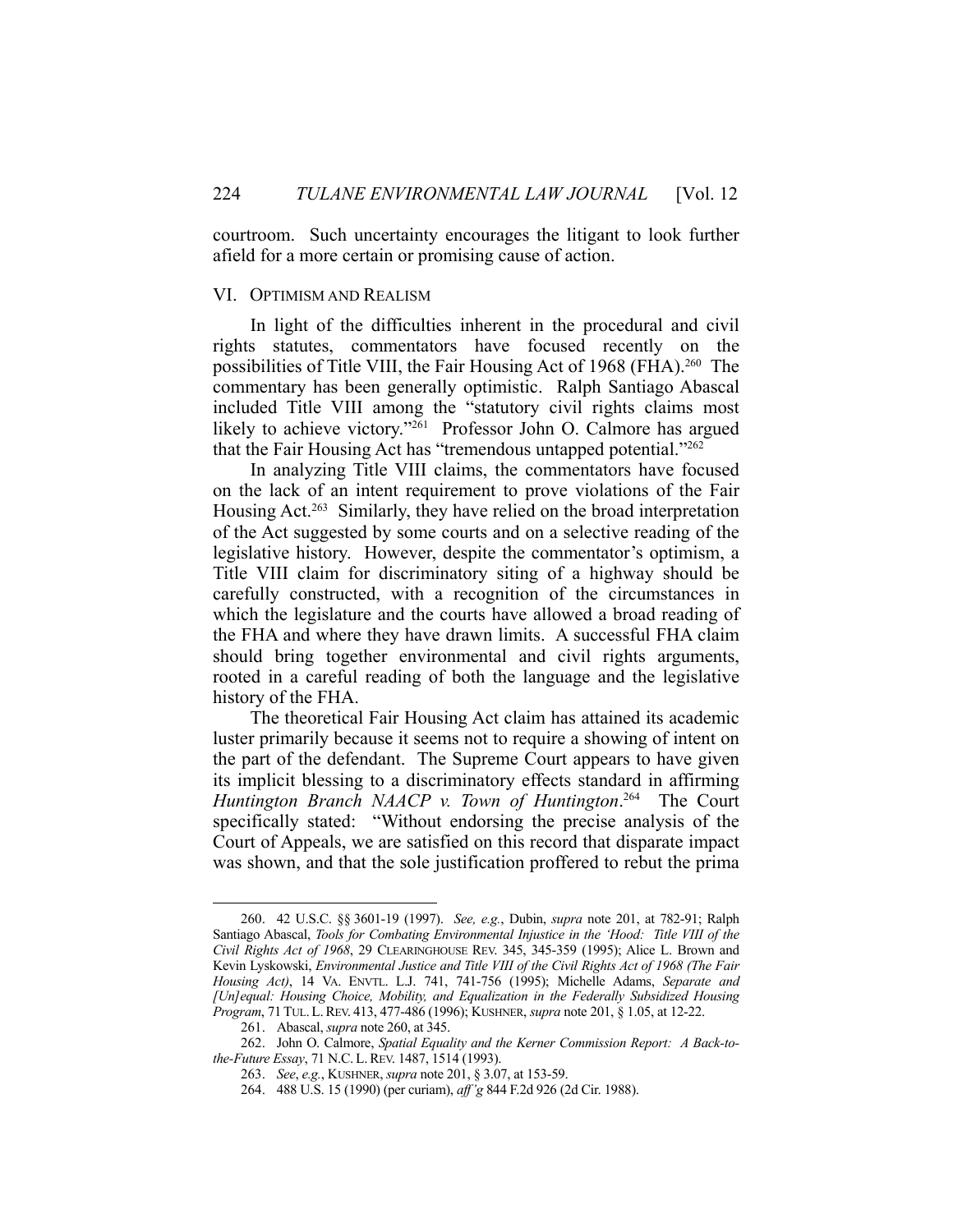facie case was inadequate."<sup>265</sup> Further, most circuit courts have adopted a disparate impact test, rather than the *Davis* intent test.266 Ralph Santiago Abascal explains:

The Second, Third, Fifth, and Eighth Circuits provide that, upon a showing by plaintiffs of discriminatory effect, the burden formally shifts to defendants to offer a justification for their action. The Fourth and Seventh Circuits use a four-part test, stated as follows:

(1) How strong is plaintiff's showing of discriminatory effect?

(2) Is there some evidence of discriminatory intent, though not enough to satisfy the constitutional standard of Washington v. Davis?

(3) What is defendant's interest in taking the action complained of?

(4) Does plaintiff seek to compel defendant affirmatively to provide housing for member of minority groups or merely to restrain defendant from interfering with individual property owners who wish to provide such housing[?]

A plaintiff need not offer evidence of all four factors.<sup>267</sup>

The concurrence of the circuits on the matter of the evidentiary showing required under a Title VIII claim makes such a claim more attractive to civil rights litigants who often have little money to risk on claims based on statutes with unclear evidentiary requirements.

 Despite the appeal of the fact that plaintiffs do not need to show intent and the enthusiasm of the commentators, the Fair Housing Act is not a panacea for minority communities opposing undesirable land uses. An examination of the Act itself, the regulations attempting to clarify it, the case law attempting to explain it, and the legislative history preceding it indicates the ambiguity of the scope of the Act. Section 3601 declares that it is the policy of the FHA "to provide, within constitutional limitations, for fair housing throughout the United States."268 Section 3604 forms the heart of the Act, and the critical section for claimants opposing projects in their neighborhoods. That section lists the prohibited practices under the Act.<sup>269</sup> Most importantly for purposes of claiming discriminatory siting, section 3604 makes it unlawful "[t]o discriminate against any person in the terms, conditions, or privileges of sale or rental of a dwelling, or in the provision of services or facilities in connection therewith, because of race, color, religion, sex, familial status, or national origin."270 The words of the statute, and the regulations

 <sup>265.</sup> *Id.* at 18.

 <sup>266.</sup> *See* Dubin, *supra* note 201, at 784-85; Abascal, *supra* note 260, at 353.

 <sup>267.</sup> Abascal, *supra* note 260, at 355 (citations omitted).

 <sup>268. 42</sup> U.S.C. § 3601 (1997).

 <sup>269.</sup> *See id.* § 3604.

 <sup>270.</sup> *Id.* § 3604(b).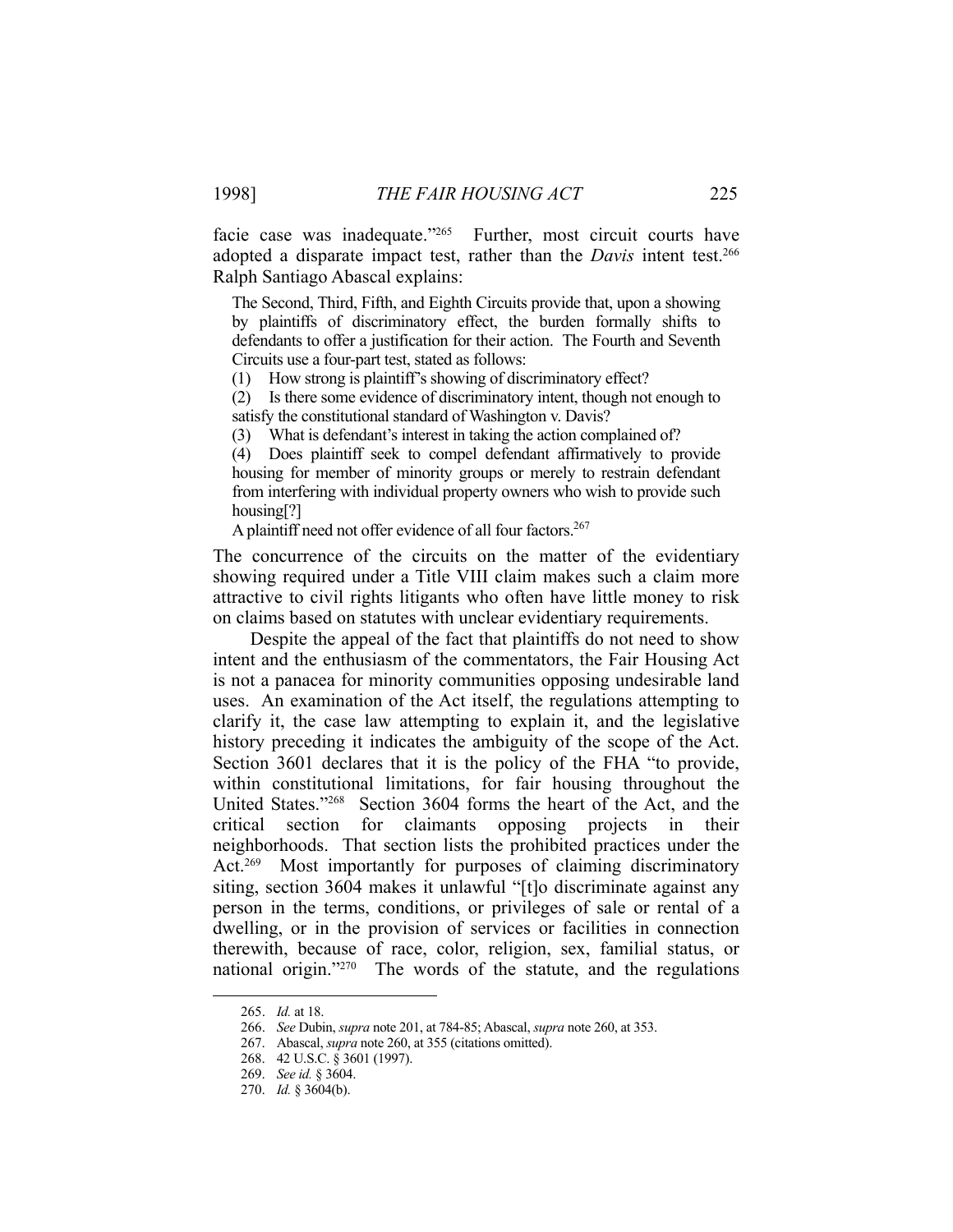seeking to clarify them, suggest that Title VIII, while ultimately a promising tool for neighborhoods opposing siting decisions, is not the easy solution envisioned by the academic commentators.<sup>271</sup> One question regarding an FHA claim is whether or not the "facilities" and "services" which must be provided on an equal basis are those affecting dwellings in general or only sales and rentals of dwellings; another question is whether or not siting decisions are included in the provision of facilities and services.

 Commentators have argued that the courts, the regulations, and the legislative history of the Fair Housing Act clearly require a broad construction of section 3604.272 Commentators cite *Trafficante v. Metropolitan Life Insurance Co.*273 which urged a "generous construction" of Title VIII, and *City of Edmonds v. Oxford House*, 274 which reaffirmed a broad reading of the Act in the context of discrimination on the basis of handicap. Commentators point out that the Department of Housing and Urban Development (HUD) regulations at least specify that section 3604(b) applies to certain activities beyond selling and renting.<sup>275</sup> Finally, commentators note Senator Mondale's language introducing the Act, which states that the Act's purpose is to bring about "truly integrated and balanced living patterns."276 Against this backdrop, these authors argue that the courts will clearly apply the Act broadly to encompass actions only generally connected to housing.

 However, the backdrop is not quite as sympathetic as the commentators have painted it. Litigants should be aware of the other side of the story, the side which courts, particularly conservative courts, will certainly consider. Certain judicial decisions do not support interpretations of the Act which would allow application to siting. *Southend Neighborhood Improvement Ass'n v. County of St. Clair* specifically noted that section 3604(b) applies only to "services generally provided by governmental units such as police and fire

 <sup>271.</sup> *See* Adams, *supra* note 260, at 480 (indicating that Fair Housing Act cases are "few in number").

 <sup>272.</sup> *See* Dubin, *supra* note 201, at 783; Abascal, *supra* note 260, at 349.

 <sup>273. 409</sup> U.S. 205, 209-10 (1972). In addition to *Trafficante*, see Gladstone Realtors v. Village of Bellwood, 441 U.S. 91, 93 (1978) and Havens Realty Corp. v. Coleman, 455 U.S. 363, 373 (1982) for the proposition that Title VIII should be broadly construed.

 <sup>274. 115</sup> S. Ct. 1776, 1780 (1995).

 <sup>275.</sup> *See* 24 C.F.R. § 100.65(b)(1995); Brown and Lyskowski, *supra* note 260, at 750 (noting the application of section 804(b) by the regulations to maintenance and repairs); Dubin, *supra* note 201, at 784 (noting the application of the section to the disparate provision of municipal services); Abascal, *supra* note 260, at 358 (noting the application of the statute to general services provided by municipalities such as police and fire protection).

 <sup>276. 114</sup> CONG.REC. 2276, 3422 (Feb. 6, 1968) (statement of Sen. Mondale).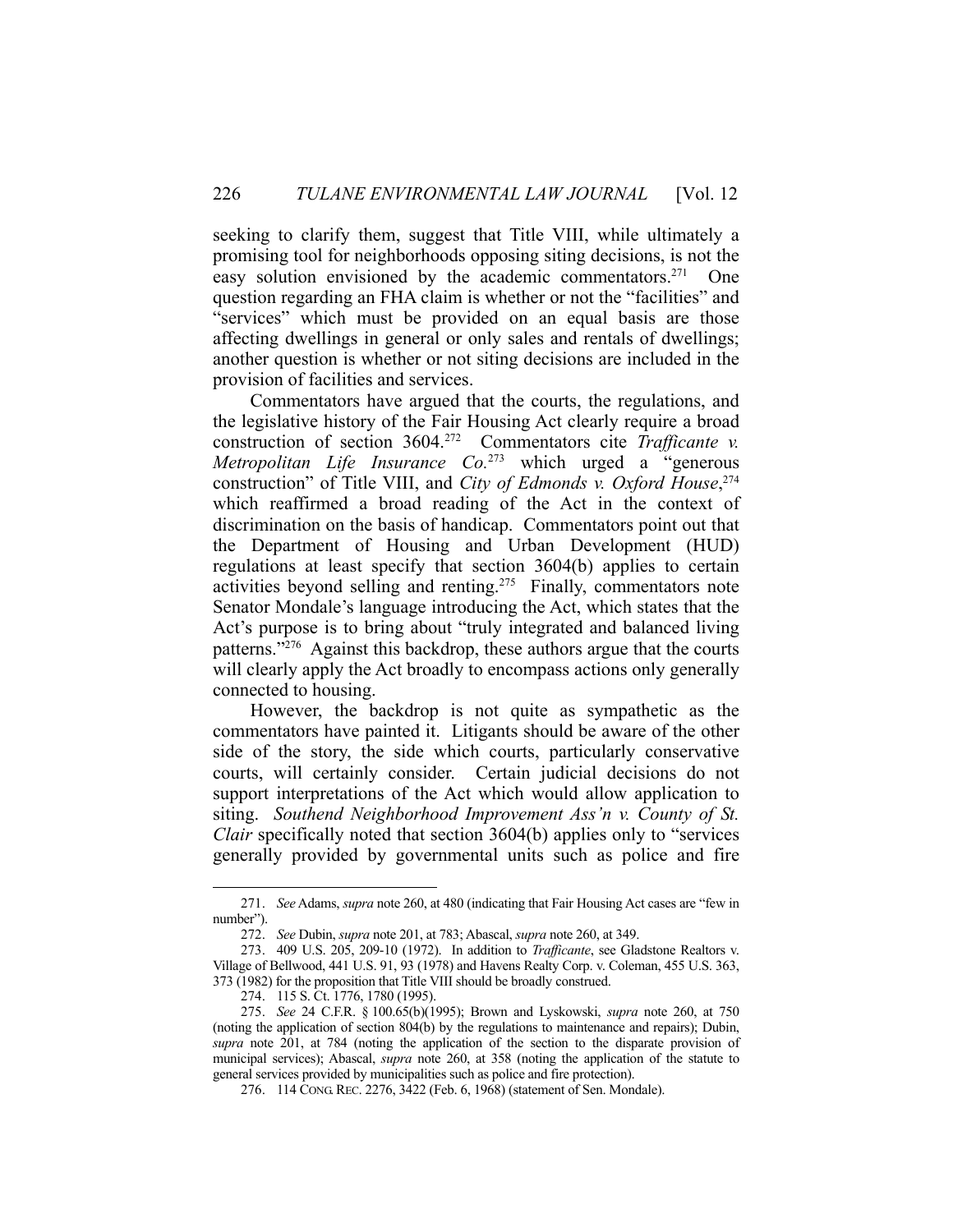protection or garbage collection."<sup>277</sup> The court envisioned the Act as encompassing only those services provided to dwellings, whether owned or rented, and not to unwanted actions affecting dwellings, even if such actions occurred in such traditional governmental service areas as streets.278 Based on its assessment of the scope of the Act, the court declined to extend Fair Housing Act coverage to require the city to repair or demolish over five thousand buildings in a predominantly minority community, despite the negative impacts of the buildings on the property values and general quality of living in the community.<sup>279</sup> *Laramore v. Illinois Sports Facility Authority* more clearly required that the services at issue be amongst those generally provided to be covered by the Fair Housing Act.280 The court stated explicitly: "Even under a broad reading, however, 'services or facilities' refers to 'services generally provided by governmental units such as police and fire protection or garbage collection.' Section 3604(b) cannot be extended to a decision such as the selection of a stadium site."<sup>281</sup> Again, the court considered the scope of the FHA to be limited to services provided to dwellings, not activities which might otherwise harm neighborhoods.282 *Campbell v. City of Berwyn* went so far as to find that discriminatory termination of police protection does not affect Title VIII rights as it does not affect the right to move.<sup>283</sup>

 A brief reading of the FHA's legislative history also suggests that it may not have been intended as a preventative remedy to discriminatory siting. The debates surrounding the passage of the Fair Housing Act stretched from February 6 until March 11, 1968, when the Act was abruptly passed in the wake of Martin Luther King's assassination.284 Throughout the debates, discussion focused on mobility and choice in housing transactions.<sup>285</sup> According to Senator Brooke, the purpose of the Act was to "make it possible for those who have the resources to escape the stranglehold now suffocating the inner cities of America. It will make possible renewed hope for ghetto residents who have begun to believe that escape from their

 <sup>277. 743</sup> F.2d 1207, 1210 (7th Cir. 1984).

 <sup>278.</sup> *See id.* at 1209.

 <sup>279.</sup> *See id.* at 1207-10.

 <sup>280. 722</sup> F. Supp. 443, 452 (N.D. Ill. 1989).

 <sup>281.</sup> *Id.* at 452 (quoting Southend Neighborhood Improvement Ass'n v. County of St. Clair, 743 F.2d 1207, 1216 (7th Cir. 1984)).

 <sup>282.</sup> *See id.*

 <sup>283. 815</sup> F. Supp. 1138, 1143 (N.D. Ill. 1993).

 <sup>284.</sup> *See* Dubin, *supra* note 201, at 783; Abascal, *supra* note 260, at 348-49.

 <sup>285.</sup> *See* Dubin, *supra* note 201, at 783.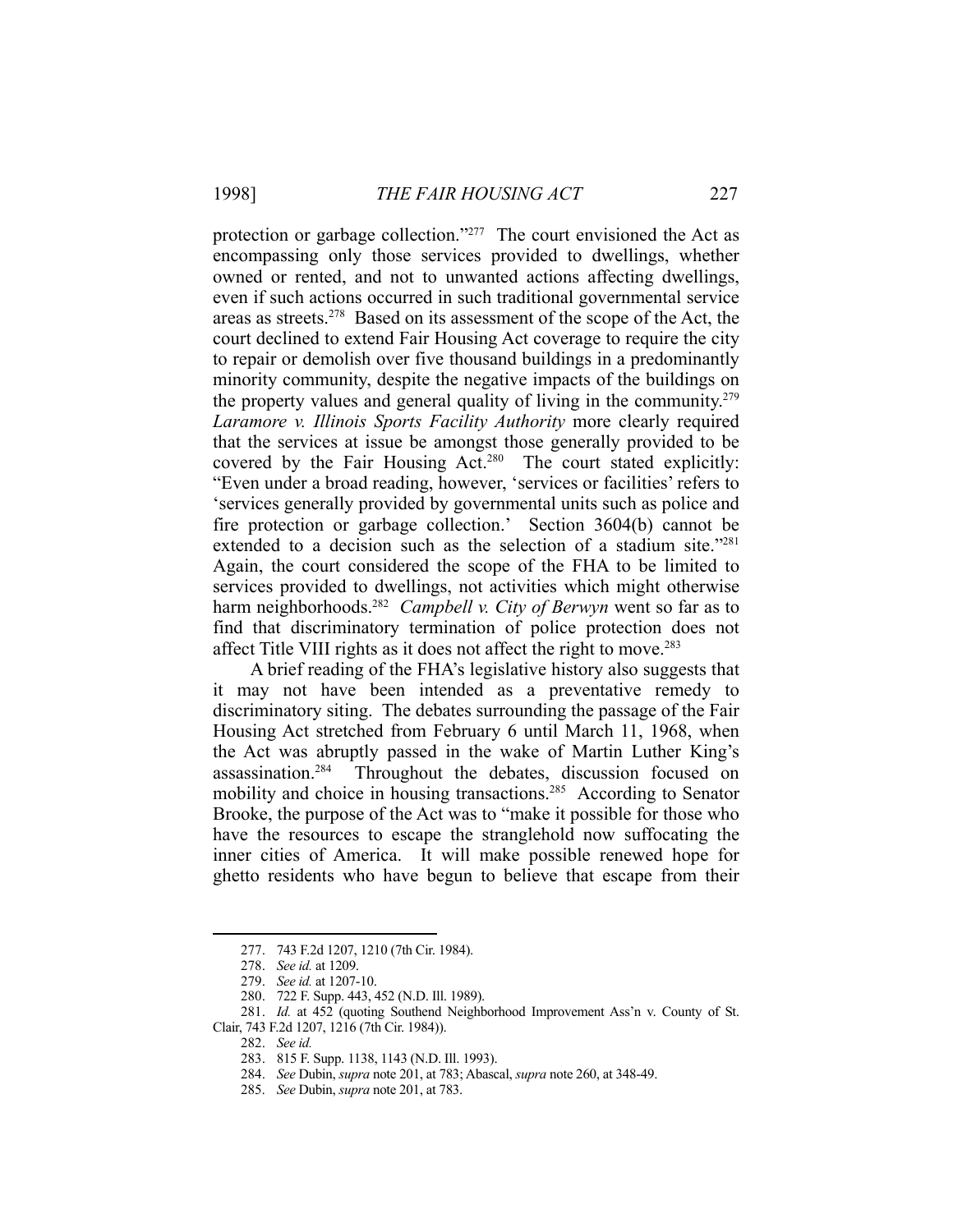demeaning circumstance is impossible."286 While introducing the Act, Senator Mondale noted that industry was moving to the suburbs and racial discrimination in housing was not allowing African Americans to follow the jobs.287 A week later, Senator Proxmire stated that the "obvious solution" to such a problem was to "move the people to the jobs."288 Senator Proxmire specifically rejected a plan for infusing minority, low-income neighborhoods with redevelopment funds:

A[nother] policy [beyond doing nothing and the policy of dispersion of the Fair Housing Act] has already been called a Marshall plan for the ghettos. There is no doubt that if we are willing to pour \$30 billion or more a year into the ghettos, they can be made a tolerable place in which to live. But unlike the Marshall plan aid to Western Europe, such massive expenditures in the ghettos are likely to be continuing subsidies rather than one time investments. With more and more industry moving to the suburbs, massive investment in the ghetto is likely to be a failure in the long run. It is simply out of tune with economic reality.<sup>289</sup>

 Senator Proxmire's statement indicates the general tenor of the legislative discussions surrounding the Fair Housing Act and suggests that Congress intended the FHA to be a mechanism for mobility, not equalization.

 The HUD regulations also present an unclear picture of the scope of section 3604(b). Section 100.65(a) prohibits the imposition of "different terms, conditions or privileges relating to the sale or rental of a dwelling or to deny or limit services or facilities in connection with the sale or rental of a dwelling."<sup>290</sup> The next section of the same regulation gives examples of forbidden actions under the FHA, including: "[f]ailing or delaying maintenance or repairs of sale or rental dwellings because of race, color, religion, sex, handicap, familial status, or national origin;"<sup>291</sup> and "[l]imiting the use of privileges, services or facilities associated with a dwelling because of race, color, religion, sex, handicap, familial status, or national origin of an owner, tenant or a person associated with him or her."292 One interpretation of the regulations indicates that section 100.65(b) is not a separate grant of rights, but rather an enumeration of some of the rights encompassed by section  $100.65(a)$ . Section  $100.65(b)(1)$ specifically applies to discriminatory provisions in documents for the

 <sup>286. 114</sup> CONG.REC. 2279 (Feb. 6, 1968) (statement of Sen. Brooke).

 <sup>287.</sup> *See* 114 CONG. REC. 2276 (Feb. 6, 1968) (statement of Sen. Mondale).

 <sup>288. 114</sup> CONG.REC. 2985 (Feb. 14, 1968) (statement of Sen. Proxmire).

 <sup>289.</sup> *Id.*

 <sup>290. 24</sup> C.F.R. § 100.65(a) (1997).

 <sup>291.</sup> *Id.* § 100.65(b)(2).

 <sup>292.</sup> *Id.* § 100.65(b)(4).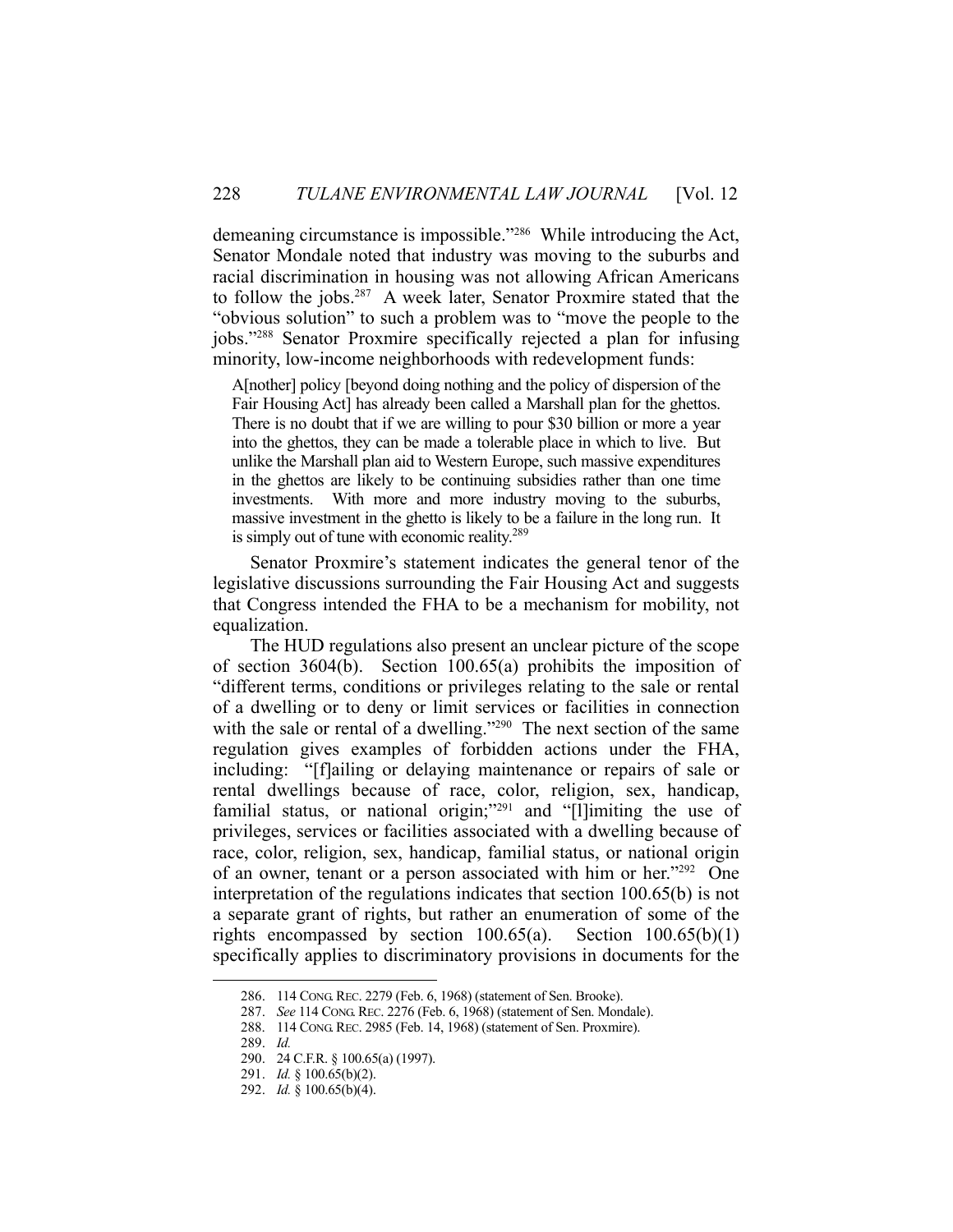sale or rental of dwellings. Section  $100.65(b)(4)$  seems to be simply transferring the holding of *Tillman v. Wheaton-Haven Recreation Ass'n*293 into Fair Housing Act cases from section 1982 claims. As explained above, *Tillman* involved a recreation center that refused to give an African-American the same membership preferences as were given to other homeowners in the neighborhood.<sup>294</sup> The court stated:

When an organization links membership benefits to residency in a narrow geographical area, that decision infuses those benefits into the bundle of rights for which an individual pays when buying or leasing within the area. The mandate of 42 U.S.C. § 1982 then operates to guarantee a nonwhite resident, who purchases, leases, or holds this property, the same rights as are enjoyed by a white resident.<sup>295</sup>

 The regulations forbid "[l]imiting the use of privileges, services or facilities associated with a dwelling because of race, color, religion, sex, handicap, familial status, or national origin of an owner, tenant or a person associated with him or her."296 The words of section 100.65 track the language of *Tillman* to the extent that the regulation contains a provision for persons associated with the property owners. If the regulation is a codification of *Tillman*, then the regulation requires only that privileges accorded those who buy or lease property be accorded without regard to race or certain other characteristics.

 It is not advisable to cite blithely and selectively from the case law, the regulations, and the legislative history in support of a convenient interpretation of the Fair Housing Act, because all three provide examples both in favor of and against the broad reading of the FHA. Accordingly, a court may adopt either position and find sufficient support. Instead, a good faith argument, drawing on civil rights and environmental awareness, should be made; an argument calling for the judicial inclusion of such issues as highway siting within the scope of the Fair Housing Act. Such an argument would rest on several grounds. First, the problems of housing in the innercity have not been and cannot be resolved by a narrow interpretation of the reach of the Fair Housing Act. Discriminatory problems of housing exceed the boundaries of "sale and rental" and provision of municipal services, as has been recognized by numerous courts. Second, the original Act itself suggested that future changes might be necessary. Third, courts and the legislature increasingly recognize that civil rights and environmental rights, in both urban and rural

 <sup>293. 410</sup> U.S. 431 (1973).

 <sup>294.</sup> *See id.* at 439-40.

 <sup>295.</sup> *Id.* at 437.

 <sup>296. 24</sup> C.F.R. § 100.65(b)(4).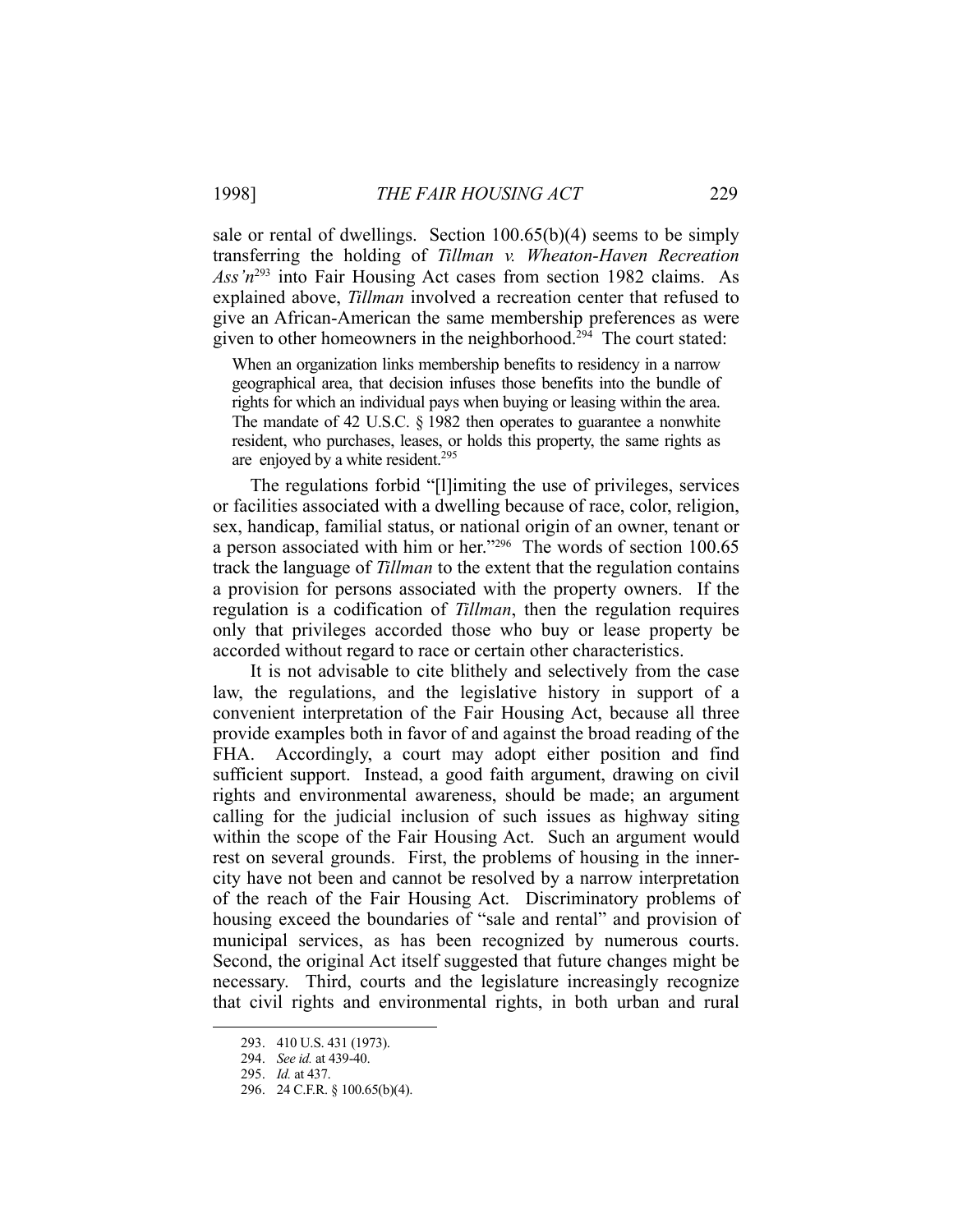contexts, are inseparable. Fourth, if the two are inseparable then a housing law that attempts to address racial discrimination should and must address that discrimination within the environmental context.

 The problems of the inner-city discussed by the legislature in 1968 while considering the FHA, remain and are becoming more intractable, and the traditional solutions seem increasingly incapable of resolving them. Michelle Adams has noted that allowing inner-city residents to move away from problems such as inadequate housing or schooling (mobility relief) is an insufficient remedy for the ills, essentially environmental in nature, of the inner city.<sup>297</sup> The problems of segregation within the inner city are intertwined with other social problems, including the environmental problems of the physical neighborhoods themselves. Charles Haar stated that, "concentrated poverty in the inner city creates social pathologies different in magnitude and in kind from those associated with individual low incomes, and the problems of crime, increased dropout rates for high school students, drug addiction, and other asocial behavioral patterns in the inner cities are self-perpetuating."<sup>298</sup> While certain comments in the legislative history of the FHA suggest that legislators were concerned primarily with mobility relief, other comments indicate that the FHA's creators were not unaware that the contours of the Act might need to shift to adapt to changing social needs.

Senator Brooke realized that what was necessary was:

A total strategy for desegregation. The segregation problem is too complex to be solved without a total approach which recognized all the manifold forces which brought it to its present magnitude and threaten to enlarge it further. This approach must take maximum strategic advantage of all available resources and knowledge. It must be *adaptable . . . and flexible enough to permit changes* as 'feedback' from early applications dictates. But it must be directed always to a clear and unwavering set of goals.<sup>299</sup>

Clearly, Senator Brooke saw the Fair Housing Act as something that would mature as the social context changed. Courts should adopt a similar view. Senator Mondale clarified that, "[o]utlawing discrimination in the sale or rental of housing will not free those

 <sup>297.</sup> *See* Adams, *supra* note 260, at 447-64.

 <sup>298.</sup> CHARLES M. HAAR, SUBURBS UNDER SIEGE: RACE, SPACE, AND AUDACIOUS JUDGES 7 (1996). Although these sentences precede yet another call for greater mobility out of the inner cities, Professor Haar later notes that the Mount Laurel decisions (a series of decisions focused on exclusionary zoning by suburban communities) could be considered "a forerunner of the environmental justice movement" with their "fairness-inspired requirement for land-use policies." *Id.* at 196.

 <sup>299. 114</sup> CONG.REC. 2991 (Feb. 14, 1968) (statement of Sen. Brooke) (emphasis added).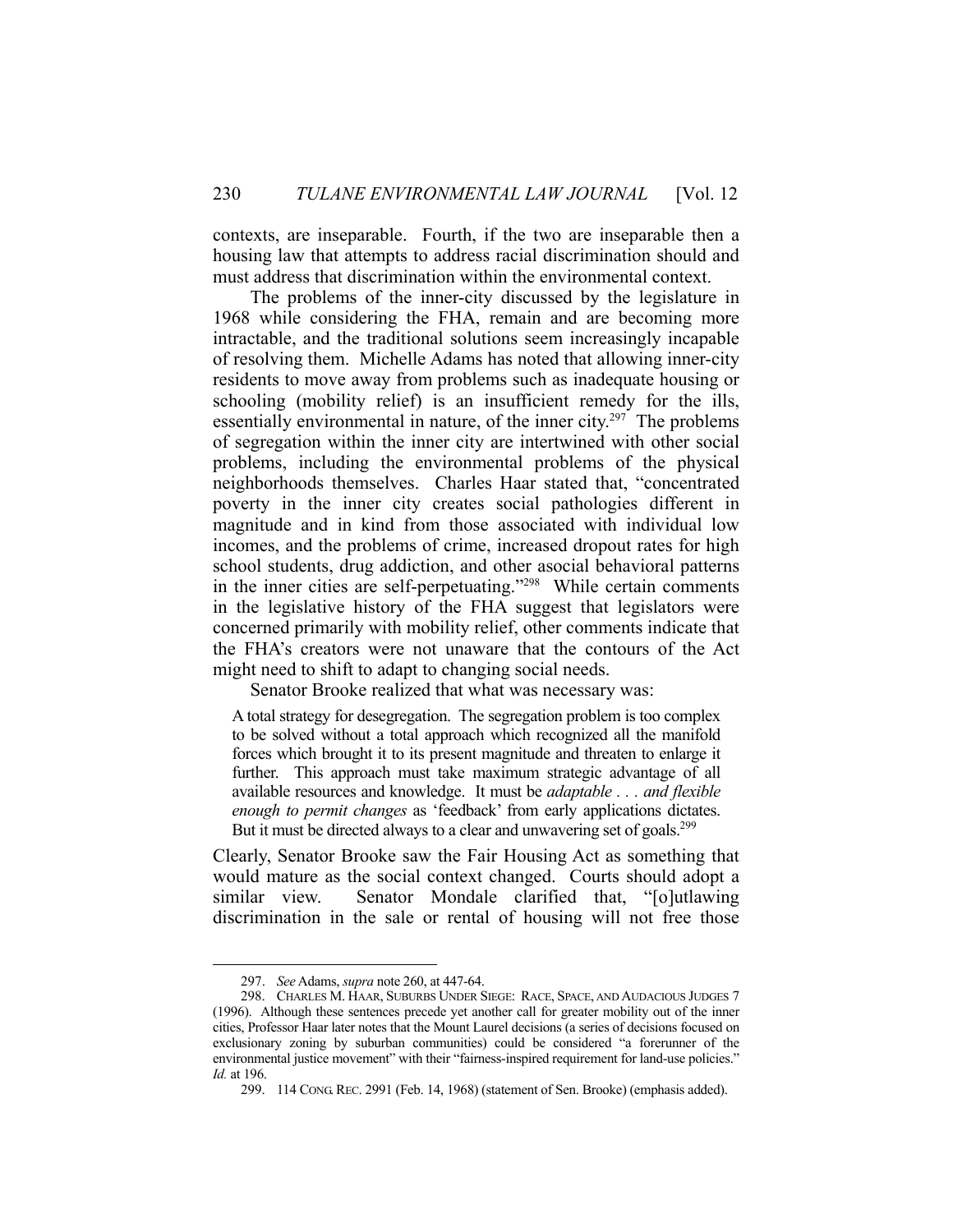trapped in ghetto squalor, but it is an absolutely essential first step."300 Senator Mondale, like Senator Brooke, saw the Act as only a starting point.

 That first step, the Fair Housing Act itself, should now be followed with second and third steps in the form of a broad judicial interpretation of the language of the Act that reflects the increased understanding of environmental and civil rights as interconnected. The statutes and regulations do not hinder such an interpretation, providing only vague limits on the scope of the FHA. The legislative history shows that, while the primary focus of the FHA was mobility, certain legislators, such as Senator Brooke and Senator Mondale, foresaw an expanded role for the FHA in the future. The courts, while uncertain, have not yet shut the door on such an expanded interpretation of the scope of and role for the FHA in the struggle for civil rights for all communities. Within the past twenty years, environmental and civil rights commentators have begun recording the civil rights component of environmental decisions. As early as 1973, Yale Rabin noted the racially discriminatory environmental impacts of highway siting decisions.<sup>301</sup> Peter L. Reich and Jon C. Dubin analyzed the siting of and fighting against environmentally disfavored activities in communities of color.<sup>302</sup> As environmental activists have become aware of the often racially discriminatory siting decisions for environmentally undesirable land uses, they have also become increasingly aware that the problems of the inner-city are both environmental and civil rights issues. Traditional environmental groups such as the Earth Justice Legal Defense Fund have increasingly begun to work with minority communities facing environmental threats in urban contexts.<sup>303</sup>

 Academics and activists have become aware that racial and environmental concerns are necessarily intertwined. The courts should acknowledge this connection and should address it. Environmental decisions with racially disparate impacts on the quality of housing should be addressed by the courts, through the Fair

 <sup>300. 114</sup> CONG.REC. 2274 (Feb. 6, 1968) (statement of Sen. Mondale).

 <sup>301.</sup> *See* Yale Rabin, *Highways as a Barrier to Equal Access*, 407 ANNALS AM. ACAD. POL. & SOC. SCI. 63 (1973).

 <sup>302.</sup> *See* Peter L. Reich, *Greening the Ghetto: A Theory of Environmental Race Discrimination*, 41 U. KAN. L. REV. 271 (1992); Dubin, *supra* note 201; *see also* Symposium, *Urban Environmental Justice*, 21 FORDHAM URB. L.J. 425 (1994).

 <sup>303.</sup> The Earth Justice Legal Defense Fund (EJLDF), formerly the Sierra Club Legal Defense Fund, in New Orleans, Louisiana has a Community Liaison who oversees relations with community, environmental, and civil rights groups. The New Orleans branch of EJLDF has been involved in such traditionally civil rights activities as voter registration.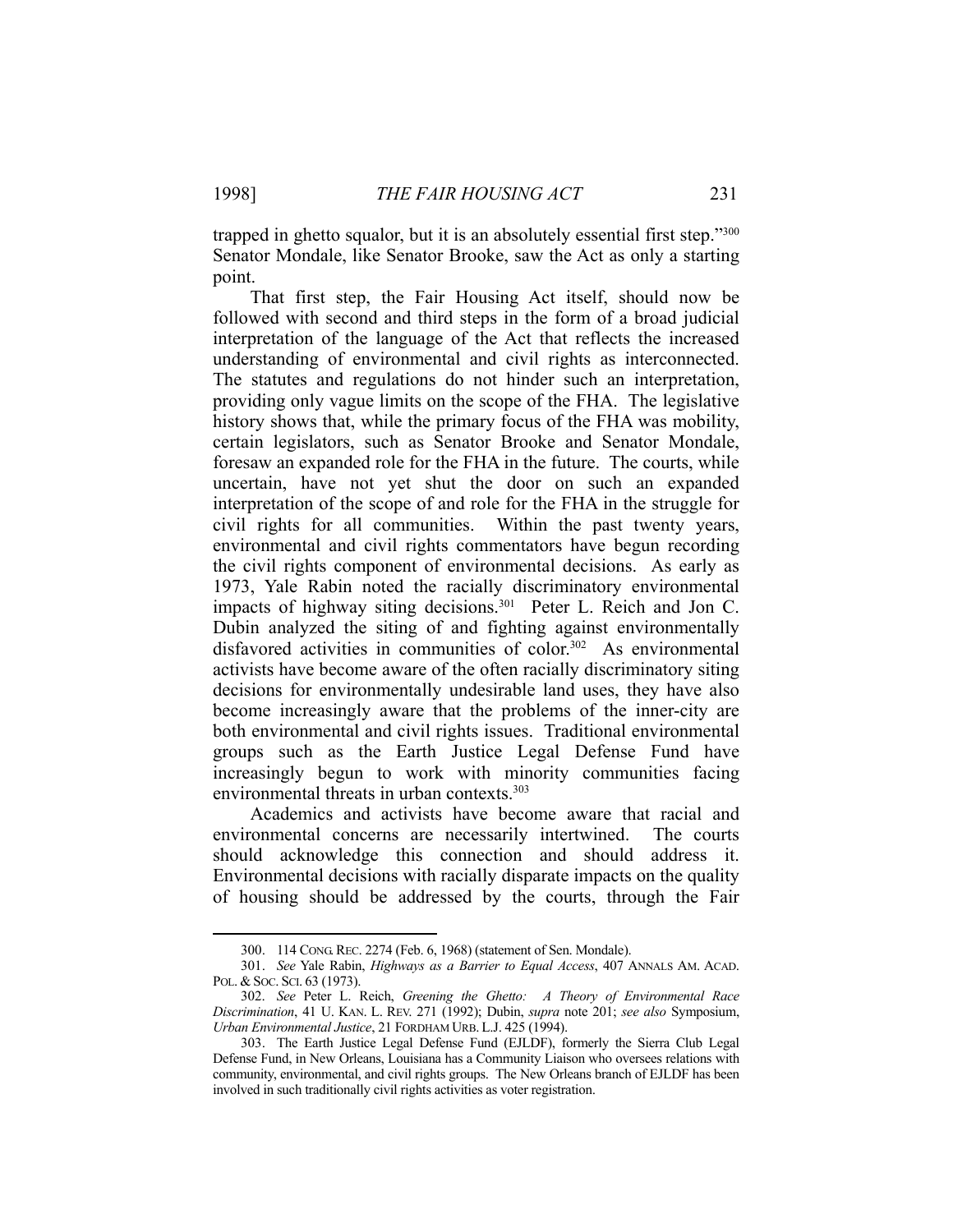Housing Act, as the kind of extension and maturity Senator Brooke and Senator Mondale envisioned as necessary in 1968. In the current social and legal setting, it is unthinkable to simply "move the people;" instead, it is necessary to interpret the laws broadly enough to carry out their purposes.304

## VII. CONCLUSION

 The I-49 inner city extension in Shreveport, Louisiana may provide a testing ground for an argument for a broad interpretation of the reach of the Fair Housing Act. The planned highway's path goes directly through a public housing project including a popular gym and a child care center. The residents of both the housing project and the neighborhood through which the extension is to run are predominantly poor and minority citizens. The party most interested in the construction of the inner-city segment of I-49, the Shreveport Chamber of Commerce, is predominantly, if not completely, white. However, it is worth noting that the project is supported by a group of African-American businessmen. The question of racial animus may be difficult to prove when the project has the blessings of at least a portion of the minority community. Notwithstanding the support of certain business leaders, the necessity of the project is questionable in the face of its cost, both financially and in the displacement of the individuals currently living in the neighborhood and the housing project. Moreover, the I-49 inner-city extension project has crawled along for years, hindered by community opposition, but has never halted completely. While procedural statutes provide tools with which to slow the progress of any project, they also seem unable to ultimately resolve the matter. Other substantive statutory claims are fraught with uncertainty, particularly to the extent that they require a showing of discriminatory animus. The evidence available at this point indicates that the Ledbetter Heights community could not meet the stringent intent requirements for cases filed pursuant to sections 1982 and 1983. The community can show, however, a racially disparate impact from the planned project. Were the I-49 inner-city segment approved, the public housing project would be removed, displacing every occupant of every rental unit in the project. Moreover, the proposed construction would bisect the community, separating neighbors and discouraging, if not terminating, community unity. Furthermore, the highway would run alongside a historic community, bringing increased noise and air pollution.

 <sup>304.</sup> *See* 114 CONG. REC. 2985 (Feb. 14, 1968).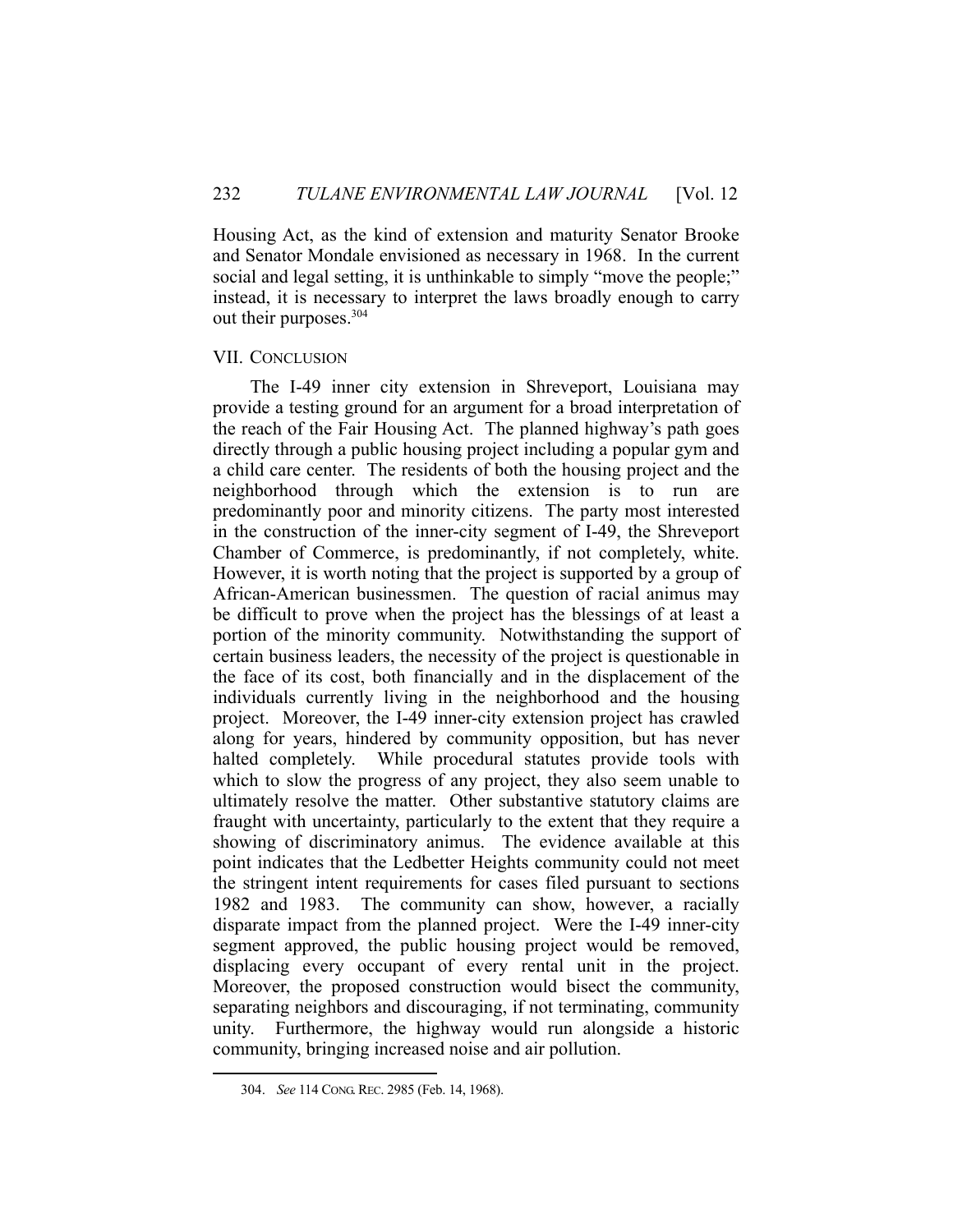A Title VIII claim, recognizing the equivocal nature of the legislative history and court decisions, but alerting a court to the increasing awareness of the conjunction of environmental and civil rights, particularly as expressed by the presidential directives on environmental justice, may serve a community, such as Ledbetter Heights, well in its opposition to highway siting decisions. The environmental and civil rights movements are growing increasingly intertwined. The courts are also beginning to recognize that development projects must be understood and judged with an eye to their impact, both environmentally and racially. Careful adherence to the requirements of procedural statutes, such as NHPA and NEPA, as well as conscientious enforcement of substantive statutes, such as sections 1982, 1983, and Title VI, provide methods by which courts may introduce social and environmental responsibility into development and planning. More importantly, however, a renewed understanding of the FHA, firmly grounded in the current social and environmental context, allows a broad interpretation of the statute and should enable communities like Ledbetter Heights to question and oppose, and reverse if necessary, discriminatory siting decisions.